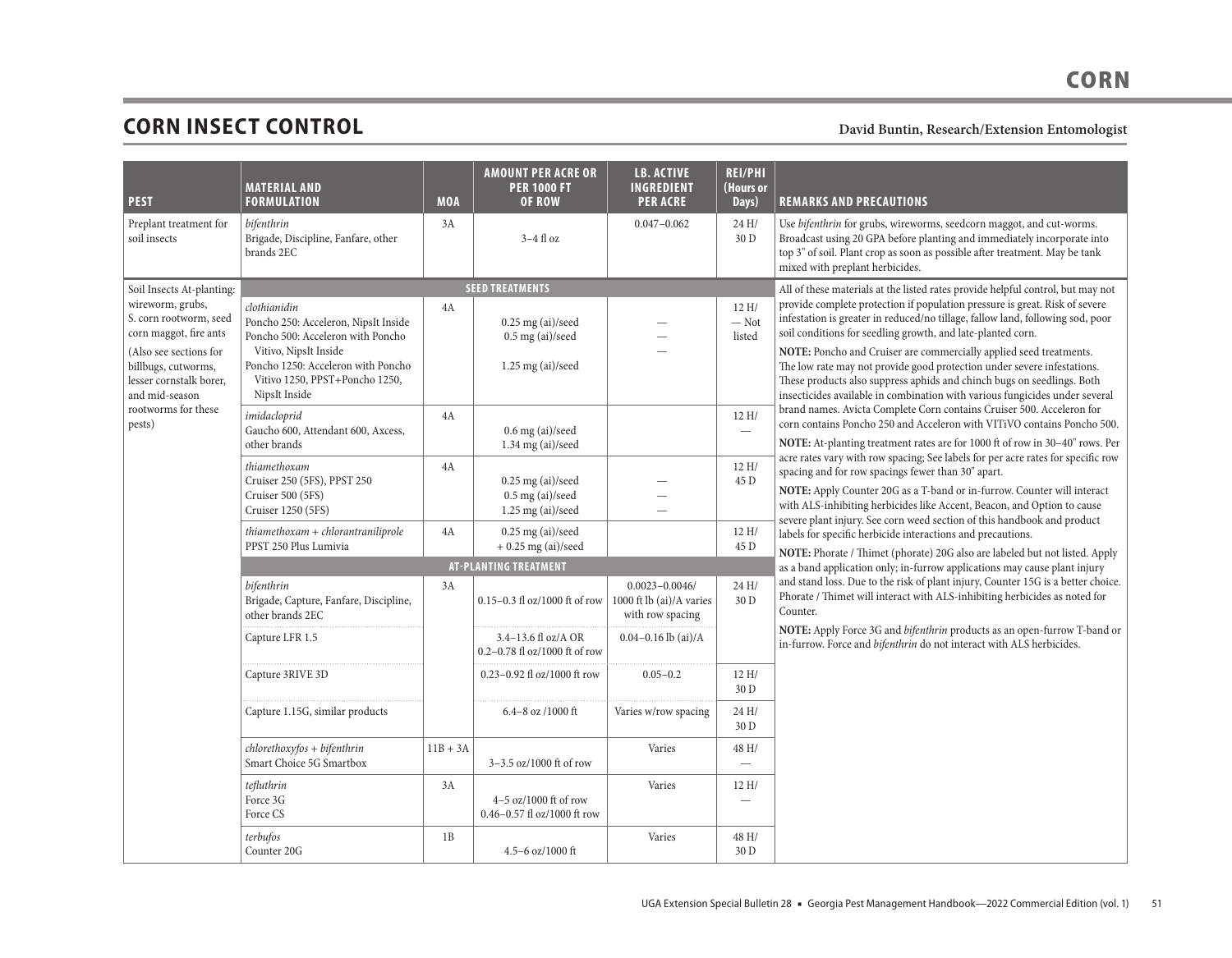| <b>PEST</b>             | <b>MATERIAL AND FORMULATION</b>                                                 | <b>MOA</b> | <b>AMOUNT PER ACRE OR</b><br><b>PER 1000 FT</b><br>OF ROW  | <b>LB. ACTIVE</b><br><b>INGREDIENT</b><br><b>PER ACRE</b>              | <b>REI/PHI</b><br>(Hours or<br>Days) | <b>REMARKS AND PRECAUTIONS</b>                                                                                                                                                                                                                                                                                                                                           |
|-------------------------|---------------------------------------------------------------------------------|------------|------------------------------------------------------------|------------------------------------------------------------------------|--------------------------------------|--------------------------------------------------------------------------------------------------------------------------------------------------------------------------------------------------------------------------------------------------------------------------------------------------------------------------------------------------------------------------|
| Soil Insect Mid-season: |                                                                                 |            | <b>AT-PLANTING TREATMENT</b>                               | Western corn rootworm can be a problem in non-rotated corn in northern |                                      |                                                                                                                                                                                                                                                                                                                                                                          |
| Western corn rootworm   | $chlorethoxyfos + bifenthrin$<br>Smart Choice 5G Smartbox                       | $11B + 3A$ | 3-3.5 oz/1000 ft of row                                    | Varies                                                                 | 48 H/<br>$\overline{\phantom{0}}$    | and central Georgia. Hybrids with Bt-rootworm traits are available and are<br>effective against mid-season rootworms but are NOT effective against other<br>soil insects. Bt-rootworm traits have a 20% refuge requirement.                                                                                                                                              |
|                         | clothianidin<br>Poncho 1250                                                     | 4A         | $1.25$ mg (ai)/seed                                        |                                                                        | 12H/<br>$\overline{\phantom{0}}$     | At-Planting Treatments: Apply at-planting in a 6-7" band or T-band<br>(if label permits) over the open seed furrow in front of the planter press<br>wheel. Counter and Force can be applied in-furrow. For no-till where no                                                                                                                                              |
|                         | tefluthrin<br>Force 3G<br>Force CS                                              | 3A         | $4-5$ oz/1000 ft of row<br>$0.46 - 0.57$ fl oz/1000 ft row | Varies                                                                 | 12H/<br>$\overline{\phantom{m}}$     | incorporation is obtained with the press wheel, use Counter in-furrow at<br>indicated rates.<br>NOTE: Rates are for 30-40" row. See label for rates for specific row spacing.<br>Most products cannot be used at the listed rate in less than 30 inch rows without<br>exceeding the maximum labeled amount/A. See label for narrow rows.                                 |
|                         | terbufos<br>Counter 20G                                                         | 1B         | 4.5-6 oz/1000 ft                                           | Varies                                                                 | 48 H/<br>30 D                        | NOTE: Poncho 1250 is available as a commercially applied seed treatment.<br>Provides suppression only of western corn rootworms.                                                                                                                                                                                                                                         |
|                         |                                                                                 |            |                                                            |                                                                        |                                      | NOTE: Counter may interact with ALS herbicides like Accent and Beacon<br>to cause plant injury. See corn weed control section of this handbook and<br>product labels for herbicide interactions and precautions.                                                                                                                                                         |
| Soil Insects: Billbug,  |                                                                                 |            | SEED TREATMENTS/AT-PLANTING TREATMENT                      |                                                                        |                                      | Beetles feed on seedling plants at or below soil line causing dead or dead-                                                                                                                                                                                                                                                                                              |
| Sugarcane beetle        | bifenthrin<br>Capture LFR                                                       | 3A         | $3.4 - 6.8$ fl oz                                          | $0.04 - 0.08$ lb ai                                                    | 12 H/<br>$\overline{\phantom{0}}$    | hearted plants. Generally problems are worse in reduced tillage, when<br>a winter cover crop is used. Billbugs are often associated with nutgrass<br>infestation and sugarcane beetle is often associated with bahiagrass<br>infestation.                                                                                                                                |
|                         | clothianidin<br>Poncho 500 (Poncho Votivo)<br>Poncho 1250<br>NipsIt Inside      | 4A         | $0.50$ mg (ai)/seed<br>$1.25$ mg (ai)/seed<br>See label    |                                                                        | 12H/                                 | At-Planting treatments: Apply Counter as a T-band application. Apply<br>Capture LFR in-furrow or in a 5-7" open furrow T band for sugarcane beetle<br>control. Poncho 1250 and Cruiser 1250 are available only as a commercial<br>seed treatment. Poncho 500 may also provide suppression of billbug. Poncho<br>250 also provides fair-good control of sugarcane beetle. |
|                         | terbufos<br>Counter 20G                                                         | 1B         | 4.5-6 oz/1000 ft                                           | Varies                                                                 | 48 H/<br>30 D                        | NOTE: Counter may interact with ALS herbicides like Accent and Beacon<br>to cause plant injury. See corn weed control section of this handbook and<br>product labels for herbicide interactions and precautions.                                                                                                                                                         |
|                         | thiamethoxam<br>Cruiser 1250                                                    | 4A         | $1.25$ mg (ai)/seed                                        |                                                                        | 12H/<br>45 D                         | Post-emergence control: Stand loss of 10% justifies control. Direct liquid<br>sprays at base of plant using at least 25 gal/A of spray. Generally rescue<br>treatments for sugarcane beetle are not effective.                                                                                                                                                           |
|                         | gamma cyhalothrin<br>Declare 1.25<br>Proaxis 0.5                                | 3A         | $1.54$ fl oz<br>3.84 fl oz                                 | 0.015<br>0.015                                                         | 24 H/<br>21D                         |                                                                                                                                                                                                                                                                                                                                                                          |
|                         | lambda cyhalothrin<br>Warrior II Zeon 2.08<br>Silencer, Lambda T,<br>others 1CS | 3A         | $1.92$ fl oz<br>3.84 fl oz                                 | 0.03<br>0.03                                                           | 24 H/<br>21D                         |                                                                                                                                                                                                                                                                                                                                                                          |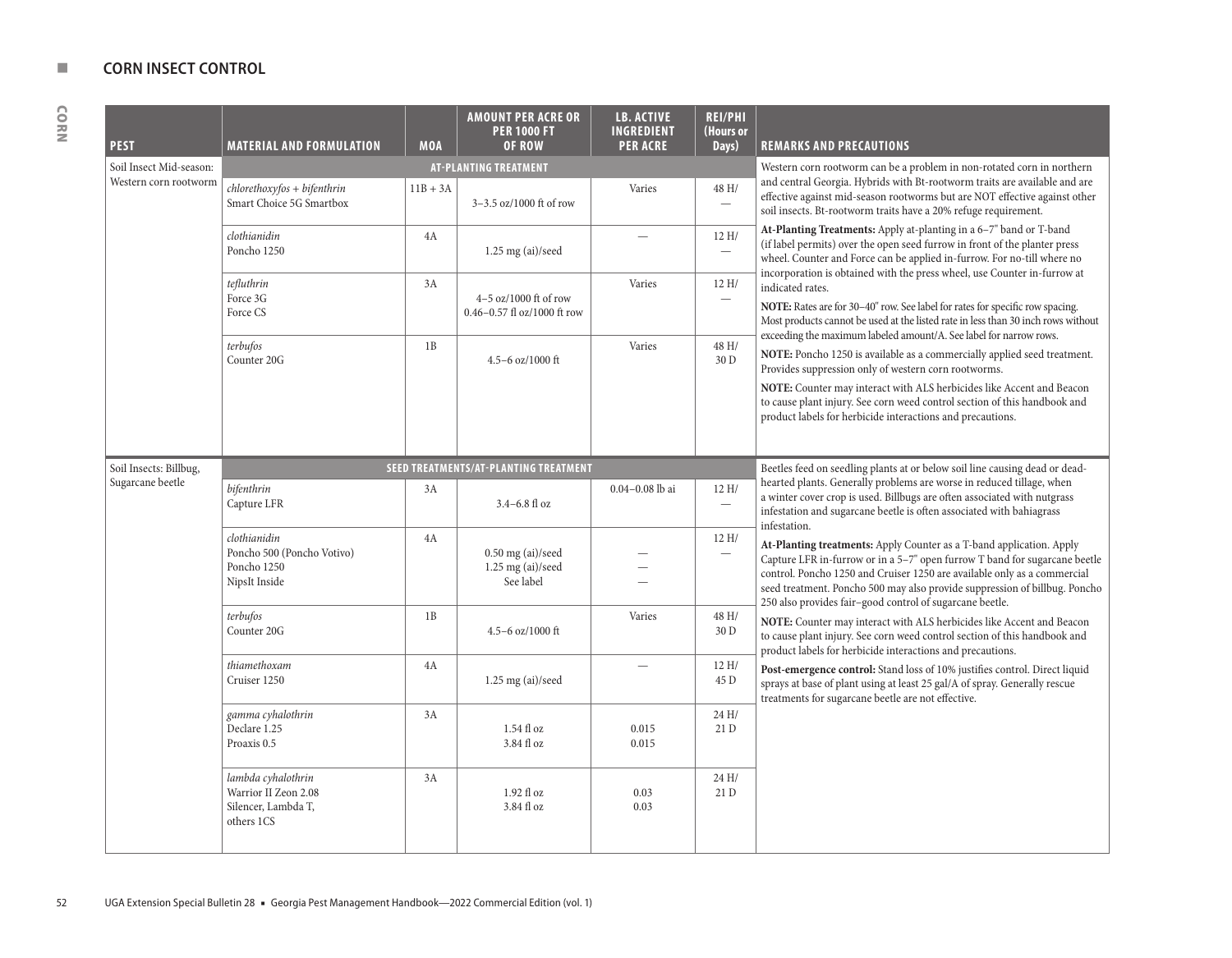| <b>PEST</b>            | <b>MATERIAL AND FORMULATION</b>                                                 | <b>MOA</b> | <b>AMOUNT PER ACRE OR</b><br><b>PER 1000 FT</b><br>OF ROW | <b>LB. ACTIVE</b><br>INGREDIENT<br><b>PER ACRE</b> | <b>REI/PHI</b><br>(Hours or<br>Days) | <b>REMARKS AND PRECAUTIONS</b>                                                                                                                                                                                                                                                                                                                                                                                                                                        |
|------------------------|---------------------------------------------------------------------------------|------------|-----------------------------------------------------------|----------------------------------------------------|--------------------------------------|-----------------------------------------------------------------------------------------------------------------------------------------------------------------------------------------------------------------------------------------------------------------------------------------------------------------------------------------------------------------------------------------------------------------------------------------------------------------------|
| Soil Insects:          |                                                                                 |            | PREPLANT/SEED TREATMENTS/AT-PLANTING                      |                                                    |                                      | Lesser cornstalk borer larvae tunnel into the seedling plant below the soil                                                                                                                                                                                                                                                                                                                                                                                           |
| Lesser cornstalk borer | clothianidin<br>Poncho 500 (Poncho Votivo)<br>Poncho 1250<br>NipsIt Inside      | 4A         | $0.5$ mg (ai)/seed<br>$1.25$ mg (ai)/seed<br>See label    |                                                    | 12H/<br>$\overline{\phantom{0}}$     | line causing dead or dead-hearted plants Larvae spin silken tubes at plant<br>base. Hot, dry conditions, clean tillage, and late planting favor infestations.<br>Difficult to control after planting; at-planting treatments are most effective.<br>Post-emergence: Direct spray at full rate in a band around base of plants<br>and lightly incorporate. Apply before larvae enter plants. A rescue treatment<br>once larvae tunnel into plants is rarely effective. |
|                        | gamma cyhalothrin<br>Declare 1.25<br>Proaxis 0.5                                | 3A         | $1.54$ fl oz<br>3.84 fl oz                                | 0.015<br>0.015                                     | 24 H/<br>21 D                        | NOTE: Hybrids with Bt traits also may provide useful control.                                                                                                                                                                                                                                                                                                                                                                                                         |
|                        | lambda cyhalothrin<br>Warrior II Zeon 2.08<br>Silencer, Lambda, others 1        | 3A         | $1.92$ fl oz<br>3.84 fl oz                                | 0.03<br>0.03                                       | 24H/<br>21 D                         |                                                                                                                                                                                                                                                                                                                                                                                                                                                                       |
| Chinch bug             |                                                                                 |            | <b>AT-PLANTING</b>                                        |                                                    |                                      | At-planting treatments: Low (250) rates of Poncho and Cruiser seed                                                                                                                                                                                                                                                                                                                                                                                                    |
|                        | clothianidin<br>Poncho 250<br>Poncho 500 (Poncho Votivo)<br>NipsIt Inside 5     | 4A         | $0.25$ mg (ai)/seed<br>$0.5$ mg (ai)/seed<br>See label    |                                                    | 12 H/<br>$\overline{\phantom{m}}$    | treatments as applied at planting for soil insect control may suppress chinch<br>bugs for up to 25 days after planting. Poncho 500, 1250, and Cruiser 1250 may<br>control chinch bugs for several weeks after planting.<br>Counter 20G for suppression of light to moderate infestations.<br>Post-emergence treatments: Treatifbugs become numerous and wilting                                                                                                       |
|                        | terbufos<br>Counter 20G                                                         | 1B         | 4.5-6 oz/1000 ft                                          | Varies                                             | 48 H/<br>30 D                        | leaves are noticed. Usually not important after seedling stage. Chinch bug<br>infestations are difficult to control. Treatment after boot stage is rarely effective.                                                                                                                                                                                                                                                                                                  |
|                        | thiamethoxam<br>Cruiser 250<br>Cruiser 1250                                     | 4A         | $0.25$ mg (ai)/seed<br>$1.25$ mg (ai)/seed                |                                                    | 12H/<br>45 D                         |                                                                                                                                                                                                                                                                                                                                                                                                                                                                       |
|                        | gamma cyhalothrin<br>Declare 1.25<br>Proaxis 0.5                                | 3A         | $1.54$ fl oz<br>3.84 fl oz                                | 0.015<br>0.015                                     | 24 H/<br>21 D                        |                                                                                                                                                                                                                                                                                                                                                                                                                                                                       |
|                        | lambda cyhalothrin<br>Warrior II Zeon 2.08<br>Silencer, Lambda T,<br>others 1CS | 3A         | 1.92 fl oz<br>3.84 fl oz                                  | 0.03<br>0.03                                       | 24 H/<br>21 D                        |                                                                                                                                                                                                                                                                                                                                                                                                                                                                       |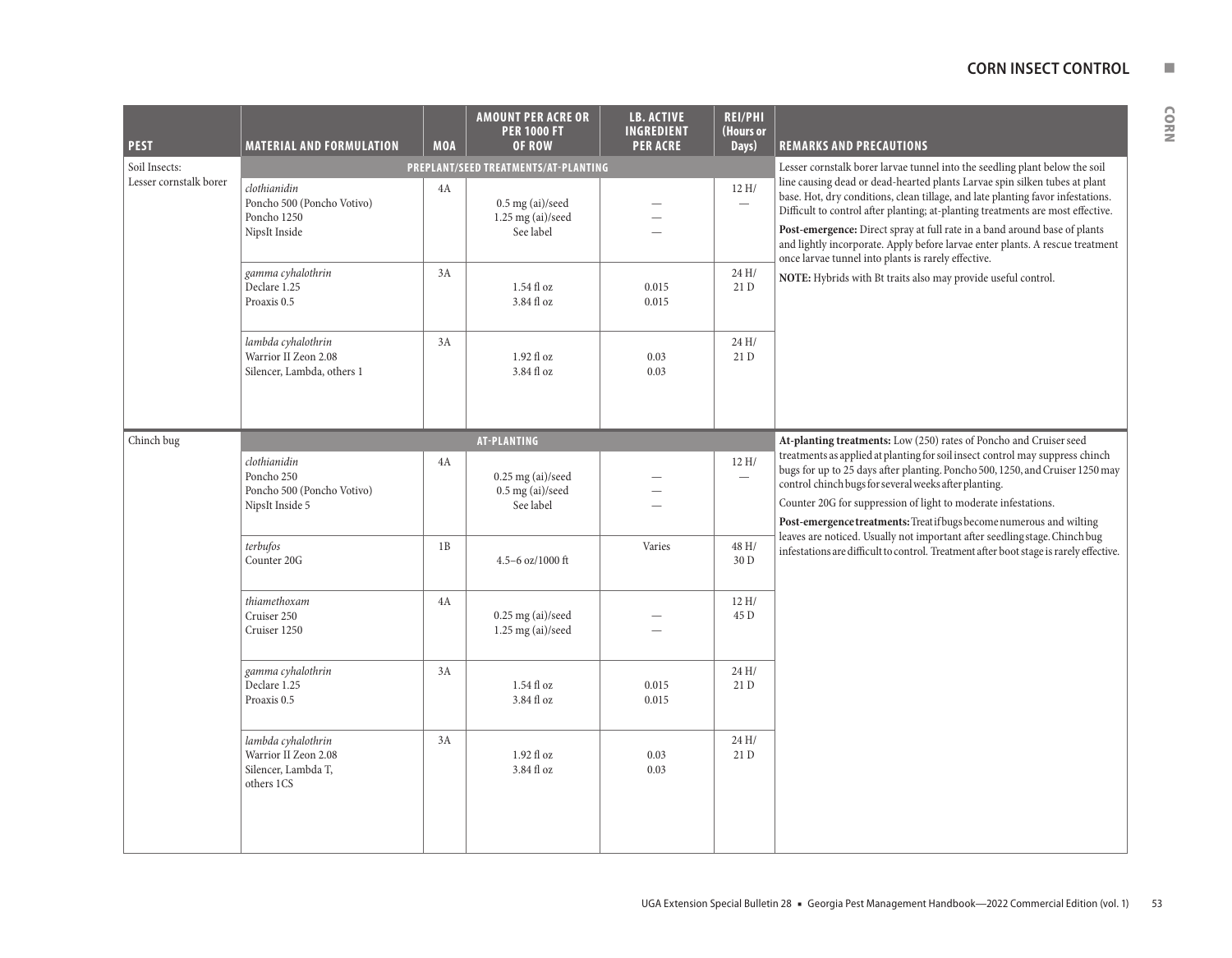| <b>PEST</b>                   | <b>MATERIAL AND FORMULATION</b>                                              | <b>MOA</b> | <b>AMOUNT PER ACRE OR</b><br><b>PER 1000 FT</b><br><b>OF ROW</b> | <b>LB. ACTIVE</b><br><b>INGREDIENT</b><br><b>PER ACRE</b> | <b>REI/PHI</b><br>(Hours or<br>Days) | <b>REMARKS AND PRECAUTIONS</b>                                                                                                                                                                                                        |
|-------------------------------|------------------------------------------------------------------------------|------------|------------------------------------------------------------------|-----------------------------------------------------------|--------------------------------------|---------------------------------------------------------------------------------------------------------------------------------------------------------------------------------------------------------------------------------------|
| Aphids<br>(foliar treatments) | bifenthrin<br>Brigade, Capture, Fanfare,<br>Discipline, other brands 2EC     | 3A         | $2.1 - 6.4$ fl oz                                                | $0.05 - 0.10$                                             | 24 H/<br>30 D                        | Aphids seldom require control on field corn in Georgia. Natural enemies,<br>mainly lady beetles, usually move in and rapidly control aphid infestations.<br>During silking and tasseling, treat if aphids are so abundant they appear |
|                               | dimethoate<br>Dimethoate 2.67EC<br>Dimethoate 4E, 400                        | 1B         | $0.5$ pt<br>$2-3$ pt                                             | 0.25<br>$0.5 - 0.75$                                      | 48 H/<br>42 D                        | likely to interfere with pollination.<br>NOTE: Poncho and Cruiser seed treatments as applied at planting for soil<br>insect control will control aphids on seedling corn for up to 30 days after                                      |
|                               | esfenvalerate<br>Asana XL, Adjourn 0.66EC                                    | 3A         | $5.8 - 9.6$ fl oz                                                | $0.03 - 0.05$                                             | 12 H/<br>21D                         | planting.                                                                                                                                                                                                                             |
|                               | flupyradifurone<br>Sivanto Prime                                             | 4D         | 7-10.5 fl oz                                                     | $0.091 - 0.137$ fl oz                                     | 4H/<br>21 D                          |                                                                                                                                                                                                                                       |
|                               | sufloxaflor<br><b>Transform WG</b>                                           | 4C         | $0.75 - 1.5$ oz                                                  | $0.023 - 0.047$                                           | 24H/<br>7 D                          |                                                                                                                                                                                                                                       |
| Armyworms:<br>True armyworm   | alpha-cypermethrin<br>Fastac CS 0.83                                         | 3A         | $1.8 - 3.8$ fl oz                                                | $0.012 - 0.025$                                           | 12 H/<br>30 D                        | Reduced tillage and grassy weeds favor infestations. Seedling plants, treat if<br>25% of plants show defoliation including window-panning type defoliation                                                                            |
| Fall armyworm                 | bifenthrin<br>Brigade, Capture, Fanfare,<br>Discipline, other brands 2EC     | 3A         | $2.1 - 6.4$ fl oz                                                | $0.033 - 0.01$                                            | 24 H/<br>30 D                        | and larvae are present. Treat within 48 hours.<br>Whorl stage plants, treat when 30% of the plants are infested. Use ground<br>equipment and apply at least 20 gal of finished spray/A directed down into                             |
|                               | beta-cyfluthrin<br>Baythroid XL 1.0EC                                        | 3A         | 2.8 fl oz                                                        | 0.022                                                     | 12 H/<br>21D                         | the whorls. Nozzles with large droplet size will aid in control.<br>NOTE: Bt-corn, especially YieldGard-CB, generally is not effective against                                                                                        |
|                               | chlorantraniliprole<br>Prevathon 0.43<br>Vantacor<br>(Fall armyworm only)    | 28         | $14-20$ fl oz<br>$1.2 - 2.5$ fl oz                               | $0.047 - 0.09$<br>$0.047 - 0.098$                         | 4 H/<br>21 D                         | true armyworm. See seed dealer for refuge requirements of Bt corn hybrids.                                                                                                                                                            |
|                               | deltamethrin<br>Delta Gold 1.5EC                                             | 3A         | $0.8f1$ oz                                                       | 0.009                                                     | 12 H/<br>21 D                        |                                                                                                                                                                                                                                       |
|                               | esfenvalerate<br>Asana XL, Adjourn 0.6 6EC<br>(True armyworm only)           | 3A         | 9.6 fl oz                                                        | 0.05                                                      | 12 H/<br>21 D                        |                                                                                                                                                                                                                                       |
|                               | gamma cyhalothrin<br>Declare 1.25<br>Proaxis 0.5                             | 3A         | $1.54$ fl oz<br>3.84 fl oz                                       | 0.015<br>0.015                                            | 24 H/<br>21 D                        |                                                                                                                                                                                                                                       |
|                               | lambda cyhalothrin<br>Warrior II Zeon 2.08<br>Silencer, Lambda T, others 1CS | 3A         | $1.92$ fl oz<br>3.84 fl oz                                       | 0.03<br>0.03                                              | 24 H/<br>21D                         |                                                                                                                                                                                                                                       |
|                               | methomyl<br>Lannate, Annihilate, other brands<br>2.4 <sub>LV</sub>           | 1A         | $0.75 - 1.5$ pt                                                  | $0.225 - 0.45$                                            | 48 H/<br>21 D                        |                                                                                                                                                                                                                                       |
|                               | methoxyfenozide<br>Intrepid 2F<br>(True armyworm only)                       | 18         | $4-16$ fl oz                                                     | $0.06 - 0.25$                                             | 24 H/<br>21 D                        |                                                                                                                                                                                                                                       |
|                               | methoxyfenozide + spinetoram<br>Intrepid Edge                                | $5 + 18$   | $4-12$ fl oz                                                     |                                                           | 24 H/<br>28 D                        |                                                                                                                                                                                                                                       |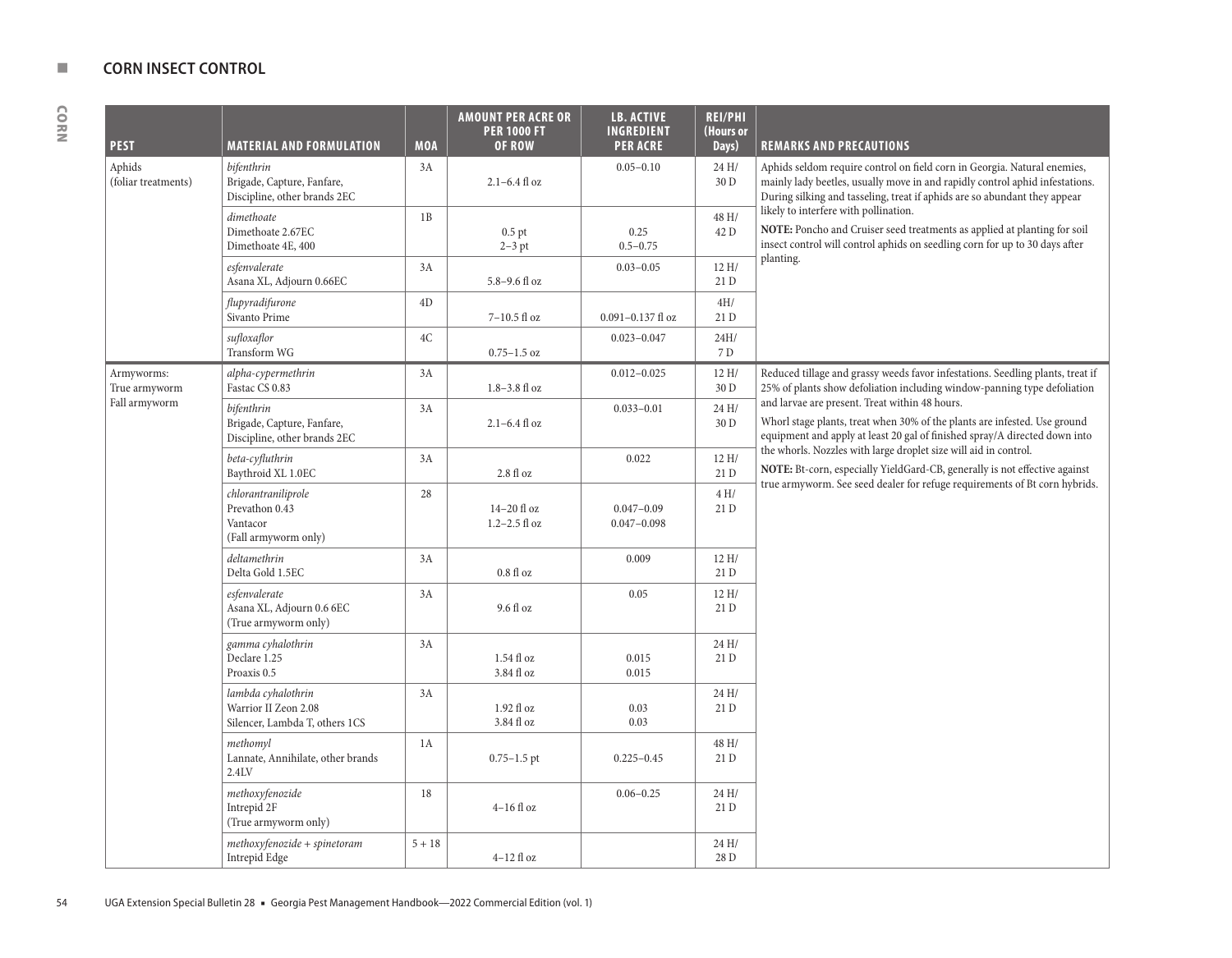| <b>PEST</b>                                   | <b>MATERIAL AND FORMULATION</b>                                                 | <b>MOA</b> | <b>AMOUNT PER ACRE OR PER</b><br>1000 FT<br><b>OF ROW</b>                           | <b>LB. ACTIVE</b><br><b>INGREDIENT</b><br><b>PER ACRE</b> | <b>REI/PHI</b><br>(Hours or<br>Days) | <b>REMARKS AND PRECAUTIONS</b>                                                                                                                                                                                    |
|-----------------------------------------------|---------------------------------------------------------------------------------|------------|-------------------------------------------------------------------------------------|-----------------------------------------------------------|--------------------------------------|-------------------------------------------------------------------------------------------------------------------------------------------------------------------------------------------------------------------|
| Armyworms:<br>True armyworm                   | spinetoram<br>Radiant 1SC                                                       | 5          | $3-6$ fl oz                                                                         | $0.0234 - 0.0469$                                         | 4H/<br>28 D                          |                                                                                                                                                                                                                   |
| Fall armyworm<br>(continued)                  | spinosad<br>Blackhawk (36%)                                                     | 5          | $1.67 - 3.3$ oz                                                                     | $0.038 - 0.075$                                           | 4 H/<br>28 D                         |                                                                                                                                                                                                                   |
|                                               | zeta-cypermethrin<br>Mustang Maxx, Respect                                      | 3A         | 4 fl oz                                                                             | 0.025                                                     | 12 H/<br>30 D                        |                                                                                                                                                                                                                   |
| Corn earworms,<br>Fall armyworms<br>(In ears) | chlorantraniliprole<br>Prevathon 0.43<br>Vantacor                               | 28         | $14-20$ fl oz<br>$1.2 - 2.5$ fl oz                                                  | $0.047 - 0.09$<br>$0.047 - 0.098$                         | 4H/<br>21 D                          | Corn earworm and fall armyworm in ears are difficult to control.<br>Usually not economical to keep these insects out of the ears using<br>insecticides. Apply Prevathon when eggs are being laid on silks and     |
|                                               | $methoxyfenozide + spinetoram$<br>Intrepid Edge                                 | $5 + 18$   | $8-12$ fl oz                                                                        |                                                           | 24 H/<br>28 D                        | before larvae move into the ear. Bt-trait in Genuity Trecepta, Agrisure<br>Viptera, and Optimum Leptra will reduce infestation and ear/kernel<br>damage by corn earworm and fall armyworm. Other single Bt traits |
|                                               | Bt-trait corn<br>Genuity Trecepta<br>Agrisure Viptera<br>Optimum Leptra         | 11A        | Insecticide produced in plant                                                       |                                                           |                                      | are not effective in preventing ear damage.                                                                                                                                                                       |
| Cutworms                                      | alpha-cypermethrin<br>Fastac CS, other brands 0.83                              | 3A         | $1.8 - 3.8$ fl oz                                                                   | $0.012 - 0.025$                                           | 12H/<br>30 D                         | Several species including black, dingy and variegated cutworms.<br>Reduced tillage conditions, plant residue, winter cover crops, and                                                                             |
|                                               | beta-cyfluthrin<br>Baythroid XL 1EC                                             | 3A         | $1.6f$ l oz                                                                         | 0.013                                                     | 12H/<br>21 D                         | winter grassy weeds favor infestation.<br>Pre-plant broadcast application within 2 weeks of planting may<br>provide helpful control of large cutworms. Use intermediate to                                        |
|                                               | bifenthrin<br>Bifenthrin, Capture, Discipline,<br>Fanfare, other brands 2EC     | 3A         | PPI & PRE:<br>3-4 fl oz/A (0.047-0.062 lb AI)<br>POST: 2.1-6.4 fl oz/A (0.033-0.10) | $0.033 - 0.10$                                            | 24 H/<br>30 D                        | highest rate listed. Most products can be tank mixed with a pre-plant<br>herbicide.<br>At planting apply insecticide as a band or T-band over the row. Check                                                      |
|                                               | cyfluthrin<br>Tombstone 2                                                       | 3A         | $1.6f$ l oz                                                                         | 0.025                                                     | 12H/<br>21 D                         | label for specific banding directions.<br>NOTE: Poncho 1250 as applied at planting for soil insect control also                                                                                                   |
|                                               | deltamethrin<br>Delta Gold 1.5EC                                                | 3A         | $0.8f1$ oz                                                                          | 0.009                                                     | 12H/<br>21 D                         | will reduce cutworm damage.<br>NOTE: Some Bt traits are effective at preventing cutworm damage.                                                                                                                   |
|                                               | esfenvalerate<br>Asana XL, Adjourn 0.66EC                                       | 3A         | 9.6 fl oz                                                                           | 0.05                                                      | 12H/<br>21 D                         |                                                                                                                                                                                                                   |
|                                               | gamma cyhalothrin<br>Declare 1.25<br>Proaxis 0.5                                | 3A         | 1.54 fl oz<br>3.84 fl oz                                                            | 0.015<br>0.015                                            | 24 H/<br>21 D                        |                                                                                                                                                                                                                   |
|                                               | lambda cyhalothrin<br>Warrior II Zeon 2.08<br>Silencer, Lambda T,<br>others 1CS | 3A         | $1.28 - 1.6$ fl oz<br>1.92-3.2 fl oz                                                | $0.02 - 0.025$<br>$0.02 - 0.025$                          | 24 H/<br>21 D                        |                                                                                                                                                                                                                   |
|                                               | permethrin<br>others 3.2EC                                                      | 3A         | $4-6$ fl oz                                                                         | $0.1 - 0.15$                                              | 12 H/<br>30 D                        |                                                                                                                                                                                                                   |
|                                               | zeta-cypermethrin<br>Mustang Maxx, Respect 0.8EC                                | 3A         | $2.8 - 4$ fl oz/A<br>or 0.16 fl oz/1000 ft                                          | $0.014 - 0.025$                                           | 12 H/<br>7 D                         |                                                                                                                                                                                                                   |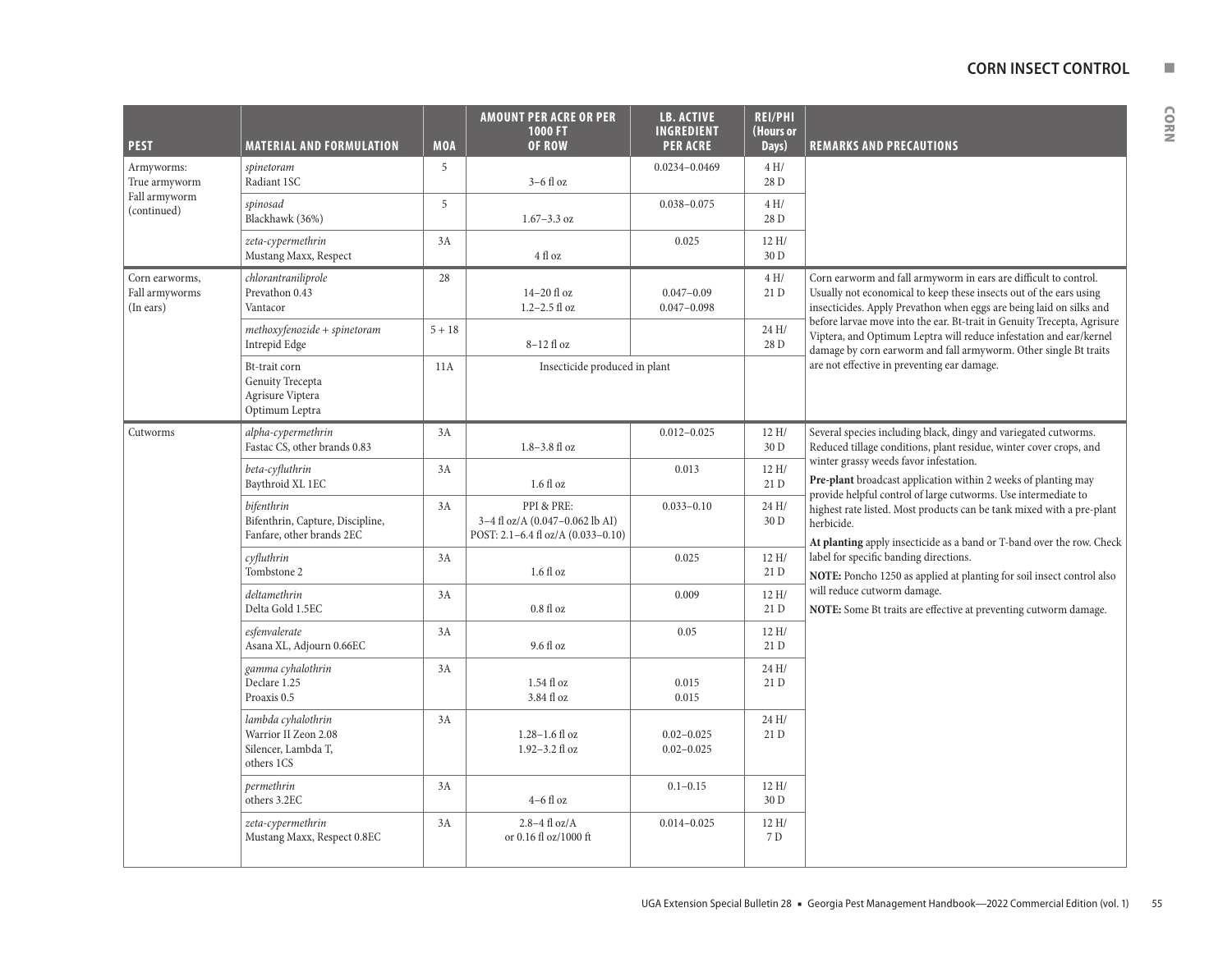| <b>PEST</b>                                        | <b>MATERIAL AND FORMULATION</b>                                               | <b>MOA</b> | <b>AMOUNT PER ACRE OR</b><br><b>PER 1000 FT</b><br>OF ROW | <b>LB. ACTIVE</b><br><b>INGREDIENT</b><br><b>PER ACRE</b> | <b>REI/PHI</b><br>(Hours or<br>Days) | <b>REMARKS AND PRECAUTIONS</b>                                                                                                                                                                                                                                         |
|----------------------------------------------------|-------------------------------------------------------------------------------|------------|-----------------------------------------------------------|-----------------------------------------------------------|--------------------------------------|------------------------------------------------------------------------------------------------------------------------------------------------------------------------------------------------------------------------------------------------------------------------|
| European corn borer,<br>Southwestern corn<br>borer | bifenthrin<br>Bifenthrin, Capture, Fanfare,<br>Discipline, other brands 2EC   | 3A         | $2.1 - 6.4$ fl oz                                         | $0.033 - 0.10$                                            | 24 H/<br>30 D                        | EUROPEAN CORN BORER: Insecticides must be applied before larvae bore<br>into stalks. Whorl stage (1st generation), treat if numerous egg masses are<br>found in the field (treat                                                                                       |
|                                                    | Bt-trait corn                                                                 | 11A        | Insecticide produced in plant                             |                                                           |                                      | just as eggs hatch) or when 50% of the plants have leaf feeding and live, small<br>larvae are found. Tasseling stage (2nd generation), treat when the corn is in                                                                                                       |
|                                                    | chlorantraniliprole<br>Prevathon 0.43<br>Vantacor                             |            | 14-20 fl oz<br>$1.2 - 2.5$ fl oz                          | $0.047 - 0.09$<br>$0.047 - 0.098$                         | 4 H/<br>21D                          | the early-tasseling stage and moths are active in the field.<br>SOUTHWESTERN CORN BORER: Currently restricted to northwestern<br>Georgia. Infestations usually worse in late-planted fields. Comments on<br>European corn borer also apply to southwestern corn borer. |
|                                                    | gamma cyhalothrin<br>Declare 1.25<br>Proaxis 0.5                              | 3A         | $1.28 - 1.54$ fl oz<br>3.20-3.84 fl oz                    | $0.0125 - 0.015$<br>$0.0125 - 0.015$                      | 24 H/<br>21 D                        | NOTE: All Bt-corn products currently on the market are very effective<br>against both borer species. See seed dealer for refuge requirements of Bt corn<br>hybrids.                                                                                                    |
|                                                    | lambda cyhalothrin<br>Warrior II Zeon 2.08, Silencer,<br>Lambda T, others 1CS | 3A         | $1.6 - 1.92$ fl oz<br>$3.2 - 3.84$ fl oz                  | $0.025 - 0.003$<br>$0.025 - 0.003$                        | 24 H/<br>21 D                        | NOTE: Blackhawk/Tracer is most effective against small larvae.                                                                                                                                                                                                         |
|                                                    | methoxyfenozide<br>Intrepid 2F                                                | 18         | $4-16$ fl oz                                              | $0.06 - 0.25$                                             | 24 H/<br>30 D                        |                                                                                                                                                                                                                                                                        |
|                                                    | $methoxyfenozide + spinetoram$<br>Intrepid Edge                               | $5 + 18$   | $4-12$ fl oz                                              |                                                           | 24 H/<br>28 D                        |                                                                                                                                                                                                                                                                        |
|                                                    | spinosad<br>Blackhawk (36%)                                                   | 5          | $1.67 - 3.3$ oz                                           | $0.038 - 0.075$                                           | 4 H/<br>28 D                         |                                                                                                                                                                                                                                                                        |
| Grasshoppers                                       | alpha-cypermethrin<br>Fastac CS, other brands 0.83                            | 3A         | $2.7 - 3.8$ fl oz                                         | $0.017 - 0.025$                                           | 12H/<br>30 D                         | Generally, a problem in reduced tillage and along field margin. Products<br>listed are most effective against small to medium sized nymphs. Adults are<br>highly mobile and may re-infest soon after treatment.                                                        |
|                                                    | beta-cyfluthrin<br>Baythroid XL 1EC                                           | 3A         | $2.1 - 2.8$ fl oz                                         | $0.0165 - 0.022$                                          | 12 H/<br>21 D                        |                                                                                                                                                                                                                                                                        |
|                                                    | bifenthrin<br>Bifenthrin, Capture, Discipline,<br>Fanfare, other brands 2EC   | 3A         | 2.1-6.4 fl oz                                             | $0.033 - 0.10$                                            | 24 H/<br>30 D                        |                                                                                                                                                                                                                                                                        |
|                                                    | cyfluthrin<br>Tombstone 2                                                     | 3A         | $2.1 - 2.8$ fl oz                                         | $0.033 - 0.044$                                           | 12 H/<br>21 D                        |                                                                                                                                                                                                                                                                        |
|                                                    | deltamethrin<br>Delta Gold 1.5EC                                              | 3A         | $1.5f1$ oz                                                | 0.018                                                     | 12 H/<br>21 D                        |                                                                                                                                                                                                                                                                        |
|                                                    | dimethoate<br>Dimethoate 400, 4EC                                             | 3A         | 1 pt                                                      | 0.5                                                       | 48 H/<br>28 D                        |                                                                                                                                                                                                                                                                        |
|                                                    | esfenvalerate<br>Asana XL, Adjourn 0.66EC                                     | 3A         | 5.8-9.6 fl oz                                             | $0.03 - 0.05$                                             | 12H/<br>21 D                         |                                                                                                                                                                                                                                                                        |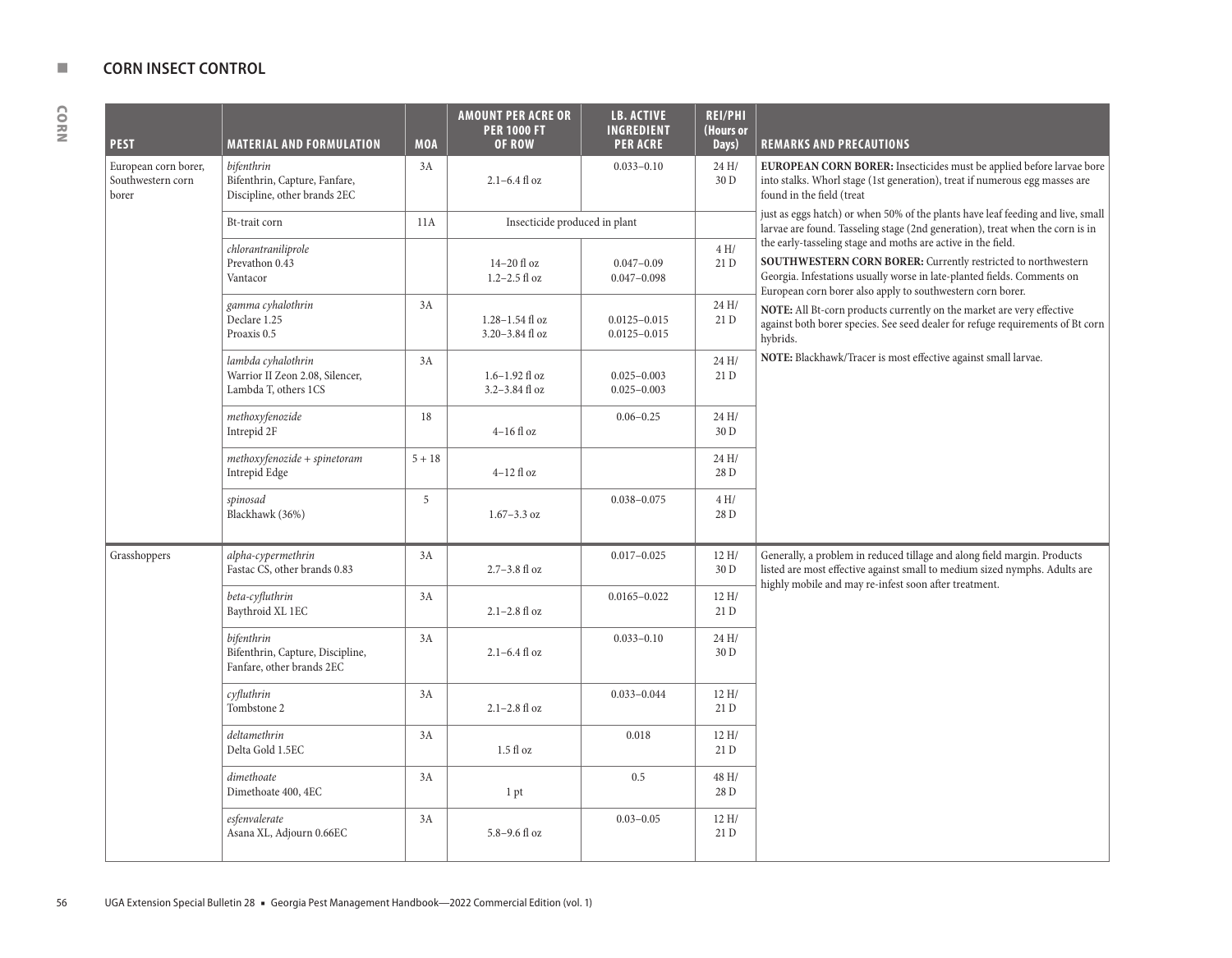| . . |
|-----|
|     |

| <b>PEST</b>                                        | <b>MATERIAL AND FORMULATION</b>                                                 | <b>MOA</b> | <b>AMOUNT PER ACRE OR</b><br><b>PER 1000 FT</b><br><b>OF ROW</b> | <b>LB. ACTIVE</b><br><b>INGREDIENT</b><br><b>PER ACRE</b> | <b>REI/PHI</b><br>(Hours or<br>Days) | <b>REMARKS AND PRECAUTIONS</b>                                                                                                                                                                                                       |
|----------------------------------------------------|---------------------------------------------------------------------------------|------------|------------------------------------------------------------------|-----------------------------------------------------------|--------------------------------------|--------------------------------------------------------------------------------------------------------------------------------------------------------------------------------------------------------------------------------------|
| Grasshoppers<br>(continued)                        | gamma cyhalothrin<br>Declare 1.25<br>Proaxis 0.5                                | 3A         | $1.02 - 1.54$ fl<br>3A3AG RG AW G                                | $0.01 - 0.015$<br>$0.01 - 0.015$                          | 24 H/<br>21 D                        |                                                                                                                                                                                                                                      |
|                                                    | lambda cyhalothrin<br>Warrior II Zeon 2.08, Silencer,<br>Lambda T, others 1CS   | 3A         | $1.28 - 1.92$ fl oz<br>2.56-3.84 fl oz                           | $0.02 - 0.03$<br>$0.02 - 0.03$                            | 24 H/<br>21D                         |                                                                                                                                                                                                                                      |
|                                                    | zeta-cypermethrin<br>Mustang Maxx,<br>Respect 0.8EC                             | 3A         | $2.72 - 4$ fl oz                                                 | $0.017 - 0.025$                                           | 12 H/<br>7D                          |                                                                                                                                                                                                                                      |
| <b>Beetle Adults:</b><br>Cereal Leaf beetles,      | alpha-cypermethrin<br>Fastac CS 0.83                                            | 3A         | 2.7-3.8 fl oz                                                    | $0.017 - 0.025$                                           | 12 H/<br>30 D                        | LEAF FEEDING by CEREAL LEAF BEETLES, FLEA BEETLES, JAPANESE<br>BEETLES: Leaf feeding on whorl stage plants usually in late spring. Cereal                                                                                            |
| Flea beetles,<br>Japanese beetle,<br>Corn rootworm | beta-cyfluthrin<br>Baythroid XL 1EC                                             | 3A         | $2.1 - 2.8$ fl oz                                                | $0.0165 - 0.022$                                          | 12 H/<br>21 D                        | leaf beetles move out of maturing small grain fields and infest nearby corn<br>fields. Usually only border rows are damaged and may need control. Treat if<br>beetles become numerous and their feeding damage exceeds 25% leaf area |
| adults                                             | bifenthrin<br>Bifenthrin, Capture, Fanfare,<br>Discipline, other brands 2EC     | 3A         | $2.1 - 6.4$ fl oz                                                | $0.033 - 0.10$                                            | 24H/<br>30 D                         | loss.<br>SILK FEEDING by JAPANESE BEETLE, CORN ROOTWORM ADULTS:<br>Feeding on silks by beetles during pollination. Treat if 2 or more Japanese                                                                                       |
|                                                    | carbaryl<br>Sevin, other brands 4.0                                             | 1A         | $1-2$ qt                                                         | $1 - 2$                                                   | 24H/<br>48 D                         | beetles or 5 or more rootworm beetles are present AND most silks are being<br>clipped to within an inch of the ear tip.                                                                                                              |
|                                                    | cyfluthrin<br>Tombstone 2                                                       | 3A         | $1.6 - 2.8$ fl oz                                                | $0.025 - 0.044$                                           | 12 H/<br>21 D                        | NOTE: During pollination, Sevin (carbaryl) has a bee caution. Notification of<br>beekeepers in the area may be needed. Seelabel for details.                                                                                         |
|                                                    | gamma cyhalothrin<br>Declare 1.25<br>Proaxis 0.5                                | 3A         | $1.02 - 1.54$ fl oz<br>2.56-3.84 fl oz                           | $0.01 - 0.015$<br>$0.01 - 0.015$                          | 24H/<br>21 D                         |                                                                                                                                                                                                                                      |
|                                                    | lambda cyhalothrin<br>Warrior II Zeon 2.08<br>Silencer, Lambda T,<br>others 1CS | 3A         | 1.28-1.92 fl oz<br>$2.56 - 3.84$ fl oz                           | $0.02 - 0.03$<br>$0.02 - 0.03$                            | 24 H/<br>21 D                        |                                                                                                                                                                                                                                      |
|                                                    | permethrin<br>others 3.2EC                                                      | 3A         | $4-6$ fl $oz$                                                    | $0.1 - 0.15$                                              | 12 H/<br>21 D                        |                                                                                                                                                                                                                                      |
|                                                    | zeta-cypermethrin<br>Mustang Maxx, Respect 0.8EC                                | 3A         | $2.72 - 4$ fl oz                                                 | $0.017 - 0.025$                                           | 12 H/<br>7 D                         |                                                                                                                                                                                                                                      |
| Spider Mites                                       | bifenthrin<br>Bifenthrin, Capture, Fanfare,<br>Discipline, other brands 2EC     | 3A         | 5.12-6.4 fl oz                                                   | $0.08 - 0.10$                                             | 24 H/<br>30 D                        | MITES: Treat if infestations become widespread, leaf discoloration is evident,<br>and 1-2 lower leaves are dying.<br>Bifenthrin products: Use 6.4 fl oz rate alone OR use 5.1 fl oz rate tank mixed                                  |
|                                                    | dimethoate<br>Dimethoate 2.67EC<br>Dimethoate 4E, 400                           | 1B         | Tank mix dimethoate at 0.5 lb (AI)/A<br>with bifentrhin          |                                                           | 48 H/<br>42 D                        | with <i>dimethoate</i> at 0.5 lb (AI)/A.                                                                                                                                                                                             |
|                                                    | etoxazole<br>Zeal 72WSP                                                         | 10B        | $1-3$ oz                                                         | $0.045 - 0.135$                                           | 12 H/<br>21 D                        |                                                                                                                                                                                                                                      |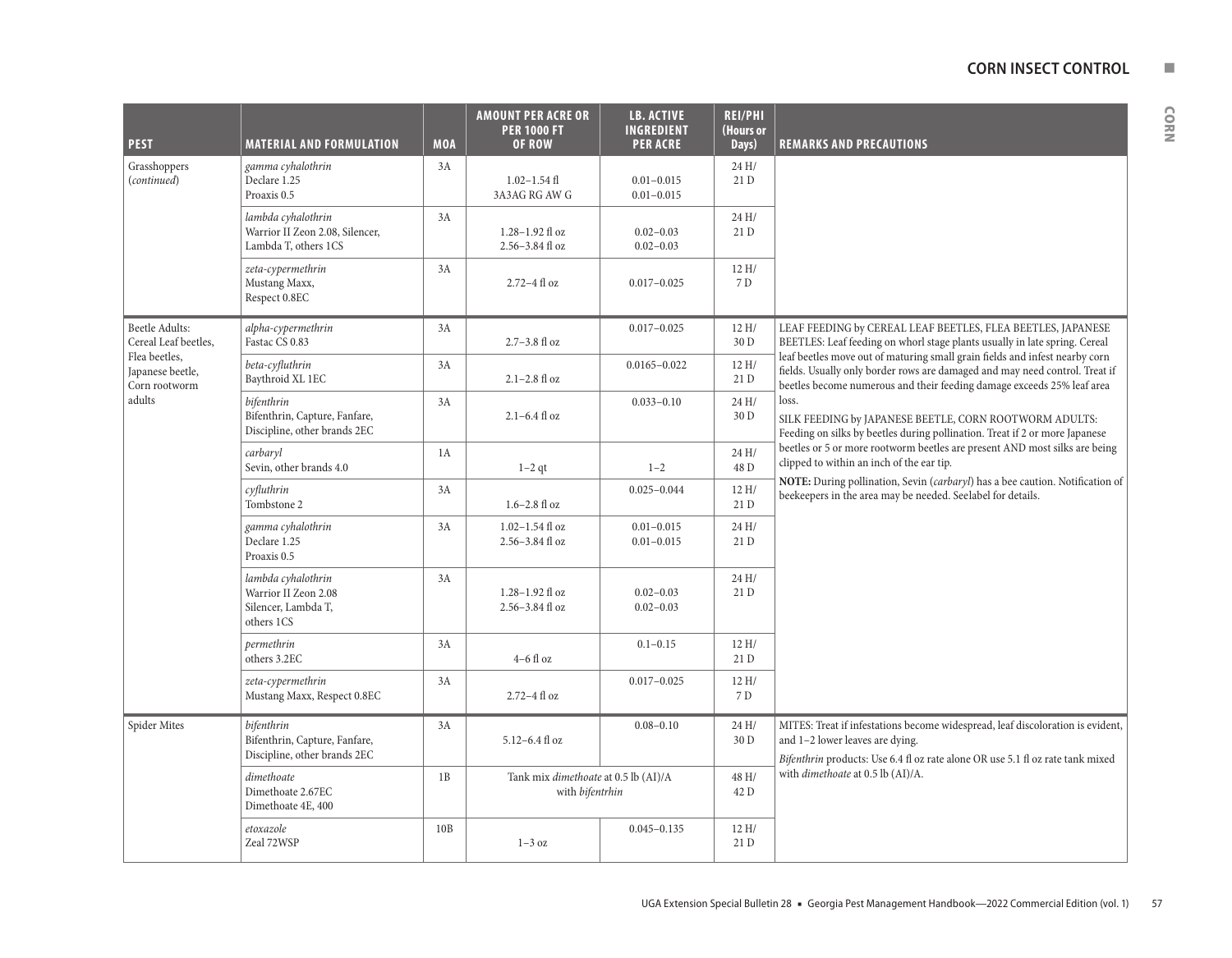| <b>PEST</b>                 | <b>MATERIAL AND FORMULATION</b>                                               | <b>MOA</b> | <b>AMOUNT PER ACRE OR</b><br><b>PER 1000 FT</b><br><b>OF ROW</b> | <b>LB. ACTIVE</b><br><b>INGREDIENT</b><br><b>PER ACRE</b> | <b>REI/PHI</b><br>(Hours or<br>Days) | <b>REMARKS AND PRECAUTIONS</b>                                                                                                                                                                                                                |
|-----------------------------|-------------------------------------------------------------------------------|------------|------------------------------------------------------------------|-----------------------------------------------------------|--------------------------------------|-----------------------------------------------------------------------------------------------------------------------------------------------------------------------------------------------------------------------------------------------|
| Spider Mites<br>(continued) | hexythiazox<br>Onager 1                                                       | 10A        | $10-24$ fl oz                                                    | $0.078 - 0.1875$                                          | 12H/<br>30 D                         | Apply at first sign of mites before population begins to build.                                                                                                                                                                               |
|                             | propargite<br>Comite II 6                                                     | 12C        | $1.5 - 2.25$ pt                                                  | 1.125-1.6875                                              | 13 H/<br>30 D                        | Only apply to dry foliage. Do not tank mix; do not use an oil-based<br>surfactant. See label for additional restrictions.                                                                                                                     |
|                             | spiromesifen<br>Oberon 2SC<br>Oberon 4SC,                                     | 23         | $5.7 - 8.5$ fl oz<br>$2.85 - 8$ fl oz                            | $0.087 - 0.13$<br>$0.087 - 0.25$                          | 13 H/<br>30 D                        | Use 8.5 fl oz rate for large infestations. A NIS adjuvant is beneficial.                                                                                                                                                                      |
| Stink bugs                  |                                                                               |            | <b>BROWN STINK BUGS</b>                                          |                                                           |                                      | SEEDLING STAGE: Treat if 10% of seedling plants have damage and stink                                                                                                                                                                         |
|                             | bifenthrin<br>Bifenthrin, Capture, Discipline,<br>Fanfare, others 2EC         | 3A         | 6.4 fl oz                                                        | 0.10                                                      | 12H/<br>30 D                         | bugs are present. Poncho 250, 500, and 1250 will suppress stink bug damage<br>to seedlings for a few weeks after planting.<br>EAR STAGE: Corn is most sensitive to stink bug injury during ear formation                                      |
|                             | bifentrhin + zeta cypermethrin<br>Hero<br>Speed                               | 3A         | $10.3 f$ l oz<br>4.7 fl oz                                       | bifenthrin 0.10<br>bifenthrin 0.10                        | 12H/<br>30 D                         | before silking. Treat if 1 bug per 8 plants in the ear zone are infested with<br>stink bugs.<br>KERNEL FILL: During early kernel filling bugs feed through the husk<br>damaging individual kernels. Treat if 1 bug per 4 plants are infested. |
|                             |                                                                               |            | <b>GREEN/SOUTHERN GREEN STINK BUGS</b>                           |                                                           |                                      | NOTE: Use pyrethroids (Baythroid, Capture, Delta Gold, Fastac CS, Mustang,                                                                                                                                                                    |
|                             | alpha-cypermethrin<br>Fastac CS, other brands 0.83                            | 3A         | $3.2 - 3.8$ fl oz                                                | $0.020 - 0.025$                                           | 12H/<br>30 D                         | Karate, Warrior, Declare, Proaxis, Tombstone) if southern green stink bug is<br>present. These products are less effective against brown stink bug.<br>NOTE: Bidrin as used on cotton is not registered for use on corn.                      |
|                             | beta-cyfluthrin<br>Baythroid XL 1EC                                           | 3A         | $2-28$ fl oz                                                     | $0.015 - 0.022$                                           | 12H/<br>21D                          |                                                                                                                                                                                                                                               |
|                             | bifenthrin<br>Bifenthrin, Capture, Discipline,<br>Fanfare, other brands 2EC   | 3A         | $3.2 - 6.4$ fl oz                                                | $0.05 - 0.10$                                             | 24 H/<br>30 D                        |                                                                                                                                                                                                                                               |
|                             | cyfluthrin<br>Tombstone $2\,$                                                 | 3A         | $2.1 - 2.8$ fl oz                                                | $0.033 - 0.044$                                           | 12 H/<br>21D                         |                                                                                                                                                                                                                                               |
|                             | gamma cyhalothrin<br>Declare 1.25<br>Proaxis 0.5                              | 3A         | $1.28 - 1.54$ fl oz<br>3.20-3.84 fl oz                           | $0.0125 - 0.015$<br>$0.0125 - 0.015$                      | 24H/<br>21 D                         |                                                                                                                                                                                                                                               |
|                             | lambda cyhalothrin<br>Warrior II Zeon 2.08, Silencer,<br>Lambda T, others 1CS | 3A         | $1.6 - 1.92$ fl oz<br>3.2-3.84 fl oz                             | $0.025 - 0.03$<br>$0.025 - 0.03$                          | 24H/<br>21 D                         |                                                                                                                                                                                                                                               |
|                             | zeta-cypermethrin<br>Mustang MAX, Respect 0.8EC                               | 3A         | $3.2 - 4$ fl oz                                                  | $0.02 - 0.025$                                            | 12H/<br>7 D                          |                                                                                                                                                                                                                                               |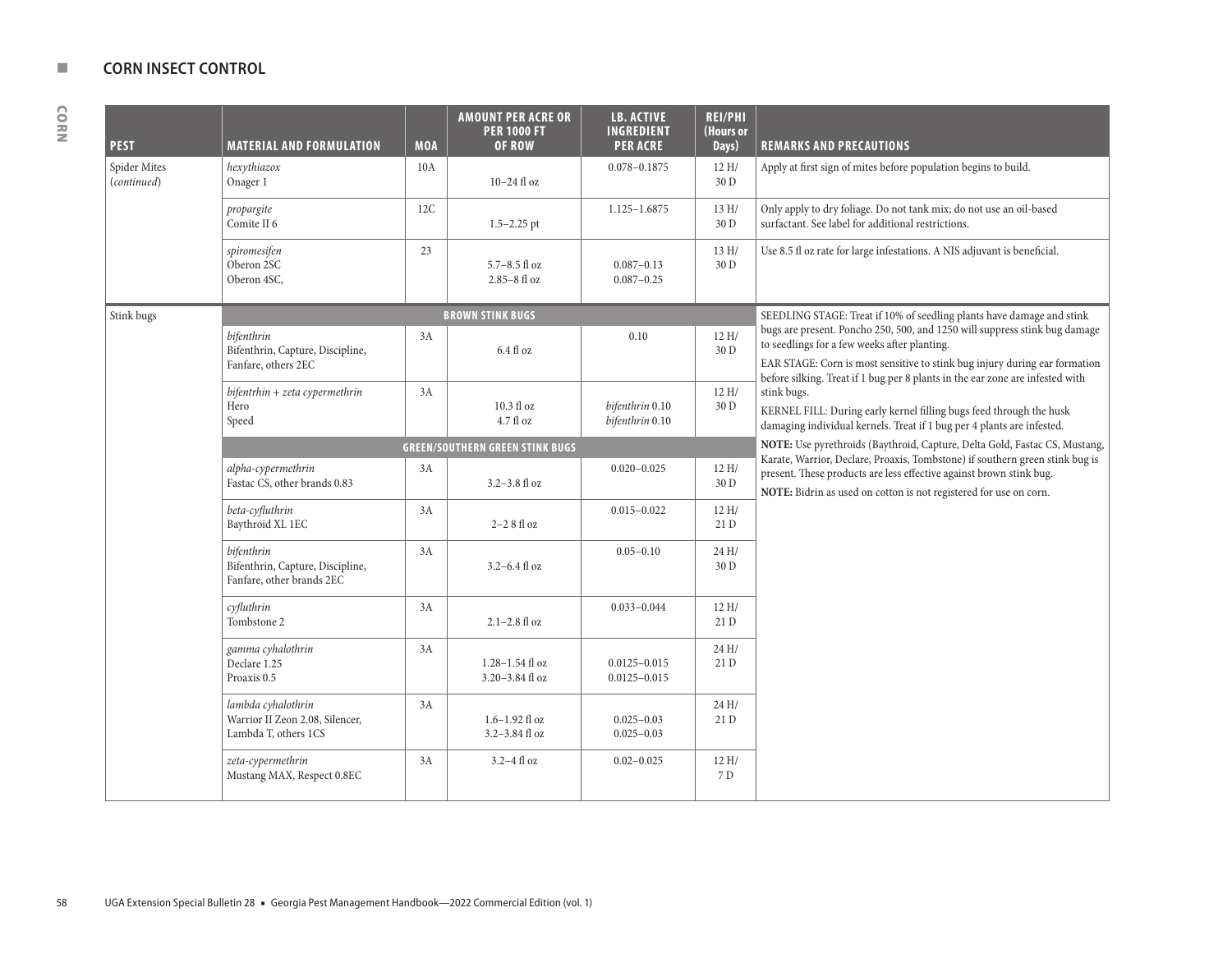#### **CORN INSECT CONTROL NET**

| <b>PEST</b> | <b>MATERIAL AND FORMULATION</b>                              | <b>MOA</b> | <b>AMOUNT PER ACRE</b><br><b>OR PER 1000 FT</b><br><b>OF ROW</b> | <b>LB. ACTIVE</b><br><b>INGREDIENT</b><br><b>PER ACRE</b> | <b>REI/PHI</b><br>(Hours or<br>Days) | <b>REMARKS AND PRECAUTIONS</b>                                                                                                                                                                                   |
|-------------|--------------------------------------------------------------|------------|------------------------------------------------------------------|-----------------------------------------------------------|--------------------------------------|------------------------------------------------------------------------------------------------------------------------------------------------------------------------------------------------------------------|
| Thrips      |                                                              |            | <b>SEEDLING CONTROL</b>                                          |                                                           |                                      | Treat if field is heavily infested and new leaves show excessive damage.                                                                                                                                         |
|             | clothianidin<br>Poncho 500<br>Poncho 1250<br>NipsIt Inside 5 | 4C         | $0.50$ mg (ai)/seed<br>$1.25$ mg (ai)/seed<br>See label          |                                                           | 12H/<br>$\hspace{0.05cm}$            | Rarely causes yield loss on field corn. Seed treatments provide suppression;<br>low (250) rate usually not effective.<br>NOTE: Blackhawk/Tracer 4SC as applied for fall armyworm may provide<br>helpful control. |
|             | thiamethoxam<br>Cruiser Extreme 1250                         | 4C         | $1.25$ mg (ai)/seed                                              |                                                           | 12H/<br>45 D                         |                                                                                                                                                                                                                  |

#### **PREMIXED OR CO-PACKED INSECTICIDES**

Products listed are available as premixes or co-packages of two insecticide active ingredients. User should check mixture labels for active ingredient, specific use rates, target pests, and precautions.

| <b>BRAND NAME (ACTIVE INGREDIENTS)</b>                                        | <b>RANGE OF FORMULATION RATES</b>           |
|-------------------------------------------------------------------------------|---------------------------------------------|
| Besiege (lambda-cyhalothrin, clorantraniliprole)                              | $5-10$ fl oz/A                              |
| Consero (spinosad, gamma-cyhalothrin)                                         | $2-3$ fl $oz/A$                             |
| Elevest (chlorantraniliprole, bifenthrin)                                     | $4.8 - 9.6$ fl oz/A                         |
| Hero (zeta-cypermithrin, bifenthrin)<br>Steed (zeta-cypermithrin, bifenthrin) | $2.6 - 10.3$ fl oz/A<br>$2.5 - 4.7$ fl oz/A |
| Intrpid Edge (methoxyfenozide, spinetoram)                                    | $4-12$ fl oz/A                              |

**Bt-TRAITS FOR CORN:** Most corn hybrids now contain one or more Bt traits. Some traits target caterpillar pests including corn borers, cutworms, fall armyworm, and corn earworm in the whorl, and corn earworm and fall armyworm in the ears. Hybrids with two or three stacked traits for caterpillar control are available. Hybrids also may contain one or more Bt traits for control of western corn rootworms that attack roots during mid-season. Bt-rootworm traits are effective against mid-season rootworms but are NOT effective on seedlings against southern corn rootworm or other soil insects such as wireworms and white grubs. Depending on specific traits, refuge requirements for hybrids with Bt traits are either 20% or 50% of the corn acreage on a farm. Check with seed supplier for a complete list of resistant management restrictions. A table listing various combinations of Bt traits and relative efficacy against pests in Georgia is in the Insect Control section of the current Georgia Corn Production Handbook and on the Georgia Grain web page.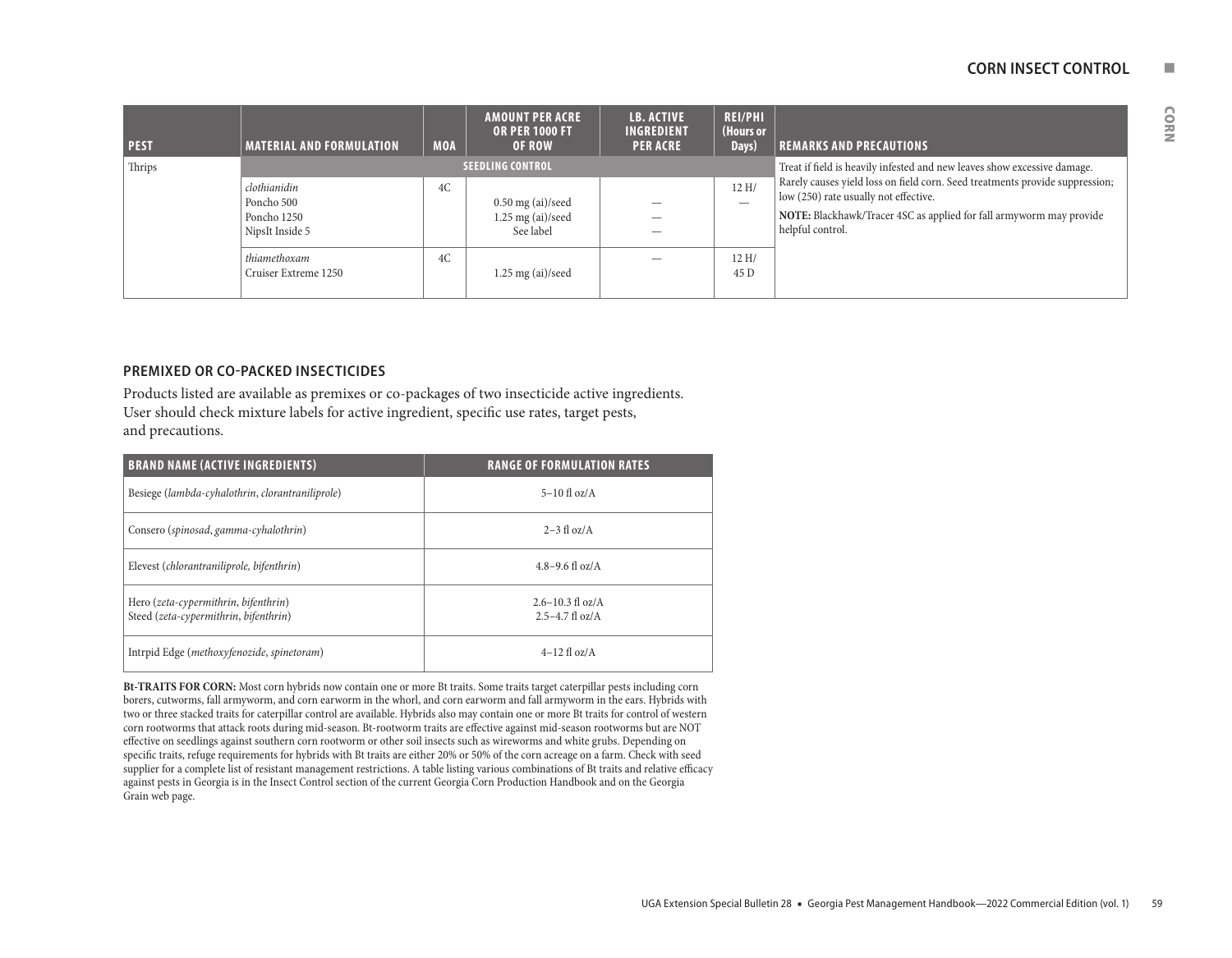# **NSECTICIDE USE RESTRICTIONS FOR FIELD CORN** David Buntin, Research/Extension Entomologist David Buntin, Research/Extension Entomologist

| <b>INSECTICIDE</b>             | <b>BRAND NAME</b>                                          | <b>DAYS TO</b><br><b>GRAIN</b><br><b>HARVEST</b> | <b>DAYS TO</b><br><b>GRAZING</b><br><b>OR SILAGE</b><br><b>HARVEST</b> | <b>RESTRICTED</b><br><b>ENTRY</b><br><b>INTERVAL</b><br>(REI, hours) | <b>MAXIMUM</b><br><b>AMOUNT</b><br><b>ALLOWED PER ACRE</b><br><b>PER CROP</b> | <b>REMARKS</b>                                                                                                                                           |
|--------------------------------|------------------------------------------------------------|--------------------------------------------------|------------------------------------------------------------------------|----------------------------------------------------------------------|-------------------------------------------------------------------------------|----------------------------------------------------------------------------------------------------------------------------------------------------------|
| alpha-cypermethrin             | Fastac CS                                                  | 30                                               | 60                                                                     | 12                                                                   | $11.4\ \mathrm{fl}$ oz                                                        |                                                                                                                                                          |
| bifenthrin                     | Brigade, Capture,<br>Bifenthrin, Discipline,<br>Fanfare 2E | 30                                               | 30                                                                     | 24                                                                   | 19.2 fl oz                                                                    | Use of bifenthrin is prohibited in all coastal counties.                                                                                                 |
| beta cyfluthrin                | Baythroid XL 1EC                                           | 21                                               | $\boldsymbol{0}$                                                       | 12                                                                   | 11.2 fl oz<br>(4 applications)                                                | Only 1 application from early dent to 21 days before harvest.                                                                                            |
| carbaryl                       | Sevin, Carbaryl 4                                          | 48                                               | 14                                                                     | $\overline{2}$<br>$\overline{4}$                                     | 8 qt                                                                          | Bee caution. Beekeeper notification may be needed. See label for<br>details.                                                                             |
| chlorantraniliprole            | Coragen 1.67SC<br>Prevathon 0.43                           | 14                                               | 14<br>1 (grazing)                                                      | $\overline{4}$                                                       | 15.4 fl oz                                                                    | Do not apply fewer than 7 days apart.                                                                                                                    |
| $chlorethoxy$ fos + bifenthrin | Smart Choice 5G                                            | at-planting only                                 |                                                                        | 48                                                                   | 1 application/year                                                            | In-furrow only. Do not apply as a surface band application.<br>Registration in Georgia expected by 2013.                                                 |
| clothianidin                   | Poncho 600 sold<br>as Poncho 250 and<br>Poncho 1250        | Not Listed                                       | Not Listed                                                             | $\boldsymbol{0}$                                                     | seed treatment                                                                | Commercially applied. See label for plant back restrictions.                                                                                             |
| cyfluthrin                     | Tombstone 1                                                | 21                                               | $\mathbf{0}$                                                           | 12                                                                   | 11.2 flog                                                                     | Only 1 application from early dent to 21 days before harvest.                                                                                            |
| deltamethrin                   | Delta Gold 1.5EC                                           | 21                                               | 12<br>21 (fodder)                                                      | 12                                                                   | 8.1 fl oz<br>(5 applications)                                                 | Do not apply fewer than 21 days apart.                                                                                                                   |
| dimethoate                     | Dimethoate                                                 | 42                                               | 14                                                                     | 48                                                                   | 3 applications                                                                | Do not apply during pollen shed.                                                                                                                         |
| esfenvalerate                  | Asana XL, Adjourn                                          | 21                                               | Not Listed                                                             | 12                                                                   | 48 fl oz                                                                      | Do not apply more than 0.25 lb (ai) per acre per season.                                                                                                 |
| flupyradifurone                | Sivanto Prime, Sivanto HL                                  | 21                                               | 7                                                                      | $\overline{4}$                                                       | 14 fl oz                                                                      |                                                                                                                                                          |
| gamma cyhalothrin              | Declare 1.25,<br>Proaxis 0.5                               | 21                                               | 21                                                                     | 24                                                                   | $0.48$ pt<br>$0.96$ pt                                                        | See label for additional restrictions.                                                                                                                   |
| hexythiazox                    | Onager                                                     | 30                                               | 20                                                                     | 12                                                                   | 1 application                                                                 | 15-20 GPA by ground or 5 GPA by air; see label.                                                                                                          |
| lambda cyhalothrin             | Warrior II Zeon 2.08,<br>Silencer, other brands 1          | 21                                               | 21                                                                     | 24                                                                   | 0.96 pt<br>$0.48$ pt                                                          | See label for restrictions.                                                                                                                              |
| methozyfenozide                | Intrepid 2F                                                | 21                                               | 21                                                                     | $\overline{4}$                                                       | 64 fl oz                                                                      |                                                                                                                                                          |
| spiromesifen                   | Oberon 4SC                                                 | 30                                               | 5                                                                      | 12                                                                   | See label                                                                     |                                                                                                                                                          |
| permethrin (foliar)            | Permethrin                                                 | 30                                               | $\mathbf{0}$                                                           | 12                                                                   | 24 fl oz                                                                      |                                                                                                                                                          |
| methomyl                       | Lannate 2.4LV, 90SP                                        | 21                                               | 3                                                                      | 48                                                                   | 2.25 lb ai                                                                    |                                                                                                                                                          |
| phorate                        | Phorate, Thimet 20G                                        | $30^{1}$                                         | 30                                                                     | 48                                                                   | 1 application;<br>$6.5$ lb/A                                                  | Do not apply in-furrow or after cultivation.                                                                                                             |
| propargite                     | Comite II                                                  | 30                                               | 30                                                                     | 7 days                                                               | 1 application                                                                 | Only apply to dry foliage, DO NOT tank mix, do not use an oil-based<br>surfactant. Use minimum of 20 GPA by ground and 5 GPA for aerial<br>applications. |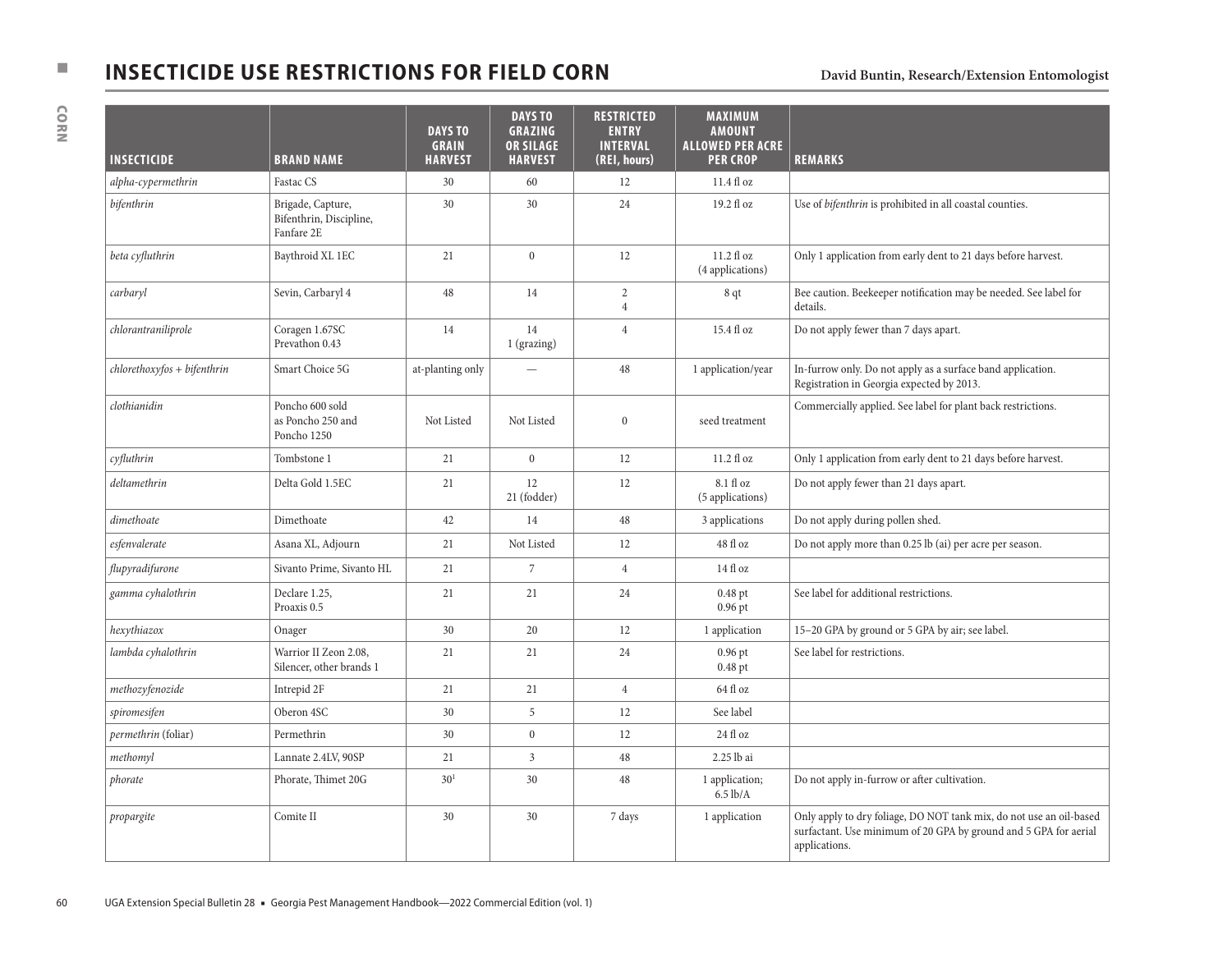| nall larvae. |  |
|--------------|--|
|              |  |
|              |  |

| <b>INSECTICIDE</b>                                          | <b>BRAND NAME</b>           | <b>DAYS TO</b><br><b>GRAIN</b><br><b>HARVEST</b> | <b>DAYS TO</b><br><b>GRAZING</b><br><b>OR SILAGE</b><br><b>HARVEST</b> | <b>RESTRICTED</b><br><b>ENTRY</b><br><b>INTERVAL</b><br>(REI, hours) | <b>MAXIMUM</b><br><b>AMOUNT</b><br><b>ALLOWED PER ACRE</b><br><b>PER CROP</b> | <b>REMARKS</b>                                                                                            |
|-------------------------------------------------------------|-----------------------------|--------------------------------------------------|------------------------------------------------------------------------|----------------------------------------------------------------------|-------------------------------------------------------------------------------|-----------------------------------------------------------------------------------------------------------|
| spinosad                                                    | Tracer 4SC<br>Blackhawk 36% | 28                                               |                                                                        |                                                                      | 6 fl oz<br>8.3 oz                                                             | Most effective against small larvae.                                                                      |
| spiromesifen                                                | Oberon 2SC                  | 30                                               |                                                                        | 12                                                                   | 17 fl oz and 2<br>applications                                                | Use at least 10 GPA by ground and 5 GPA by air.                                                           |
| terbufos                                                    | Counter 20G                 | 30 <sup>1</sup>                                  | 30 <sup>1</sup>                                                        | 48                                                                   | $6.5$ lb                                                                      | Make only 1 application.                                                                                  |
| tefluthrin                                                  | Force 3G                    | Not Listed                                       | Not Listed                                                             |                                                                      | 1 application                                                                 | Granules must be incorporated into soil.                                                                  |
| thiamethoxam                                                | Cruiser 5FS                 | Not Listed                                       |                                                                        | 12                                                                   | Seed treatment                                                                | Commercially applied; see label for plant back restrictions. Some<br>formulations may contain fungicides. |
| zeta-cypermethrin<br>Not listed for at planting application | Mustang Maxx, Respect       |                                                  |                                                                        | 12                                                                   | $16f$ l oz                                                                    |                                                                                                           |

1. Not listed for at-planting application.

# **CORN NEMATODE CONTROL Bob Kemerait, Extension Plant Pathologist**

| <b>CHEMICAL</b>                            | <b>RATE/A</b>       | <b>REMARKS AND PRECAUTIONS</b>                                                                                                                                                                                                             |
|--------------------------------------------|---------------------|--------------------------------------------------------------------------------------------------------------------------------------------------------------------------------------------------------------------------------------------|
| <b>AVICTA Duo Corn</b><br>(seed treatment) |                     | AVICTA Duo Corn is a combination of abamectin and thiamethoxam.                                                                                                                                                                            |
| <b>BIOST</b> Nematicide 100                | $6-8$ fl oz/100 cwt | BIOST Nematicide 100 is a seed treatment. BIOST Nematicide 100 is derived from the bacterium, Burkholderia rinojensis. The active ingredient is 'Heat Killed'<br>Burkholderia rinojensis.                                                  |
| Counter 15G                                | 7 <sub>lb</sub>     | *Apply in furrow as row treatment. DO NOT exceed 8.7 lb/A regardless of row spacing. ALS-inhibiting herbicides should not be used if Counter 15G has been applied to<br>the corn at planting.                                              |
|                                            |                     | REI is 48 hours. REI increases to 72 hours in areas where average rainfall is less than 2" a year. Do not graze or cut for forage within 30 days of treatment.                                                                             |
| Counter 20G                                | $5.25$ lb           | Apply in-furrow as row treatment. DO NOT exceed 6.5 lb/A regardless of row spacing. ALS-inhibiting herbicides should not be used if Counter 20G has been applied to<br>the corn at planting.                                               |
|                                            |                     | REI is 48 hours. REI increases to 72 hours in areas where average rainfall is less than 2" a year. Do not graze or cut for forage within 30 days of treatment.                                                                             |
| PONCHO VOTIVO<br>(seed treatment)          |                     | PONCHO VOTIVO is a systemic insecticide and biological seed treatment for use on corn to control insect pests and plant pathogenic nematodes listed on the label to<br>include lance, root-knot, stubby-root, stunt, and sting nematodes.  |
| fluopyram<br>Velum                         | $3 \text{ fl oz/A}$ |                                                                                                                                                                                                                                            |
| fluopyram + prothioconazole<br>Propulse    | 8 fl oz             | In-furrow spray for Velum or Propulse during planting directed on or below the seed. Tank mixes with Propluse and some fertilizers and micronutrients have been<br>problematic and should generally be avoided. REI: 12 hours PHI: 14 days |
| Telone II                                  | 3 gal               | Apply Telone II at least 7 days prior to planting by injecting 12" below the soil surface.                                                                                                                                                 |
|                                            |                     | REI is 5 days post application.                                                                                                                                                                                                            |

\*NOTE: Granules should be incorporated for best results.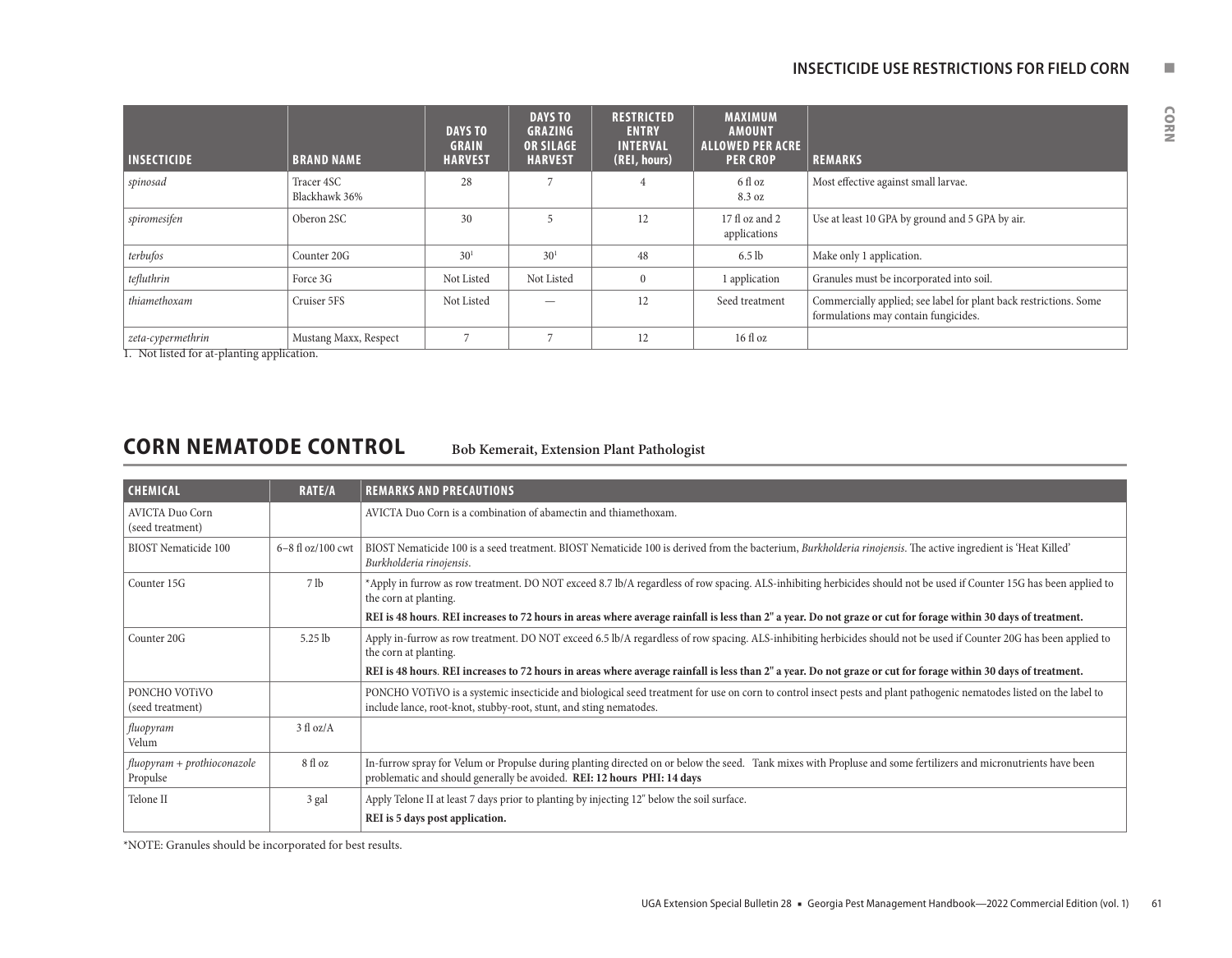# **n FIELD CORN DISEASE CONTROL Bob Kemerait, Extension Plant Pathologist**

| <b>PEST</b>                                                                                     | <b>FUNGICIDE</b>                                                           | <b>MOA</b>       | <b>AMOUNT PER ACRE</b>                           | <b>REI/PHI</b><br>(Hours or Days) | <b>REMARKS AND PRECAUTIONS</b>                                                                                                                                                                                                                                                                                                                                                                                                                                                                                                                                                                                                                                                                                                                                                                                                                                                                                                                                                                                                                                                                                                                                                           |
|-------------------------------------------------------------------------------------------------|----------------------------------------------------------------------------|------------------|--------------------------------------------------|-----------------------------------|------------------------------------------------------------------------------------------------------------------------------------------------------------------------------------------------------------------------------------------------------------------------------------------------------------------------------------------------------------------------------------------------------------------------------------------------------------------------------------------------------------------------------------------------------------------------------------------------------------------------------------------------------------------------------------------------------------------------------------------------------------------------------------------------------------------------------------------------------------------------------------------------------------------------------------------------------------------------------------------------------------------------------------------------------------------------------------------------------------------------------------------------------------------------------------------|
| Southern Corn Leaf<br>Blight, Northern Corn<br>Leaf Blight, Common<br>Rust and Southern<br>Rust |                                                                            |                  |                                                  |                                   | NOTE: Growers do not need to apply fungicides to control common rust as this disease causes little damage. However, southern rust, especially in severe years, can cause heavy yield losses. Southern<br>corn Rust was severe in 2020. For best results, fungicide applications should be initiated before disease enters the field or as soon as southern rust is detected after careful scouting. Use of fungicides<br>to manage southern corn leaf blight is rarely needed in recent years. However, 2008 and 2009 were severe years for northern corn leaf blight. With the emergence of northern corn leaf blight as an<br>important disease of corn in Georgia beginning in 2008, growers should recognize that fungicides can be an effective tool to minimize losses associated with this disease. 2018 was a severe year for<br>southern corn leaf blight. For best results, fungicide applications for management of northern corn leaf blight and southern corn leaf blight may need to be made as early as the V8-V10 growth<br>stages. When varieties which are very susceptible to these diseases are planted, fungicides may not always adequately protect the corn crop. |
|                                                                                                 | azoxystrobin<br>AzoxyStar                                                  | 11               | 6-15.5 fl oz                                     | $-1$<br>7D                        | Do not apply AzoxyStar within 7 days of harvest. Maximum rate is 123 fl oz/A/season.                                                                                                                                                                                                                                                                                                                                                                                                                                                                                                                                                                                                                                                                                                                                                                                                                                                                                                                                                                                                                                                                                                     |
|                                                                                                 | azoxystrobin<br>Quadris                                                    | 11               | $9.2 - 15.4$ fl oz                               | 4H/<br>$\qquad \qquad -$          | Do not apply Quadris within 7 days of harvest. Maximum rate is 123 fl oz/A/season.                                                                                                                                                                                                                                                                                                                                                                                                                                                                                                                                                                                                                                                                                                                                                                                                                                                                                                                                                                                                                                                                                                       |
|                                                                                                 | azoxystrobin + propiconazole<br>Quilt                                      | $11 + 3$         | $7-14$ fl oz/A                                   | 12 H/                             | Do not apply Quilt within 30 days of harvest. Maximum rate is 56 fl oz/A/season.                                                                                                                                                                                                                                                                                                                                                                                                                                                                                                                                                                                                                                                                                                                                                                                                                                                                                                                                                                                                                                                                                                         |
|                                                                                                 | azoxystrobin + propiconazole<br>Quilt Xcel                                 |                  | $10.5 - 14$ fl oz                                |                                   | Do not apply Quilt Xcel within 30 days of harvest. Maximum rate is 56 fl oz/A/season.                                                                                                                                                                                                                                                                                                                                                                                                                                                                                                                                                                                                                                                                                                                                                                                                                                                                                                                                                                                                                                                                                                    |
|                                                                                                 | azoxystrobin + propiconazole<br>Cover XL                                   |                  | $10.5 - 14$ fl oz                                |                                   | Do not apply Cover XL within 30 days of harvest.                                                                                                                                                                                                                                                                                                                                                                                                                                                                                                                                                                                                                                                                                                                                                                                                                                                                                                                                                                                                                                                                                                                                         |
|                                                                                                 | benzovindiflupyr (solatenol) +<br>azoxystrobin + propiconazole<br>Trivapro | $7+$<br>$3 + 11$ | 13.7 fl oz                                       | 12H/<br>7 D                       | Trivapro: Maximum total-47 fl oz/year.<br>DO NOT ADD an adjuvant or crop oil after the V8 stage and prior to the VT stage.                                                                                                                                                                                                                                                                                                                                                                                                                                                                                                                                                                                                                                                                                                                                                                                                                                                                                                                                                                                                                                                               |
|                                                                                                 | flutriafol<br>Xyway LFR                                                    | 3                | 7.6-15.2 fl oz                                   |                                   | At-plant application, no more than 0.228 lb ai/year, no more than one application per year. Diseases: labeled<br>for SCLB, NCLB, Grey Leaf Spot, common rust, smut.                                                                                                                                                                                                                                                                                                                                                                                                                                                                                                                                                                                                                                                                                                                                                                                                                                                                                                                                                                                                                      |
|                                                                                                 | flutriafol<br>TopGuard                                                     | 3                | $5-7$ fl oz                                      | 12 H/<br>7 D                      | Restricted Entry Interval (REI): The REI for detasselling field corn and popcorn grown for seed is 5 days. The<br>REI for all other activities is 12 hours. Pre-harvest Interval: Do not apply within 7 days of harvest.                                                                                                                                                                                                                                                                                                                                                                                                                                                                                                                                                                                                                                                                                                                                                                                                                                                                                                                                                                 |
|                                                                                                 | flutriafol + azoxystrobin<br>TopGuard EQ                                   | $3 + 11$         | $5-7$ fl oz                                      | 12 H/<br>7 D                      | Restricted Entry Interval (REI): The REI for detasselling field corn and popcorn grown for seed is 5 days. The<br>REI for all other activities is 12 hours, Pre-harvest Interval: Do not apply within 7 days of harvest.                                                                                                                                                                                                                                                                                                                                                                                                                                                                                                                                                                                                                                                                                                                                                                                                                                                                                                                                                                 |
|                                                                                                 | fluoxastrobin<br>Evito 480 SC                                              | 11               | $2-5.7$ fl oz                                    | 12 H/<br>$\overline{\phantom{0}}$ | Apply a maximum of 2 applications of Evito 480SC. Do not apply Evito after the R4 (early dough) stage or<br>within 30 days of harvest. Maximum rate is 22.8 fl oz/A/season.                                                                                                                                                                                                                                                                                                                                                                                                                                                                                                                                                                                                                                                                                                                                                                                                                                                                                                                                                                                                              |
|                                                                                                 | fluoxastrobin + tebuconazole<br>Evito T                                    | $11 + 3$         | $4-9$ fl oz                                      | 12 H/<br>7 D                      | Do not apply Evito after the R4 (early dough) stage or within 36 days of harvest. Maximum rate is<br>18 fl oz/A/season.                                                                                                                                                                                                                                                                                                                                                                                                                                                                                                                                                                                                                                                                                                                                                                                                                                                                                                                                                                                                                                                                  |
|                                                                                                 | fluoxostrobin + tetraconazole<br>Zolera FX                                 | $3 + 11$         | $4.4 - 6.8$ fl oz                                | 12 H/<br>30 D                     | Maximum of one application allowed per season. Do not apply with an adjuvant between the V8 and VT<br>growth stages. Do not apply after R3 (brown silk) growth stage.                                                                                                                                                                                                                                                                                                                                                                                                                                                                                                                                                                                                                                                                                                                                                                                                                                                                                                                                                                                                                    |
|                                                                                                 | flutriafol + fluoxastrobin<br>Fortix                                       | $3 + 11$         | $4-6$ fl oz                                      | 12 H/<br>$\overline{\phantom{m}}$ | Apply a maximum of two applications per season no later than growth stage R4 (early dough stage). Do not<br>apply Fortix within 80 days of harvest or through chemigation. Maximum rate is 12 fl oz/A/season.                                                                                                                                                                                                                                                                                                                                                                                                                                                                                                                                                                                                                                                                                                                                                                                                                                                                                                                                                                            |
|                                                                                                 | flutriafol + fluoxastrobin<br>Preemptor                                    | $3 + 11$         | $4-6$ fl oz                                      | 12 H/<br>$\overline{\phantom{m}}$ | Do not use an adjuvant after the V8 stage and prior to the VT stage of corn. An adjuvant may be used at any<br>other growth stage. Restricted Entry Interval (REI) for detasselling is 5 days. The REI for all other activities is<br>12 hours. Pre-Harvest Interval: Do notapply Preemptor SC Fungicide within 30 days of harvest (grain, seed,<br>forage, or stover)                                                                                                                                                                                                                                                                                                                                                                                                                                                                                                                                                                                                                                                                                                                                                                                                                   |
|                                                                                                 | picoxystrobin<br>Aproach                                                   | 11               | $3-4$ fl oz<br>$\qquad \qquad +$<br>$6-12$ fl oz | 12 H/<br>$\overline{\phantom{0}}$ | There should be no more than 2 sequential applications of Aproach before shifting to a fungicide of a<br>different mode of action. The 3-4 fl oz/A rate is for early season disease suppression (V3-V7) while the 6-12<br>fl oz/A rate is typically applied between the VT and R3 growth stages. Do not apply Aproach within 7 days of<br>grain harvest or 0 days before harvest for foliage. Maximum rate is 36 fl oz/A/season.                                                                                                                                                                                                                                                                                                                                                                                                                                                                                                                                                                                                                                                                                                                                                         |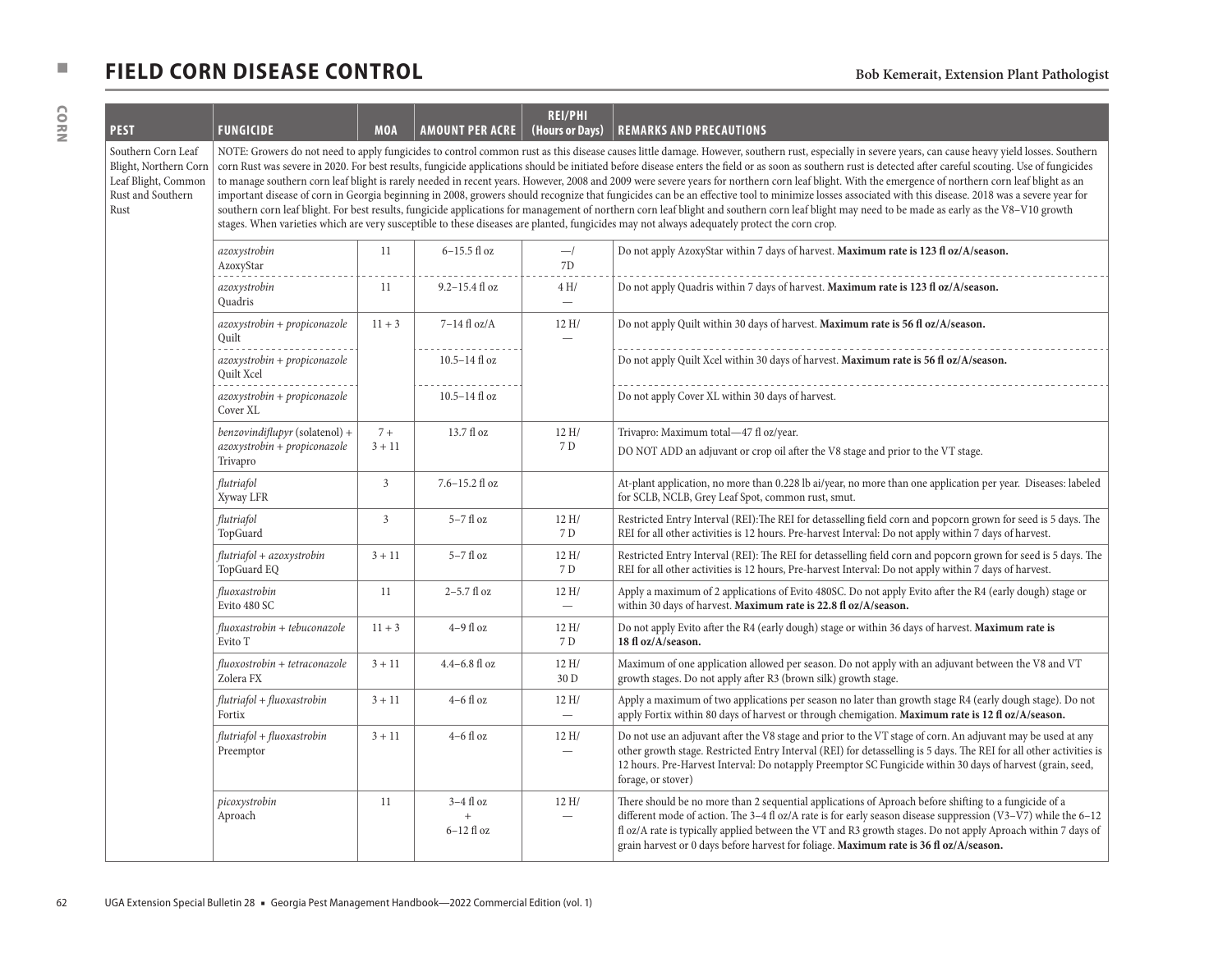#### **FIELD CORN DISEASE CONTROL NUMBER**

| <b>PEST</b>                                                                                     | <b>FUNGICIDE</b>                                                       | <b>MOA</b>        | <b>AMOUNT PER ACRE</b>                  | <b>REI/PHI</b><br>(Hours or Days)        | <b>REMARKS AND PRECAUTIONS</b>                                                                                                                                                                                                                                                                                                                                                                                                                          |
|-------------------------------------------------------------------------------------------------|------------------------------------------------------------------------|-------------------|-----------------------------------------|------------------------------------------|---------------------------------------------------------------------------------------------------------------------------------------------------------------------------------------------------------------------------------------------------------------------------------------------------------------------------------------------------------------------------------------------------------------------------------------------------------|
| Southern Corn Leaf<br>Blight, Northern Corn<br>Leaf Blight, Common<br>Rust and Southern<br>Rust | picoxystrobin + cyproconazole<br>Aproach Prima                         | $11 + 3$          | $3.4f$ l oz<br>$+$<br>$3.4 - 6.8$ fl oz | 12H/                                     | There should be no more than two sequential applications of Aproach Prima before shifting to a<br>fungicide of a different mode of action. The 3.4 fl oz/A rate is for early season disease suppression<br>(V3-V7) while the 3.4-6.8 fl oz/A rate is typically applied between the VT and R3 growth stages.<br>Do not apply Aproach Prima within 30 days of grain harvest or 21 days before harvest for foliage.<br>Maximum rate is 6.8 fl oz/A/season. |
| (continued)                                                                                     | propiconazole                                                          | 3                 | $2-4$ fl oz                             | 12H/                                     | Do not apply Tilt within 30 days of harvest. Maximum rate is 16 fl oz/A/season.                                                                                                                                                                                                                                                                                                                                                                         |
|                                                                                                 | Tilt                                                                   |                   |                                         |                                          | For management of northern corn leaf blight and southern corn leaf blight, it is recommended to<br>not apply propiconazole alone.                                                                                                                                                                                                                                                                                                                       |
|                                                                                                 | $prothioconazole + trifloxystrobin +$<br>fluopyram<br>Delaro Complete  | $3 + 11 +$<br>7   | $8.0 - 12.0$ fl oz                      | 12H/<br>14 D                             | Do not apply more than 24 fl oz/A/year of Delaro Complete.                                                                                                                                                                                                                                                                                                                                                                                              |
|                                                                                                 | pyraclostrobin                                                         | 11                | $9-12$ fl oz                            | 12H/                                     | Do not apply Headline within 7 days of harvest.                                                                                                                                                                                                                                                                                                                                                                                                         |
|                                                                                                 | Headline                                                               |                   |                                         |                                          | Maximum rate is 72 fl oz/A/season.                                                                                                                                                                                                                                                                                                                                                                                                                      |
|                                                                                                 | pyraclostrobin + fluxapyroxad<br>Priaxor                               | $7 + 11$          | $4-8$ fl oz                             | 12H/<br>21 D                             | Priaxor is a combination of <i>fluxapyroxad</i> and <i>pryraclostrobin</i> . Do not apply within 21 days of harvest<br>to field corn and make no more than 2 applications per season. Maximum rate is 16 fl oz/A/season.                                                                                                                                                                                                                                |
|                                                                                                 | $pyraclostrobin + mefentrifluconazole$<br>Veltyma                      | $11 + 3$          | $7-10$ fl oz                            | 12H/<br>21D                              | Do not apply more than 20 fl oz/A of Veltyma per year.                                                                                                                                                                                                                                                                                                                                                                                                  |
|                                                                                                 | $pyraclostrobin +$<br>$m$ efentrifluconazole + fluxapyroxad<br>Revytek | $11 +$<br>$3 + 7$ | 8-15 fl oz                              |                                          | Do not make more than 2 applications per year and do not apply more than 30 fl oz/year.                                                                                                                                                                                                                                                                                                                                                                 |
|                                                                                                 | pyraclostrobin + metconazole<br>Headline AMP                           | $11 + 3$          | $10f$ l oz                              | 12H/<br>$\overline{\phantom{0}}$         | Maximum rate is 57.6 fl oz/A/season. Do not apply Headline AMP within 20 days of harvest for<br>grain or within 7 days of harvest for forage/silage.                                                                                                                                                                                                                                                                                                    |
|                                                                                                 | tebuconazole<br>3.6F                                                   | 3                 | $4-6$ fl oz                             | 12H/<br>Grain 36 D<br>Forage/silage 21 D | Do not apply tebuconazole within 21 days of harvest for forage or within 36 days of harvest for grain.<br>For management of northern corn leaf blight and southern corn leaf blight, it is recommended to<br>not apply tebuconazole alone.                                                                                                                                                                                                              |
|                                                                                                 | tebuconazole + azoxystrobin<br>Custodia                                | $3 + 11$          | $9-12.9$ fl oz                          | 12H/<br>21 D                             | Apply in a protective spray schedule or when weather conditions favor disease. Apply on a 7-14 day<br>schedule. Do not use an adjuvant or crop oil after V* stage and prior to VT. Maximum rate is 51.7<br>fl oz/A/season.                                                                                                                                                                                                                              |
|                                                                                                 | tetraconazole<br>Domark 230 ME                                         | 3                 | $4-6$ fl oz                             | 12H/<br>21 D                             | Do not apply more than 6 fl oz/A in order to reduce the potential for resistance. Do not make more<br>than one application of Domark per year. Do not apply Domark after corn growthstage 3 (milk). Do<br>not use adjuvants in sprays made between V8 and VT growthstage.                                                                                                                                                                               |
|                                                                                                 | tetraconazole + azoxystrobin<br>Affiance<br>Brixen                     | $3 + 11$          | 10-17 fl oz<br>$13-19$ fl oz            | 12H/<br>7 D<br>Silage 21 D               | Maximum rate is 17.06 fl $oz/A/year$ . Limit of 2 applications per year. Early applications: $V4-V8$ .<br>Regular applications: V8-R3 (do not apply with adjuvants between V8 and VT). Do not apply after<br>R3 (brown silk). Can be applied in chemigation $(0.1-0.25)$ . Do not harvest for silage within 21 days<br>of application. Do not apply after R3 (milk stage).                                                                              |
|                                                                                                 | trifloxystrobin + propiconazole<br>Stratego                            | $11 + 3$          | $10-12$ fl oz                           | 12 H/<br>$\overline{\phantom{0}}$        | Do not apply Stratego within 30 days of harvest. Maximum rate is 24 fl oz/A/season.                                                                                                                                                                                                                                                                                                                                                                     |
|                                                                                                 | trifloxystrobin + prothioconazole<br>Stratego YLD                      | $11 + 3$          | $4-5$ fl oz                             | 12H/<br>$\overline{\phantom{0}}$         | Stratego YLD should not be applied to field corn within 14 days of harvest. Maximum rate is 10 fl<br>oz/A/season.                                                                                                                                                                                                                                                                                                                                       |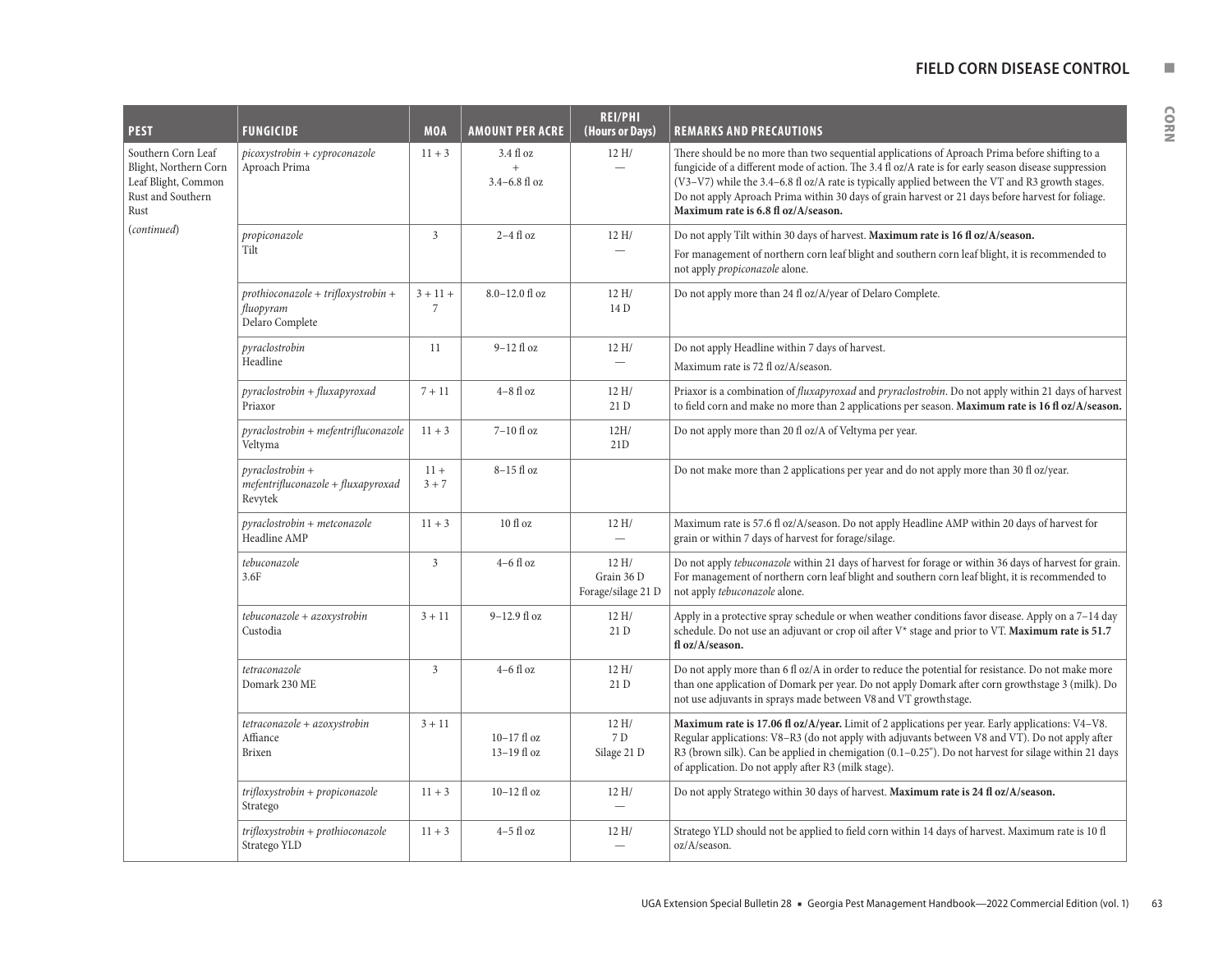# ■ **FIELD CORN WEED CONTROL** Eric P. Prostko, Extension Agronomist—Weed Science

| <b>BROADCAST RATE/ACRE</b>                                                |            |                                          |                                           |                                                  |                                                                                                                                                                                                                                                                                                                                                                                                                                                                                                                                                                                                                                                                                                                                                                                                                                                            |
|---------------------------------------------------------------------------|------------|------------------------------------------|-------------------------------------------|--------------------------------------------------|------------------------------------------------------------------------------------------------------------------------------------------------------------------------------------------------------------------------------------------------------------------------------------------------------------------------------------------------------------------------------------------------------------------------------------------------------------------------------------------------------------------------------------------------------------------------------------------------------------------------------------------------------------------------------------------------------------------------------------------------------------------------------------------------------------------------------------------------------------|
| <b>HERBICIDE</b>                                                          | <b>MOA</b> | <b>AMOUNT OF</b><br><b>FORMULATION</b>   | LBS AI/A                                  | <b>REI/PHI</b><br>(Hours or Days)                | <b>REMARKS AND PRECAUTIONS</b>                                                                                                                                                                                                                                                                                                                                                                                                                                                                                                                                                                                                                                                                                                                                                                                                                             |
|                                                                           |            |                                          |                                           |                                                  | PREEMERGENCE                                                                                                                                                                                                                                                                                                                                                                                                                                                                                                                                                                                                                                                                                                                                                                                                                                               |
| acetochlor<br>Warrant 3ME                                                 | 15         | 48 oz                                    | 1.125                                     | 12 H/<br>Grazing or Forage<br>40 D               | Can be applied PRE or POST (up to 30" tall corn). Provides residual control for more annual grasses, except Texas<br>panicum, and certain broad weeds. Under cool, wet weather conditions, stunting or crop injury expressed as malformed,<br>knotted, twisted top growth may occur. Do not apply Warrant if these conditions are forecast within 10 days of<br>application. Warrant may be tank-mixed with atrazine or glyphosate or Liberty. For the following soil types, do not apply<br>Warrant within 50 feet of any well where the depth to groundwater is 30 feet or less: sands < 3% OM; These restrictions<br>do not apply for areas more than 50 feet from a well or if groundwater is more than 30 feet below land surface. Warrant<br>has no POST activity. Before using Warrant PRE, check with seedsman about potential hybrid sensitivity. |
| metolachlor<br>Stalwart C Parallel<br>Me-Too-Lachlor-II                   | 15         | $16-21$ oz                               | $1 - 1.33$                                | 24 H/<br>Grazing or Forage<br>30 D               | Can be applied PPI, PRE, or POST (up to 40" tall). With PPI/PRE applications, a formulation that contains a crop<br>safener is preferred. Controls (residual) most annual grasses (except Texas panicum) and certain broadleaf weeds. Fair<br>to good control of yellow nutsedge. Under cool, wet weather conditions, stunting or crop injury expressed as malformed,<br>knotted, twisted top growth may occur. Corn normally outgrows early season injury. Metolachlor may be tank-mixed                                                                                                                                                                                                                                                                                                                                                                  |
| S-metolachlor<br>Dual Magnum 7.62E<br>Dual II Magnum 7.64E<br>Cinch 7.64E | 15         | $16-21$ oz                               | $0.96 - 1.27$                             | 24 H/<br>Grazing or Forage<br>30 D               | with atrazine, glyphosate, or Liberty.<br>Available in several premixes with atrazine (Bicep II Magnum, Cinch ATZ, Lexar, Lumax, Parallel Plus, Stalwart Xtra).<br>In UGA field trials, the generic formulations of metolachlor (Parallel, Stalwart, Me-Too-Lachlor) have not provided the<br>same length of residual control of certain weeds as similar rates of Dual Magnum formulations. When applied POST,<br>a maximum rate of 2 pt/A can be used. The total amount of metolachlor that can be applied in a single season cannot<br>exceed 3.33 pt/A on coarse soil types. Before using Dual PPI or PRE, check with seedsman about potential hybrid<br>sensitivity.                                                                                                                                                                                  |
| atrazine<br>4L<br>80W<br>90DG                                             | 5          | $32-80$ oz<br>$20 - 50$ oz<br>18-44 oz   | $1 - 2.5$                                 | 12 H/<br>Grazing 21 D<br>Forage 60 D             | Can be applied PPI, PRE, or POST (12" tall). Good to excellent control of most annual broadleaf weeds. Does not<br>usually provide adequate control of Texas panicum or fall panicum. Atrazine will often fail to provide extended control of<br>crabgrass and late season control of sicklepod and morningglories. Atrazine may be tank-mixed with Liberty, glyphosate,<br>metolachlor, acetochlor, or pyroxasulfone. Do not use more than 2.5 lbs ai/A/year of atrazine. When using atrazine<br>formulations other than 4L, use equivalent rates: 1 qt 4L equals 1.25 lb 80W or 1.1 lb 90 DF.                                                                                                                                                                                                                                                            |
| pyroxasulfone<br>Zidua 85WG<br>Zidua 4.17SC                               | 15         | $1.5 \text{ oz/A}$<br>$2.5 \text{ oz/A}$ | 0.079                                     | 12 H/                                            | Can be applied PRE, or early post-emergence (V4 stage). Provides residual control of certain annual grasses and<br>broadleaf weeds including Palmer amaranth. Can be tank-mixed with atrazine, glyphosate, and Liberty. When applying<br>Zidua PRE, use the low rate (1.5 oz/A) on coarse soils. No more than 2.75 oz/A can be applied per year on coarse<br>soils. Pre-slurry in water before mixing into larger spray tank. Before using Zidua PRE, check with seedsman about<br>potential corn hybrid sensitivity. In recent UGA research, PRE applications of Zidua (pyroxasulfone) were more<br>injurious than Dual or Warrant, thus POST applications would be preferred over PRE applications.                                                                                                                                                      |
| $pyroxasulfone + fluthiacet$<br>Anthem Maxx 4.3SC                         | $15 + 14$  | $2.5 - 3.0$ oz                           | $0.082 - 0.098$<br>$+$<br>$0.002 - 0.003$ | 12 H/<br>Grain 70 D<br>Stover 70D<br>Forage 30 D | Can be applied PRE and/or early post-emergence (V4 stage). Provides residual control of certain annual grasses and<br>broadleaf weeds. Can be tank-mixed with atrazine, glyphosate, or Liberty. On coarse textured soils, use the 2.5 oz/A<br>rate. No more than 4.5 oz/A/year total can be applied on coarse soils. POST applications will cause leaf burn/speckling.<br>Rotation restrictions for 3.25 oz/A or less: corn and soybean-0 months; grain sorghum-6 months; cotton-2 months;<br>peanut-4 months; wheat-1 month. Before using Anthem Maxx, check with seedsman about potential hybrid<br>sensitivity. Rain-free period is 1 hour. In recent UGA research, PRE applications of pyroxasulfone were more<br>injurious than Dual or Warrant, thus POST applications would be preferred over PRE applications.                                     |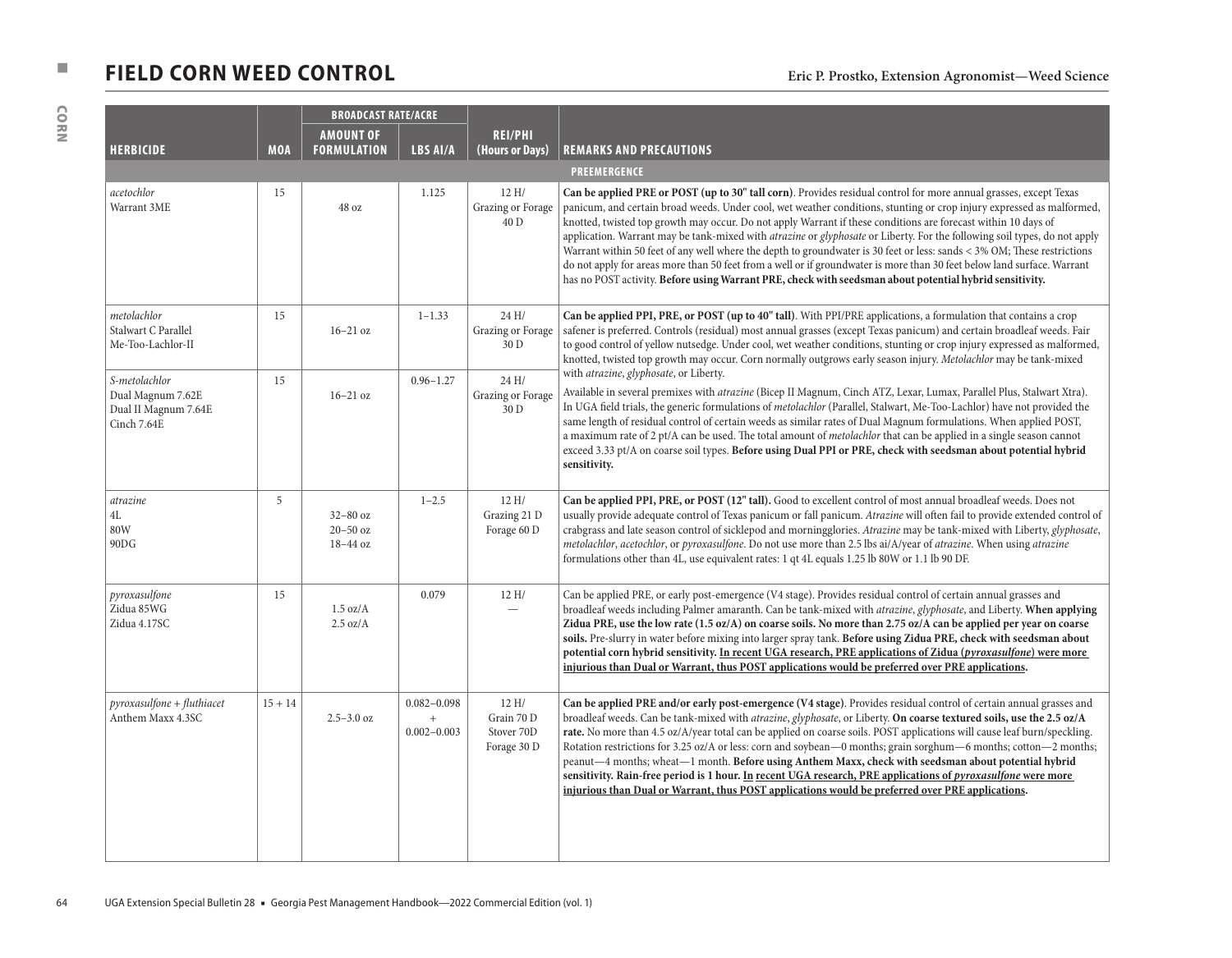#### **FIELD CORN WEED CONTROL NUMBER**

| <b>HERBICIDE</b>                                                                               | <b>MOA</b>                  | <b>BROADCAST RATE/ACRE</b><br><b>AMOUNT OF</b><br><b>FORMULATION</b> | <b>LBS AI/A</b>                        | <b>REI/PHI</b><br>(Hours or Days)   | <b>REMARKS AND PRECAUTIONS</b><br><b>PREEMERGENCE (continued)</b>                                                                                                                                                                                                                                                                                                                                                                                                                                                                                                                                                                                                                                                                                                              |  |  |  |  |
|------------------------------------------------------------------------------------------------|-----------------------------|----------------------------------------------------------------------|----------------------------------------|-------------------------------------|--------------------------------------------------------------------------------------------------------------------------------------------------------------------------------------------------------------------------------------------------------------------------------------------------------------------------------------------------------------------------------------------------------------------------------------------------------------------------------------------------------------------------------------------------------------------------------------------------------------------------------------------------------------------------------------------------------------------------------------------------------------------------------|--|--|--|--|
| dimethenamid-P<br>Outlook 6EC                                                                  | 15                          | 12.8 oz                                                              | 0.60                                   | 12 H/<br>40 D                       | Can be applied PPI, PRE, POST (12" tall corn) or lay-by (12-36" tall corn). Will provide residual control of certain annual<br>grasses and pigweed. Two applications per season are permitted (14 days apart) with no more than 24 oz/A/season<br>(total). Provides control very similar to other Group 15 herbicides such as s-metolachlor, acetochlor, and pyroxasulfone.                                                                                                                                                                                                                                                                                                                                                                                                    |  |  |  |  |
|                                                                                                |                             |                                                                      |                                        |                                     | CHEMIGATION                                                                                                                                                                                                                                                                                                                                                                                                                                                                                                                                                                                                                                                                                                                                                                    |  |  |  |  |
| metolachlor<br>Stalwart C<br>Parallel<br>Me-Too-Lachlor-II                                     | 15                          | Refer to PRE section for rates                                       |                                        | 24 H/                               | May be applied by injection through center pivot irrigation systems. Use at normal rates recommended for conventional<br>methods of application. Apply after planting but before crop emergence. Requires proper system calibration and safety<br>devices (check valves, cutoff switches, etc.) to provide effective weed control and prevent environmental contamination.<br>In some UGA field trials, the generic formulations of metolachlor (Parallel, Stalwart, Me-Too-Lachlor) have not provided<br>the same length of residual control of certain weeds as similar rates of Dual Magnum formulations.                                                                                                                                                                   |  |  |  |  |
| S-metolachlor<br>Dual Magnum<br>Dual II Magnum<br>Cinch                                        | 15                          | Refer to PRE section for rates                                       |                                        | 24 H/                               |                                                                                                                                                                                                                                                                                                                                                                                                                                                                                                                                                                                                                                                                                                                                                                                |  |  |  |  |
| dimethenamid-P<br>Outlook 6EC                                                                  | 15                          | 12.8 oz                                                              | 0.60                                   | 12H                                 |                                                                                                                                                                                                                                                                                                                                                                                                                                                                                                                                                                                                                                                                                                                                                                                |  |  |  |  |
|                                                                                                | POSTEMERGENCE: OVER-THE-TOP |                                                                      |                                        |                                     |                                                                                                                                                                                                                                                                                                                                                                                                                                                                                                                                                                                                                                                                                                                                                                                |  |  |  |  |
| atrazine<br>4L<br>80W<br>90DG                                                                  | 5                           | $32 - 64$ oz<br>$20 - 40$ oz<br>$18-36$ oz                           | $1 - 2$                                | 12H/<br>Grazing 21 D<br>Forage 60 D | Refer to herbicide table and label for specific information. Use low rate for broadleaf weeds. Use high rate for mixed<br>infestations of grasses and broadleaf weeds. Application with crop oil or crop oil concentrate $(1\% v/v)$ will improve<br>control. Can be applied up to 12" tall corn. Poor control may result on sicklepod more than 2" tall and on grasses beyond<br>the 2-leaf stage. Do not apply with fluid fertilizer. If no <i>atrazine</i> was applied pre-emergence, apply no more than 2 lb/ai/A.<br>If a pre-emergence treatment was used,<br>do not exceed a total of 2.5 lb/ai/A/calendar year. Rain-free period is 2 hours.                                                                                                                           |  |  |  |  |
| pendimethalin<br>Prowl/Pendimax 3.3EC<br>Prowl H20 3.8 ACS<br>$+$<br>atrazine<br>$4\mathrm{L}$ | 3<br>$\qquad \qquad +$<br>5 | $29 - 38$ oz<br>32 oz<br>$^{+}$<br>$48-64$ oz                        | $0.75 - 1$<br>0.95<br>$+$<br>$1.5 - 2$ | 24 H/                               | Refer to herbicide table and label for specific product. Apply over-the-top after corn emergence but when weeds are less<br>than 1" tall. For control of seedling grasses apply when no more than 1/2" tall. Consistency of control is contingent on<br>timing of rainfall or irrigation after application. Do not use with fluid fertilizers after crop emergence. Pendimethalin or<br>tank-mixtures including <i>pendimethalin</i> may cause crop injury expressed as restricted root growth and crop stunting.<br>Potential for injury is greatest on sand or loamy sand soils under cool, wet conditions. Plant corn at least 1.5" deep<br>when using pendimethalin. Can be applied up to 12" tall corn. Tank-mix with glyphosate (RR hybrids) or Liberty<br>(LL hybrids). |  |  |  |  |
| bentazon<br>Basagran/Broadloom 4SC                                                             | 6                           | $24 - 32$ oz                                                         | $0.75 - 1$                             | 48 H/<br>Grazing 12 D               | Controls yellow nutsedge, cocklebur, bristly starbur, and certain other broadleaf weeds. Adjust rate according to weed size<br>as noted on the label. A second application within 7-10 days will often be required for yellow nutsedge control. Add a<br>crop oil concentrate at 1% v/v. Rain-free period is 4 hours.                                                                                                                                                                                                                                                                                                                                                                                                                                                          |  |  |  |  |
| carfentrazone<br>Aim 2EC                                                                       | 14                          | $0.50 - 1$ oz                                                        | $0.008 - 0.016$                        | 12H/<br>Leaf Collars 14 D           | For the control of pigweed, annual morningglory species (except smallflower), and tropical spiderwort. Can be applied<br>over the top of corn until the V8 stage of growth. Aim will cause crop injury in the form of leaf speckling and necrosis but<br>this injury will not affect yield.<br>Use in combination with a crop oil concentrate at 1% v/v (1 gal/100 gal). Aim can betank-mixed with <i>glyphosate</i><br>(RR corn hybrids only), 2,4-D, atrazine, and Accent. Refer to label for a more complete list of approved tank-mixes.<br>Rain-free period is 6-8 hours.                                                                                                                                                                                                 |  |  |  |  |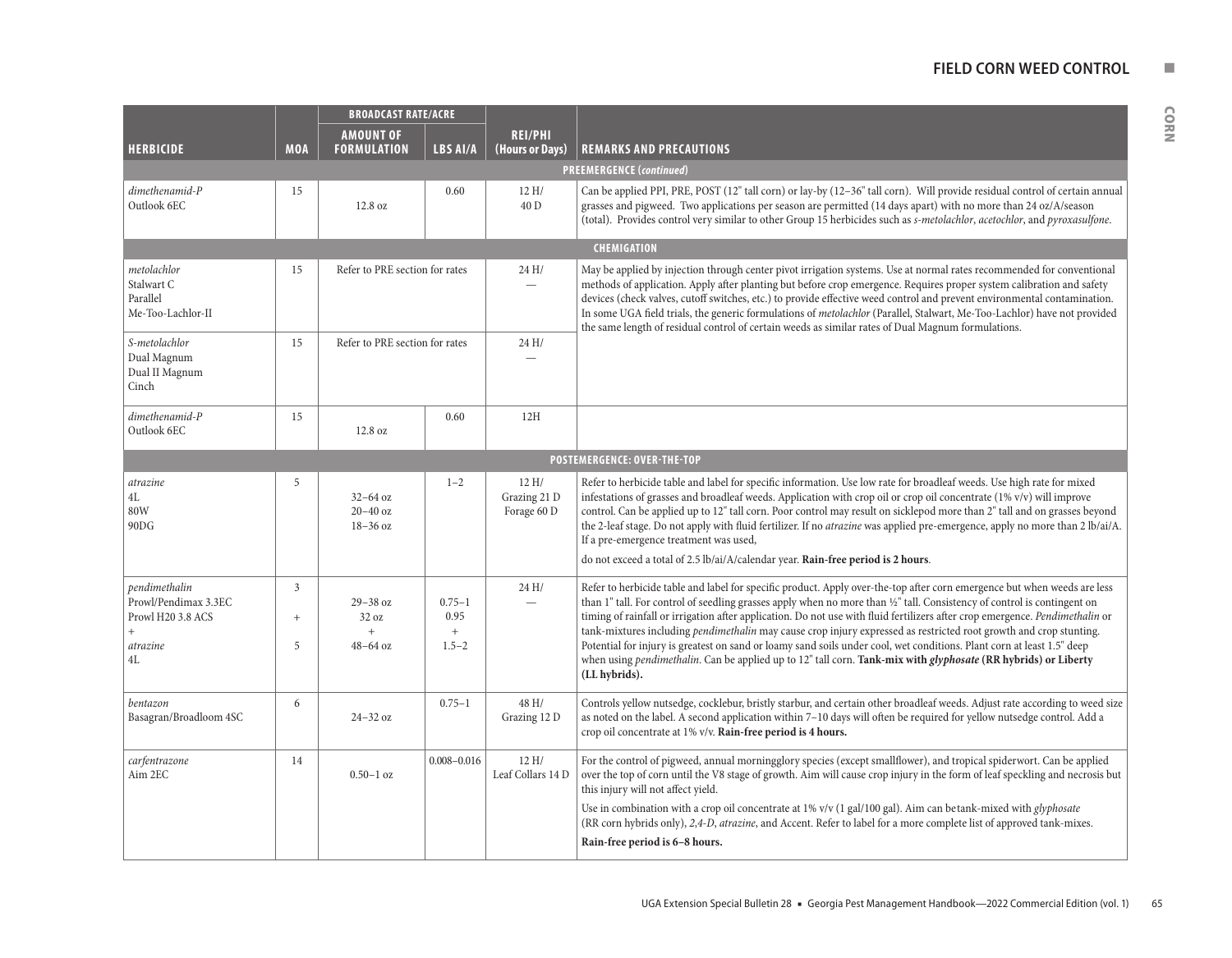CORN

|                                                                      |                | <b>BROADCAST RATE/ACRE</b>        |                                      |                                                     |                                                                                                                                                                                                                                                                                                                                                                                                                                                                                                                                                                                                                                                                                                                                                                                                                                                                                                                                     |  |
|----------------------------------------------------------------------|----------------|-----------------------------------|--------------------------------------|-----------------------------------------------------|-------------------------------------------------------------------------------------------------------------------------------------------------------------------------------------------------------------------------------------------------------------------------------------------------------------------------------------------------------------------------------------------------------------------------------------------------------------------------------------------------------------------------------------------------------------------------------------------------------------------------------------------------------------------------------------------------------------------------------------------------------------------------------------------------------------------------------------------------------------------------------------------------------------------------------------|--|
|                                                                      |                | <b>AMOUNT OF</b>                  |                                      | <b>REI/PHI</b>                                      |                                                                                                                                                                                                                                                                                                                                                                                                                                                                                                                                                                                                                                                                                                                                                                                                                                                                                                                                     |  |
| <b>HERBICIDE</b>                                                     | <b>MOA</b>     | <b>FORMULATION</b>                | LBS AI/A                             | (Hours or Days)                                     | <b>REMARKS AND PRECAUTIONS</b>                                                                                                                                                                                                                                                                                                                                                                                                                                                                                                                                                                                                                                                                                                                                                                                                                                                                                                      |  |
|                                                                      |                |                                   |                                      |                                                     | POSTEMERGENCE: OVER-THE-TOP (continued)                                                                                                                                                                                                                                                                                                                                                                                                                                                                                                                                                                                                                                                                                                                                                                                                                                                                                             |  |
| 2,4-D amine<br>$3.8$ lb/gal                                          | $\overline{4}$ | $8-16$ oz                         | $0.24 - 0.48$                        | 48 H/<br>7 D                                        | Refer to herbicide table and label for specific product. May be applied over-the-top of the crop and weeds until corn is<br>5-8" tall. Use only as a directed spray after corn is 8" tall. Do not apply after tassels appear. No spray additive is required.<br>Corn is most subject to injury if it is rapidly growing and if soil moisture and temperature conditions are high or from<br>over-the-top applications. If soil moisture levels and temperatures are high, use no more than 0.25 lb/ai/A. To minimize<br>drift hazards where 2,4-D sensitive crops are present, use <i>amine</i> formulations and observe drift control precautions noted<br>on label.                                                                                                                                                                                                                                                               |  |
| pendimethalin                                                        | $\mathfrak{Z}$ |                                   |                                      | 24H/                                                | <b>CULTI-SPRAY TECHNIQUE (Post-emergence Incorporated)</b>                                                                                                                                                                                                                                                                                                                                                                                                                                                                                                                                                                                                                                                                                                                                                                                                                                                                          |  |
| Prowl/Pendimax 3.3EC<br>Prowl H20 3.8 ACS<br>trifluralin<br>4 lb/gal |                | $19-29$ oz<br>24 oz<br>$16-24$ oz | $0.5 - 0.75$<br>0.71<br>$0.5 - 0.75$ |                                                     | These treatments will provide residual control of annual grasses, including Texas panicum. They will not control<br>existing grasses. They should be used to augment other weed control tactics. When using either of the treatments, the<br>following steps must be followed:<br>The herbicides must be applied to weed-free soil.<br>Corn brace roots must be protected by soil thrown to the base of the stalk with a sweep or rolling cultivator prior to<br>application.<br>The herbicides can be applied over-the-top or post-directed, depending on corn size.<br>A shallow, follow-up cultivation is required after application to minimize herbicide loss. Rainfall or irrigation amounts of<br>0.5-1" can be used instead of mechanical cultivation.<br>Apply Pendimethalin when the corn is at least 4" tall until layby. Apply trifluralin when the corn is in the 2 true leaf stage<br>until it reaches 30" in height. |  |
| dicamba<br>Banvel (4 lb/gal)<br>Clarity<br>Sterling<br>Vision, etc.  | $\overline{4}$ | 8 oz<br>8 oz<br>8 oz<br>8 oz      | 0.25                                 | 24H/<br>Grazing or<br>Forage-milk<br>stage or later | May be applied either over-the-top up to 8" corn then as a directed spray. Directed sprays are less likely to result in crop<br>injury or drift hazards and will improve weed coverage in larger corn. Refer to label. Do not use crop or petroleum oils.<br>DO NOT apply after corn is 36" tall or within 15 days of tassel emergence, whichever occurs first. Where dicamba-<br>sensitive crops such as cotton, soybeans, tobacco, and vegetables are near treatment area, observe the following<br>precautions to minimize drift hazards:<br>1. Use coarse sprays and spray pressure of less than 20 psi.<br>2. Apply only as a directed spray.<br>3. DO NOT apply if maximum daily temperature is expected to exceed 85° F.<br>4. DO NOT apply if winds exceed 5 mph and are blowing in the direction of the sensitive crop.<br>Rain-free period is 4 hours.                                                                    |  |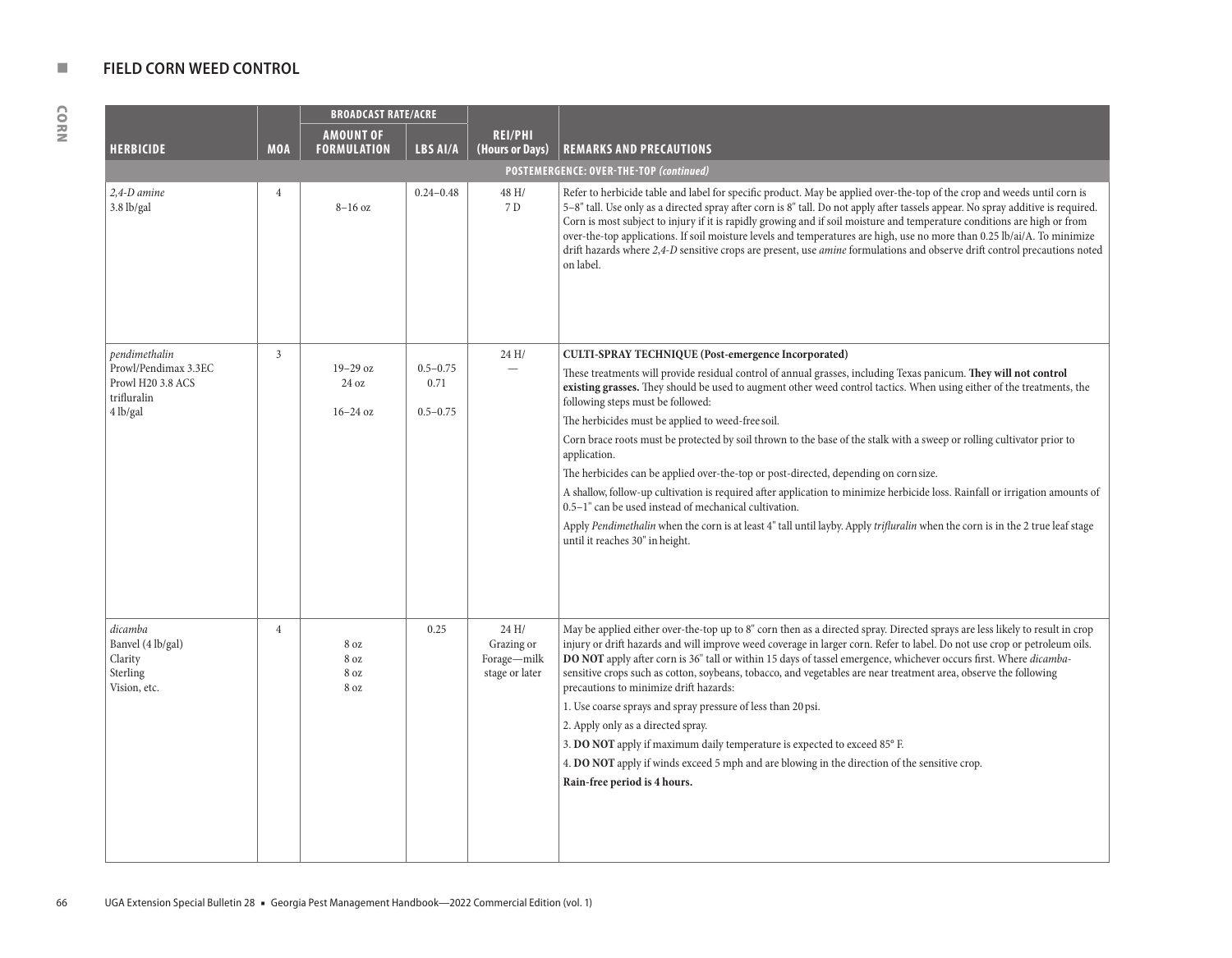|                                                                           |                | <b>BROADCAST RATE/ACRE</b>             |                                                                        |                                    |                                                                                                                                                                                                                                                                                                                                                                                                                                                                                                                                                                                                                                                                                                                                                                                                                                                                                                                                                                                                                                                                                 |
|---------------------------------------------------------------------------|----------------|----------------------------------------|------------------------------------------------------------------------|------------------------------------|---------------------------------------------------------------------------------------------------------------------------------------------------------------------------------------------------------------------------------------------------------------------------------------------------------------------------------------------------------------------------------------------------------------------------------------------------------------------------------------------------------------------------------------------------------------------------------------------------------------------------------------------------------------------------------------------------------------------------------------------------------------------------------------------------------------------------------------------------------------------------------------------------------------------------------------------------------------------------------------------------------------------------------------------------------------------------------|
| <b>HERBICIDE</b>                                                          | <b>MOA</b>     | <b>AMOUNT OF</b><br><b>FORMULATION</b> | <b>LBS AI/A</b>                                                        | <b>REI/PHI</b><br>(Hours or Days)  | <b>REMARKS AND PRECAUTIONS</b>                                                                                                                                                                                                                                                                                                                                                                                                                                                                                                                                                                                                                                                                                                                                                                                                                                                                                                                                                                                                                                                  |
|                                                                           |                |                                        |                                                                        |                                    | POSTEMERGENCE: OVER-THE-TOP (continued)                                                                                                                                                                                                                                                                                                                                                                                                                                                                                                                                                                                                                                                                                                                                                                                                                                                                                                                                                                                                                                         |
| $dicamba + diffufenzopyr$<br>+ isoxadifen<br>Status 56WDG                 | $4 + 19$       | $5-10$ oz                              | $0.125 - 0.25$<br>$\boldsymbol{+}$<br>$0.05 - 0.10$<br>$0.175 - 0.350$ | 24 H/<br>Grain 72 D<br>Forage 32 D | Will control many annual broadleaf weeds. Include a NIS at 0.25% v/v and AMS at 5-17 lbs/100 gal. Can be applied<br>from 4" tall corn (V2) to 36" tall corn (V10). Status can also be tank-mixed with Round Up or Liberty when used on<br>RR or LL corn hybrids only. The normal use rate when tank-mixed with these herbicides is 5 oz/A. Status should not be<br>tank-mixed with Dual Magnum, Harness, Outlook, Surpass, Lorsban, 2,4-D, or Stinger. Rotational crops can be planted<br>120 days after application with the following exception: When Status is applied at 5 oz/A or less and field receives at least<br>1" of rainfall or irrigation, the following crops can be planted 30 days after application: alfalfa, cereal grain crops, cotton,<br>grain sorghum, and soybeans. Field corn can be re-planted 7 days after application. Pre-slurry in water before mixing<br>into larger spray tank.<br>Rain-free period is 4 hours.                                                                                                                                 |
| halosulfuron<br>Profine<br>Sandea 75 DF                                   | $\overline{2}$ | $0.67$ oz                              | 0.032                                                                  | 12 H/<br>Forage 30 D               | Controls many annual broadleaf weeds and nutsedge. Can be applied over-the-top from spike stage through layby stage<br>of corn. Use higher rates for nutsedge control and larger weeds. Can be tank-mixed with Banvel, Accent, 2,4-D, Buctril,<br>Beacon, and atrazine. The use of a non-ionic surfactant or crop oil is recommended. May be applied in a split application<br>but do not exceed 2.67 oz/A/year. Rotational restrictions include the following: barley, oats, rye, wheat—2 months;<br>cotton—4 months; peanuts—6 months; soybeans—9 months; onions—18 months. Refer to product label for additional<br>crop rotation information. Pre-slurry in water before mixing into larger spray tank. DO NOT use Sandea/Permit if an OP<br>soil insecticide (i.e. Counter) was used in-furrow.<br>Rain-free period is 4 hours.                                                                                                                                                                                                                                            |
| nicosulfuron<br>Accent 75G<br>Accent Q 54.5 WG<br>(includes crop safener) | 2              | $0.67$ oz<br>0.9 oz                    | 0.031                                                                  | 4 H/<br>Forage 30 D                | Controls many annual and perennial grasses, including johnsongrass. DO NOT apply to corn treated with Counter<br>insecticide due to severe crop injury or mortality. Can be applied over-the-top of corn up to 20" tall or before the V6 stage<br>(whichever is more restrictive) and post-directed up to 36" tall. A nonionic surfactant (0.25% v/v) or crop oil concentrate<br>(1% v/v) is required. Do not apply Accent within 7 days to corn treated with foliar-applied organophosphate insecticides<br>or with herbicides containing bentazon or $2,4$ -D. DO NOT apply organophosphate insecticides within 3 days after applying<br>Accent. Refer to manufacturer's label for sprayer cleanup. DO NOT apply within 30 days of harvest. Accent Q formulation<br>contains a crop safener (isoxadifen). Rotational restrictions include the following: soybeans-0.5 months; winter wheat, barley,<br>rye—4 months; oats—8 months; cotton, sorghum, peanuts, tobacco—10 months. Pre-slurry in water before mixing into<br>larger spray tank.<br>Rain-free period is 4 hours. |
| $nicosulfuron + rimsulfuron$<br>+ crop safener<br>Steadfast Q 37.7WDG     | $\overline{2}$ | 1.5 oz                                 | $0.024 + 0.012$                                                        | 4 H/<br>Forage 30 D                | Can be applied over-the-top of corn up to 20" tall and exhibiting up to and including 6 leaf collars. When tank-mixed<br>with <i>atrazine</i> , can only be applied to corn that is 12" tall or less. Use in combination with a NIS at 0.25% v/v or COC at<br>1% v/v + ammonium-nitrogen fertilizer (2 qt/A UAN or 2 lb/A AMS). Do not tank-mix with Basagran, 2,4-D, Lorsban,<br>parathion, and malathion. Do not use on corn that was previously treated with Counter, Lorsban, and Thimet.<br>Rotational Restrictions: field corn—0 months; soybeans—15 days; small grains—4 months; cotton—10 months;<br>sorghum/peanut-10 months (soil pH < 6.5). Steadfast Q contains a crop safener (isoxadifen). Recent results from UGA<br>research suggests that a 1X rate of Steadfast Q applied to ALS-sensitive field corn hybrids (i.e. DKC62-08 and DKC64-69)<br>can cause up to 4.7% yield losses when applied under weed-free conditions. Pre-slurry in water before mixing into larger<br>spray tank.<br>Rain-free period is 4 hours.                                         |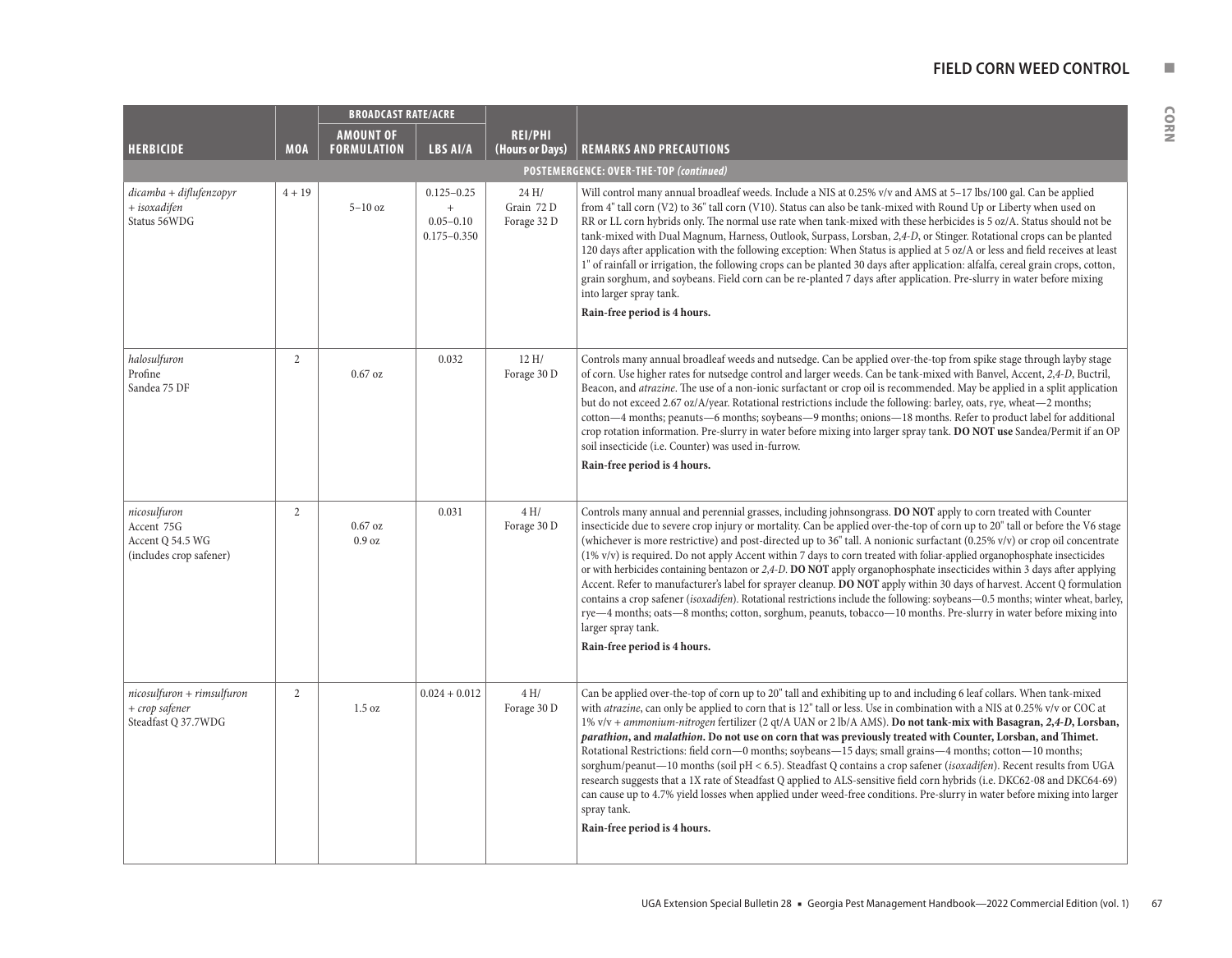CORN

|                                                                     |            | <b>BROADCAST RATE/ACRE</b>             |                                                      | <b>REI/PHI</b>                           |                                                                                                                                                                                                                                                                                                                                                                                                                                                                                                                                                                                                                                                                                                                                                                                                                                                                                                                                                                                                                                                                                                                                                                                                                                |
|---------------------------------------------------------------------|------------|----------------------------------------|------------------------------------------------------|------------------------------------------|--------------------------------------------------------------------------------------------------------------------------------------------------------------------------------------------------------------------------------------------------------------------------------------------------------------------------------------------------------------------------------------------------------------------------------------------------------------------------------------------------------------------------------------------------------------------------------------------------------------------------------------------------------------------------------------------------------------------------------------------------------------------------------------------------------------------------------------------------------------------------------------------------------------------------------------------------------------------------------------------------------------------------------------------------------------------------------------------------------------------------------------------------------------------------------------------------------------------------------|
| <b>HERBICIDE</b>                                                    | <b>MOA</b> | <b>AMOUNT OF</b><br><b>FORMULATION</b> | LBS AI/A                                             | (Hours or<br>Days)                       | <b>REMARKS AND PRECAUTIONS</b>                                                                                                                                                                                                                                                                                                                                                                                                                                                                                                                                                                                                                                                                                                                                                                                                                                                                                                                                                                                                                                                                                                                                                                                                 |
|                                                                     |            |                                        |                                                      |                                          | POSTEMERGENCE: OVER-THE-TOP (continued)                                                                                                                                                                                                                                                                                                                                                                                                                                                                                                                                                                                                                                                                                                                                                                                                                                                                                                                                                                                                                                                                                                                                                                                        |
| mesotrione<br>Callisto 4SC                                          | 27         | 3 oz                                   | 0.094                                                | 12 H/<br>Forage, Grain<br>or Stover 45 D | May be useful for the post-emergence control of escaped Palmer amaranth (pigweed) in situations where 2,4–D use<br>would be undesirable or <i>glyphosate</i> , ALS, or <i>triazine</i> -resistance is suspected. Callisto will also provide residual control.<br>Apply before Palmer amaranth exceeds 5" in height. Do not use if the corn has been treated with a soil application<br>of Counter or Lorsban. Corn may be treated up to 30" tall or the 8-leaf stage of growth. Use in combination with a<br>COC $(1\% v/v)$ and UAN $(2.5\% v/v)$ or AMS $(8.5 \text{ lb}/100 \text{ gal})$ . When applied POST, Callisto can be tank-mixed with the<br>following herbicides: atrazine; Accent; Basagran; Bicep II Magnum; Buctril; Moxy; glyphosate; Liberty; Steadfast Q. Do<br>not apply Callisto POST in a tank-mix with EC grass herbicides (i.e Dual Magnum, Outlook). Do not tank-mix with                                                                                                                                                                                                                                                                                                                             |
|                                                                     |            |                                        |                                                      |                                          | carbamate or organophosphate insecticides. Rotational restrictions: field corn, grain sorghum—0 months; small grains<br>and sugarcane—4 months; soybeans, cotton, peanuts, sunflowers, canola, tobacco—10 months; other crops—18 months.<br>Temporary bleaching may occur under extreme weather conditions or when the crop is suffering from stress. Sold in<br>various pre-mixes with atrazine + Dual Magnum (Lexar, Lumax). Rain-free period is 1 hour. Callisto does not provide<br>effective control of Texas panicum or sicklepod. Callisto Xtra is a pre-mix formulation of Callisto $(0.5 \text{ lb/gal}) + \text{arazine}$<br>$(3.2 \text{ lb/gal})$ . Callisto GT is a pre-mix formulation of Callisto $(0.38 \text{ lb ai/gal})$ + Touchdown $(3.8 \text{ lb ai/gal})$ .                                                                                                                                                                                                                                                                                                                                                                                                                                            |
| tembotrione + crop safener<br>Laudis 3.5SC                          | 27         | 3 oz                                   | 0.082                                                | 12 H/<br>Forage 45 D                     | May be useful for the post-emergence control of escaped Palmer amaranth (pigweed) in situations where 2,4-D use<br>would be undesirable, or <i>glyphosate</i> , ALS, or <i>triazine</i> -resistance is suspected. Apply post-emergence to field corn from<br>emergence to V8 stage of growth. Two applications can be made if needed (14 days apart). Can be tank-mixed with the<br>following herbicides: atrazine, Liberty, Define, glyphosate, Accent, Option, Steadfast, Buctril. Recent UGA research has<br>indicated that Laudis can also be tank-mixed with residual grass herbicides such as Prowl, Dual Magnum, Warrant,<br>Zidua, Anthem Max, and Outlook. But, tank-mixes with Dual Magnum/Outlook/Anthem Max have increased crop<br>injury (transient). Use a methylated seed oil (MSO) at 1% v/v and nitrogen (1.5 qt/A UAN or 1.5 lb/A AMS). Rain-free<br>period is 1 hour. Crop rotation restrictions: small grains—4 months; soybeans—8 months; cotton and sorghum—10<br>months; peanut-12 months. In some UGA field trials, Laudis has not been as effective as Accent (nicosulfuron) in<br>controlling Texas panicum. Laudis can be used in fields previously treated with in-furrow applications of Counter. |
| topramezone<br>Impact/Armezon 2.8SC                                 | 27         | $0.75$ oz                              | 0.016                                                | 12 H/<br>45 D                            | May be most useful in areas where atrazine-resistant Palmer amaranth is a problem. Can be applied post-emergence until<br>45 days before harvest. Tank-mix with atrazine, glyphosate (RR corn), or Liberty (LL corn). Use in combination with<br>MSO or COC at 1% v/v and 1.25% v/v UAN or AMS (8.5-17 lb/100 gal water). Rotation restrictions: wheat-3 months;<br>cotton, peanut, soybean, sorghum, sunflower-9 months; tobacco-18 months. Impact can be used in fields previously<br>treated with in-furrow applications of Counter. Armezon Pro is a pre-mix of Armezon + Outlook (dimethenamid-p).<br>Rain-free period is 1 hour.                                                                                                                                                                                                                                                                                                                                                                                                                                                                                                                                                                                         |
| topramezone + atrazine<br>Impact Z 4.26SC                           | $27 + 5$   | $8 - 10.7$ oz                          | $0.016 - 0.021$<br>$\boldsymbol{+}$<br>$0.25 - 0.33$ | 12 H/<br>45 D                            | May be of use in fields where <i>atrazine</i> -resistant Palmer amaranth is a problem. Can be applied up until corn is 12" tall.<br>Can be tank-mixed with Liberty (LL corn) or glyphosate (RR corn) and/or additional atrazine. Impact Z can be used in<br>fields previously treated with in-furrow applications of Counter. Use with a NIS @ 0.25% v/v (1 qt/100 gal). Crop rotation<br>restrictions: cotton, peanut, sorghum, soybean, wheat-9 months. Rain-free period is 4 hours.                                                                                                                                                                                                                                                                                                                                                                                                                                                                                                                                                                                                                                                                                                                                         |
| thiencarbazone +<br>tembotrione<br>+ crop safener<br>Capreno 3.45SC | $2+$<br>27 | 3 oz/A                                 | $0.013 + 0.0675$                                     | 12 H/<br>45 D                            | Contains same active ingredient as Laudis. Apply post-emergence for the control of Palmer amaranth and certain<br>annual grasses such as crabgrass and Texas panicum. Capreno can be applied over-the-top from V1-V6 stage of<br>growth and post-directed from V6-V7 stage of growth. Can be tank-mixed with atrazine, glyphosate (RR corn), or<br>Liberty (LL corn). Use in combination with a COC at 1% v/v and 1.5 qt/A UAN or 1.5 lb/A AMS. Do not use on<br>field corn treated with OP soil insecticides. Recent results from UGA research suggests that a 1X rate of Capreno<br>applied to ALS-sensitive field corn hybrids (i.e. DKC62-08 and DKC64-69) can cause up to 4.7% yield losses when<br>applied under weed-free conditions. Crop rotation restrictions: wheat-4 months; cotton, soybean, sorghum-<br>10 months; peanut—11 months; tobacco—12 months, canola—18 months. Rain-free period is 1 hour. Capreno<br>contains a crop safener (isoxadifen).                                                                                                                                                                                                                                                           |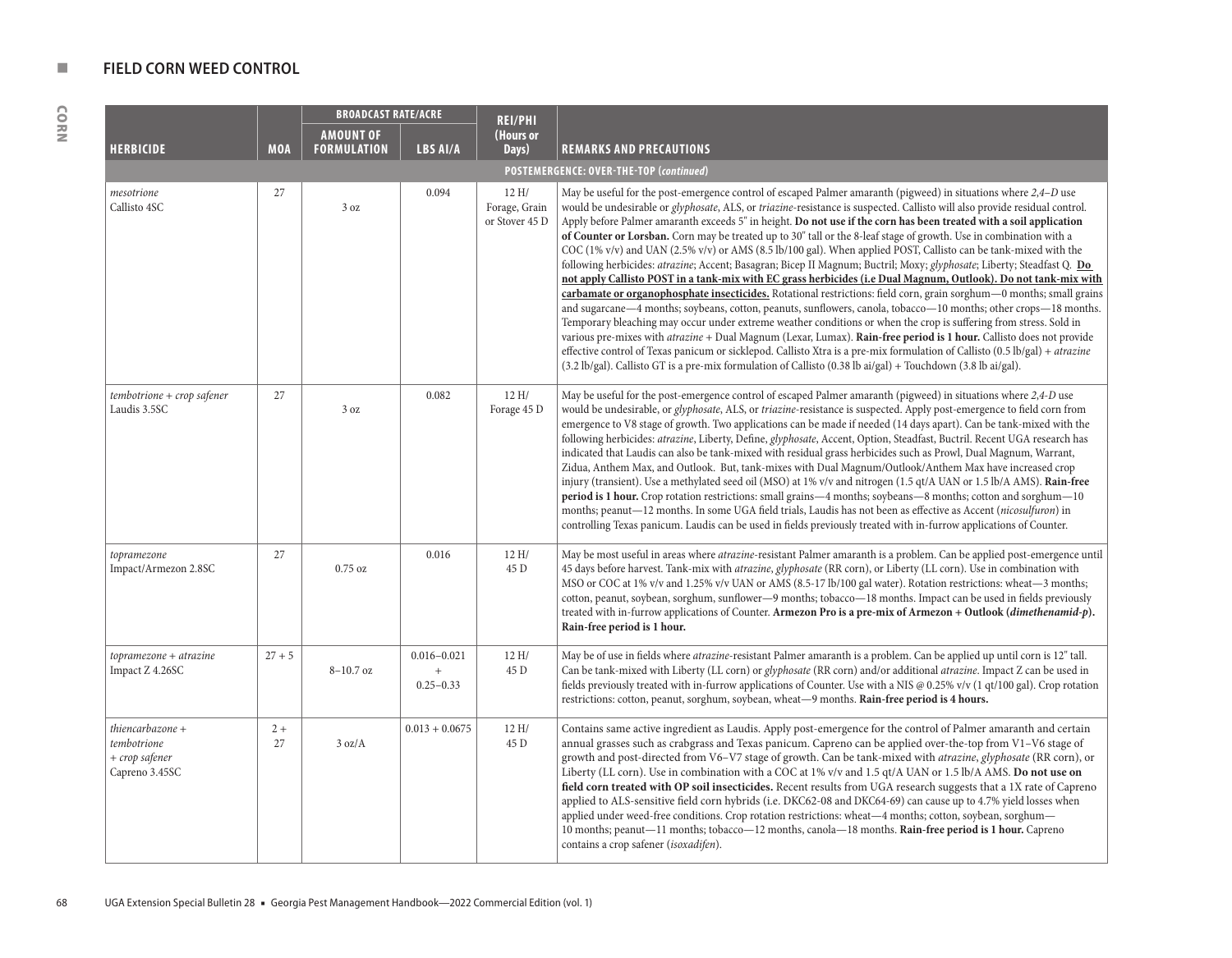| . . |  |
|-----|--|
|     |  |
|     |  |

|                                                                             |                  | <b>BROADCAST RATE/ACRE</b> |                                                 | <b>REI/PHI</b>                               |                                                                                                                                                                                                                                                                                                                                                                                                                                                                                                                                                                                                                                                                                                                                                                                                                                                                                                                                                                                                                                                                                                                                                                                                                                                                                                                                                                                                                                      |  |
|-----------------------------------------------------------------------------|------------------|----------------------------|-------------------------------------------------|----------------------------------------------|--------------------------------------------------------------------------------------------------------------------------------------------------------------------------------------------------------------------------------------------------------------------------------------------------------------------------------------------------------------------------------------------------------------------------------------------------------------------------------------------------------------------------------------------------------------------------------------------------------------------------------------------------------------------------------------------------------------------------------------------------------------------------------------------------------------------------------------------------------------------------------------------------------------------------------------------------------------------------------------------------------------------------------------------------------------------------------------------------------------------------------------------------------------------------------------------------------------------------------------------------------------------------------------------------------------------------------------------------------------------------------------------------------------------------------------|--|
|                                                                             |                  | <b>AMOUNT OF</b>           |                                                 | (Hours or                                    |                                                                                                                                                                                                                                                                                                                                                                                                                                                                                                                                                                                                                                                                                                                                                                                                                                                                                                                                                                                                                                                                                                                                                                                                                                                                                                                                                                                                                                      |  |
| <b>HERBICIDE</b>                                                            | <b>MOA</b>       | <b>FORMULATION</b>         | <b>LBS AI/A</b>                                 | Days)                                        | <b>REMARKS AND PRECAUTIONS</b>                                                                                                                                                                                                                                                                                                                                                                                                                                                                                                                                                                                                                                                                                                                                                                                                                                                                                                                                                                                                                                                                                                                                                                                                                                                                                                                                                                                                       |  |
|                                                                             |                  |                            |                                                 |                                              | POSTEMERGENCE: OVER-THE-TOP (continued)                                                                                                                                                                                                                                                                                                                                                                                                                                                                                                                                                                                                                                                                                                                                                                                                                                                                                                                                                                                                                                                                                                                                                                                                                                                                                                                                                                                              |  |
| $nicosulfuron + mesotrione$<br>+ crop safener<br>Revulin Q 51.2DG           | $2 + 27$         | $3.4 - 4$ oz               | $0.031 - 0.036$<br>$\ddot{}$<br>$0.078 - 0.092$ | 12 H/<br>Grain 70 D<br>Forage 45 D           | Before using Revulin Q, check with seed supplier for corn hybrid tolerance information. Can be applied post-emergence<br>in field corn that is < 20" tall or up to and including the V5 stage of growth. Can be applied post-directed to corn that<br>is 20–30" tall or in the V6–V7 stage. Use in combination with a COC at 1% v/v. Can tank-mix with <i>glyphosate</i> (RR corn),<br>Liberty (LL corn), or <i>atrazine</i> . Crop rotation restrictions: winter cereals -4 months; cotton, sorghum, soybeans -10<br>months; peanut, tobacco—18 months. DO NOT use Revulin Q if an OP soil insecticide (i.e. Counter) was used in-<br>furrow. Revulin Q contains a crop safener (isoxadifen). Rain-free period is 4 hours. Revulin Q is very useful in fields with<br>a known history of <i>glyphosate</i> and/or <i>atrazine</i> resistant Palmer amaranth. Revulin Q may cause temporary crop bleaching.                                                                                                                                                                                                                                                                                                                                                                                                                                                                                                                          |  |
| S-metolachlor + atrazine +<br>$mesotrione + bicyclopyrone$<br>Acuron 3.44ZC | $5 + 15 +$<br>27 | $48 \text{ oz/A}$          | $0.80 + 0.375$<br>$+0.09 + 0.02$                | 24 H/<br>Grain 60 D<br>Forage 45 D           | Apply early postemergence in combination with glyphosate (RR hybrids) or Liberty (LL hybrids) for the improved control<br>of both broadleaf and grass weeds. Can be applied up to 12" tall corn. No adjuvants are required when using a "loaded"<br>formulation of glyphosate. NIS can be used with "unloaded" glyphosate formulations. AMS is the only adjuvant that can<br>be added when used in combination with Liberty. Do not use Acuron if Counter has been applied in-furrow.<br>Crop rotation restrictions are as follows: field corn, sweet corn = $0$ months; small grains = $4$ months; cotton, peanut,<br>soybean, sorghum $= 10$ months.<br>Rain-free period = none listed on label. Would suggest at least 1 hour or more.                                                                                                                                                                                                                                                                                                                                                                                                                                                                                                                                                                                                                                                                                            |  |
| tolpyralate<br>Shieldex 3.33SC                                              | 27               | $1 - 1.35$ oz              | $0.026 - 0.035$                                 | 12 H/<br>Grain 45 D<br>Forage/Silage<br>21 D | Apply POST up to V6 stage or 20" tall whichever is more restrictive. May cause temporary/transient crop bleaching. No<br>more than 2 applications can be made (14 days apart). Can be tank-mixed with <i>atrazine</i> , Roundup, or Liberty. Use in<br>combination with NIS (0.25% v/v) or COC (1% v/v). Can be used where Counter was applied in-furrow. Crop rotation<br>restrictions: wheat/rye/oats/barley/ryegrass = 3 months; cucurbits/green bean/snap bean/peanut/cotton/sorghum/<br>soybean/sunflower/tomato = 9 months. Rain-free period = 1 hour.                                                                                                                                                                                                                                                                                                                                                                                                                                                                                                                                                                                                                                                                                                                                                                                                                                                                         |  |
|                                                                             |                  |                            |                                                 |                                              | POSTEMERGENCE-HERBICIDE TOLERANT HYBRIDS-PLEASE NOTE: Herbicide selection should not be the dominant factor in determining varietal selection.<br>Consult your local Extension personnel or seed dealer when choosing a hybrid(s) that is best adapted for your area and farming operation.                                                                                                                                                                                                                                                                                                                                                                                                                                                                                                                                                                                                                                                                                                                                                                                                                                                                                                                                                                                                                                                                                                                                          |  |
| glufosinate<br>Liberty 280 2.34SL<br>Interline 2.34SL<br>Kong 2.34SL        | 10               | $22 - 32$ oz               | $0.402 - 0.585$                                 | 12H/<br>Grain 70 D<br>Forage 60 D            | USE ONLY ON "LIBERTY-LINK" CORN HYBRIDS. APPLICATIONS OF LIBERTY TO NON-TOLERANT HYBRIDS<br>WILL RESULT IN SEVERE CROP INJURY AND/OR CROP DEATH. Can be applied post-emergence from crop<br>emergence until the V6 stage of growth. For corn 24"-36" tall, only apply Liberty with drop nozzles and avoid spraying<br>directly into the whorl or leaf axils. Broad-spectrum material with limited systemic activity. Possesses no soil residual<br>activity. Effective on a number of grassy weeds including Texas panicum and several broadleaf species including<br>sicklepod and morningglories. Thorough coverage is essential—use with at least 15–20 gallons water/A. Should be<br>tank-mixed with atrazine for broader spectrum and more consistent control. No major rotation restrictions exist with<br>Liberty. Liberty is weak on arrowleaf sida. Do not apply more than 2 applications of Liberty ( $\geq 7$ day interval). Do not<br>apply more than 64 oz/A of Liberty on corn per growing season. Applications of Liberty should be made between<br>dawn and 2 hours before sunset for optimum weed control and with pressure/nozzles that produce medium to<br>coarse droplets. Rain-free period is 4 hours. Generic formulations of glufosinate are also available including Kong and<br>Interline. Generic formulations of glufosinate should be used with caution because limited data has been collected by UGA. |  |
| $glyphosate + S-metolachlor$<br>Sequence<br>5.25EW                          | 15               | $32-40$ oz                 | $0.56 - 0.70$<br>$+0.75 - 0.94$                 | 24 H/<br>Grain 50 D<br>Forage 30 D           | FOR USE ONLY ON ROUNDUP READY CORN HYBRIDS. APPLICATIONS OF GLYPHOSATE TO NON-<br>TOLERANT HYBRIDS WILL RESULT IN SEVERE CROP INJURY. Can be applied from corn emergence until<br>corn plants reach 30" in height. Do not exceed 2.5 pts/A in a single application or 5 pts total/A/year. Very effective for<br>the control of tropical spiderwort if applied before the weed exceeds 1". Can be tank-mixed with <i>atrazine</i> for improved<br>broadleaf weed control.                                                                                                                                                                                                                                                                                                                                                                                                                                                                                                                                                                                                                                                                                                                                                                                                                                                                                                                                                             |  |
| glyphosate + S-metolachlor<br>$+$ atrazine<br>Expert 4.88SC                 | $15 + 5$         | 80-120 oz                  | $0.63 - 0.94$<br>$+1.09-1.63$<br>$+1.34-2$      | 24 H/<br>Forage 30 D                         | FOR USE ONLY ON ROUNDUP READY CORN HYBRIDS. APPLICATIONS OF GLYPHOSATE TO NON-<br><b>TOLERANT HYBRIDS WILL RESULT IN SEVERE CROP INJURY AND/OR CROP DEATH.</b> Expert can be applied<br>over-the-top of RR corn up until a maximum corn height of 12".                                                                                                                                                                                                                                                                                                                                                                                                                                                                                                                                                                                                                                                                                                                                                                                                                                                                                                                                                                                                                                                                                                                                                                               |  |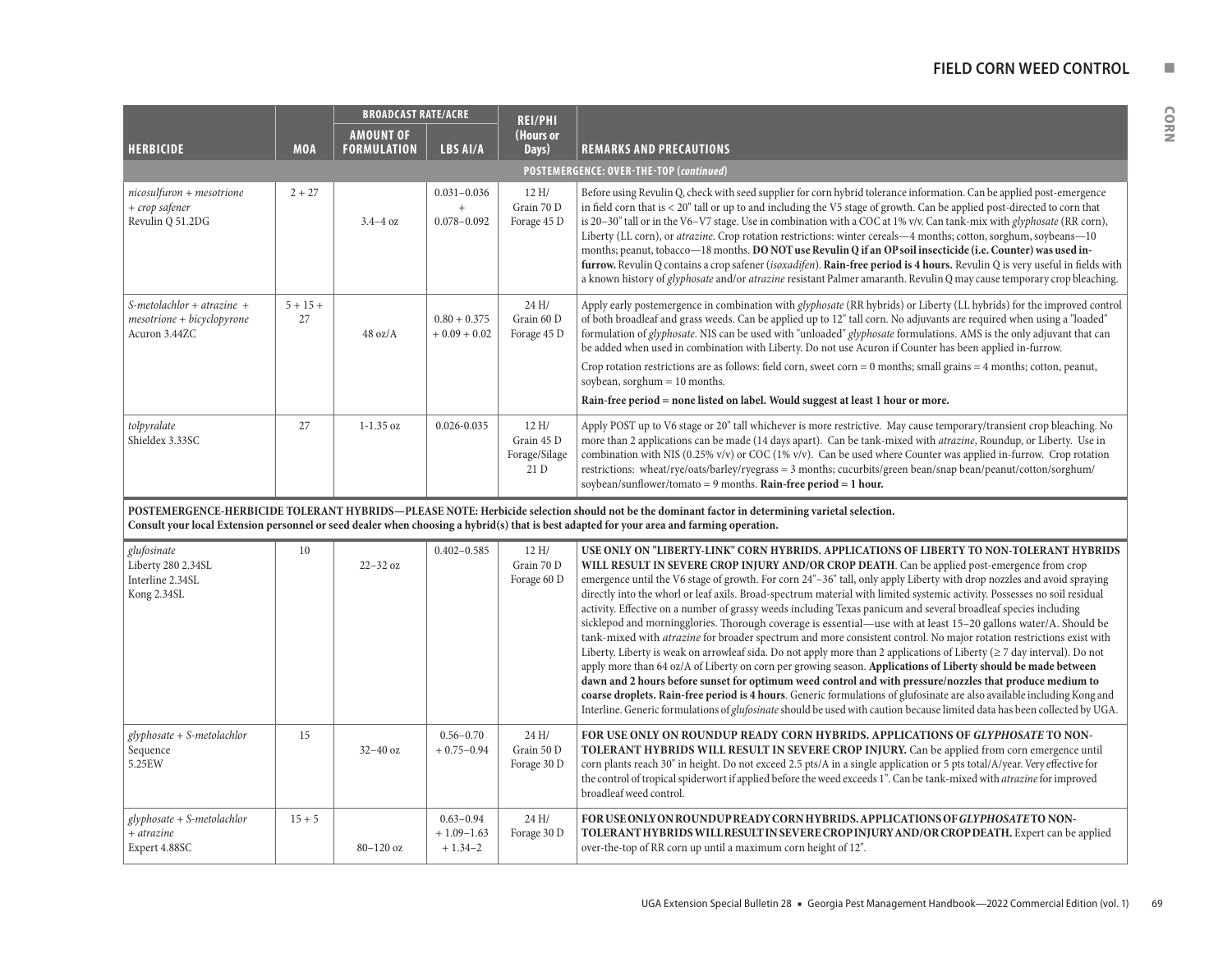|                                                                                                                                                         |                         | <b>BROADCAST RATE/ACRE</b>                                             |                                                         |                                          |                                                                                                                                                                                                                                                                                                                                                                                                                                                                                                                                                                                                                                                                                                                                                                                                                                                                                                                                                                                                                                                                                                                                                                                                            |
|---------------------------------------------------------------------------------------------------------------------------------------------------------|-------------------------|------------------------------------------------------------------------|---------------------------------------------------------|------------------------------------------|------------------------------------------------------------------------------------------------------------------------------------------------------------------------------------------------------------------------------------------------------------------------------------------------------------------------------------------------------------------------------------------------------------------------------------------------------------------------------------------------------------------------------------------------------------------------------------------------------------------------------------------------------------------------------------------------------------------------------------------------------------------------------------------------------------------------------------------------------------------------------------------------------------------------------------------------------------------------------------------------------------------------------------------------------------------------------------------------------------------------------------------------------------------------------------------------------------|
|                                                                                                                                                         |                         | <b>AMOUNT OF</b>                                                       |                                                         | <b>REI/PHI</b>                           |                                                                                                                                                                                                                                                                                                                                                                                                                                                                                                                                                                                                                                                                                                                                                                                                                                                                                                                                                                                                                                                                                                                                                                                                            |
| <b>HERBICIDE</b>                                                                                                                                        | <b>MOA</b>              | FORMULATION                                                            | LBS AI/A                                                | (Hours or Days)                          | <b>REMARKS AND PRECAUTIONS</b>                                                                                                                                                                                                                                                                                                                                                                                                                                                                                                                                                                                                                                                                                                                                                                                                                                                                                                                                                                                                                                                                                                                                                                             |
|                                                                                                                                                         |                         |                                                                        |                                                         |                                          | POSTEMERGENCE: OVER-THE-TOP (continued)                                                                                                                                                                                                                                                                                                                                                                                                                                                                                                                                                                                                                                                                                                                                                                                                                                                                                                                                                                                                                                                                                                                                                                    |
|                                                                                                                                                         |                         |                                                                        |                                                         |                                          | POST-EMERGENCE-HERBICIDE TOLERANT HYBRIDS—PLEASE NOTE: Herbicide selection should not be the dominant factor in determining varietal selection.<br>Consult your local Extension personnel or seed dealer when choosing a hybrid(s) that is best adapted for your area and farming operation.                                                                                                                                                                                                                                                                                                                                                                                                                                                                                                                                                                                                                                                                                                                                                                                                                                                                                                               |
| glyphosate + S-metolachlor<br>+ mesotrione<br>Halex GT<br>4.389 lb/gal                                                                                  | $9 + 15$<br>$+27$       | 58-64 oz                                                               | 0.941-1.568<br>$+$<br>0.941-1.568<br>$+$<br>0.094-0.105 | 24 H/<br>Forage, Grain or<br>Stover 45 D | FOR USE ONLY ON ROUNDUP READY CORN HYBRIDS. Can be applied from corn emergence up until 30" or 8 leaf<br>stage of growth. Atrazine can be tank-mixed with Halex if desired. Add a NIS at 0.25% v/v + AMS at 8.5–17 lb/<br>100 gallons of water. Do not use Halex GT if OP insecticides have been used at planting. Rotation restrictions: corn-<br>0 months; grain sorghum (Concep treated)—0 months; barley, oats, wheat, rye—4 months; cotton, peanuts, soybeans,<br>sunflowers, tobacco—10 months; canola—12 months. Halex GT may cause temporary crop bleaching and buggy-<br>whipping. Check with seedsman for potential corn hybrid tolerance issues. Rain-free period is 1 hour. Mixing sequence/<br>order is critical with Halex GT in order to prevent problems. Consider the following mixing order: 1) fill tank 1/3 to 1/2<br>withclean water and start agitation; 2) add AMS if needed; 3) add NIS; 4) Add atrazine if needed: 5) add Halex GT; 6) add<br>other EC products if needed but EC formulations will increase crop injury; 7) fill tank with remaining amount of clean<br>water. To minimize injury potential from Halex GT avoid applications during cool/wet periods $(< 50 F$ ). |
| $glyphosate + S-metolachlor +$<br>$mesotrione + bicyclopyrone$<br>Acuron GT 4.295CZ                                                                     | $15 + 9 +$<br>$27 + 27$ | 60 oz                                                                  | $0.94 + 0.94$<br>$+0.094 +$<br>0.045                    | 12H/<br>45 D                             | ONLY FOR USE ON GLYPHOSATE-RESISTANT CORN HYBRIDS! Can be applied POST up until V8 stage or 30"<br>tall (most restrictive). Include a NIS (0.25% v/v) and AMS (8.5-17 lbs/100 gals. May cause temporary/transient crop<br>bleaching. Can be tank-mixed with <i>atrazine</i> (up to 12" tall corn), or dicamba (up to 8" tall corn, post-direct after that).<br>Do not use if Counter was applied in-furrow for soil insect/nematode control. Do not tank-mix with EC formulated grass<br>herbicides (i.e. Dual Magnum, Outlook). Do not apply an OP insecticide within 7 days before/after Acuron GT. Crop<br>rotation restrictions: small grains = 4.5 months; cotton/peanut/soybean/sorghum = 10 months. Rain-free period = $x$ .<br>Consider the following mixing order: 1) fill tank 1/2 with clean water and start agitation; 2) add AMS if needed; 3) add<br>NIS; 4) Add atrazine if needed: 5) add Acuron GT; and 6) fill tank with remaining amount of clean water. To minimize<br>injury potential from Acuron GT, avoid applications during cool/wet periods $(< 50 F$ ).                                                                                                                        |
| glyphosate<br>Numerous trade names<br>3 lb ae/gal<br>3.73 lb ae/gal<br>4 lb ae/gal<br>4.17 lb ae/gal<br>4.50 lb ae/gal<br>4.80 lb ae/gal<br>5 lb ae/gal | 9                       | 32 oz<br>26 oz<br>24 oz<br>23 oz<br>22 oz<br>20 oz<br>19 <sub>oz</sub> | 0.75 ae                                                 | 4H/<br>Grain 50 D<br>Forage 50 D         | FOR USE ONLY ON ROUNDUP READY CORN HYBRIDS. APPLICATIONS OF GLYPHOSATE TO<br>NON-TOLERANT HYBRIDS WILL RESULT IN SEVERE CROP INJURY AND/OR CROP DEATH.<br>Can be tank-mixed with atrazine, Dual, Harness, Harness Xtra, Micro-Tech, Bullet, Partner, or Permit herbicides. Various<br>formulations of <i>glyphosate</i> are available. Not all formulations of <i>glyphosate</i> are labeled for use on RR corn hybrids. Please<br>refer to specific product label. Sequence is a pre-mix of glyphosate + S-metolachlor. Expert is a pre-mix of glyphosate +<br>S-metolachlor + atrazine. Halex GT is a pre-mixture of glyphosate + S-metolachlor + mesotrione. Allow a minimum of 10<br>days between in-crop applications.<br>USE RATE TABLE (lb ae/A):<br>RR2-Corn<br><b>RR-Corn</b><br>0.75<br>Normal Application Rate<br>0.75<br>Maximum Application Rate<br>1.12<br>0.75<br>Maximum Total In-Crop Rate<br>$2.25*$<br>$1.50*$<br><b>Application Timing</b><br>Up to V8 or 30"<br>Up to V8 or 30"<br>$30 - 48"$ (drops)                                                                                                                                                                                 |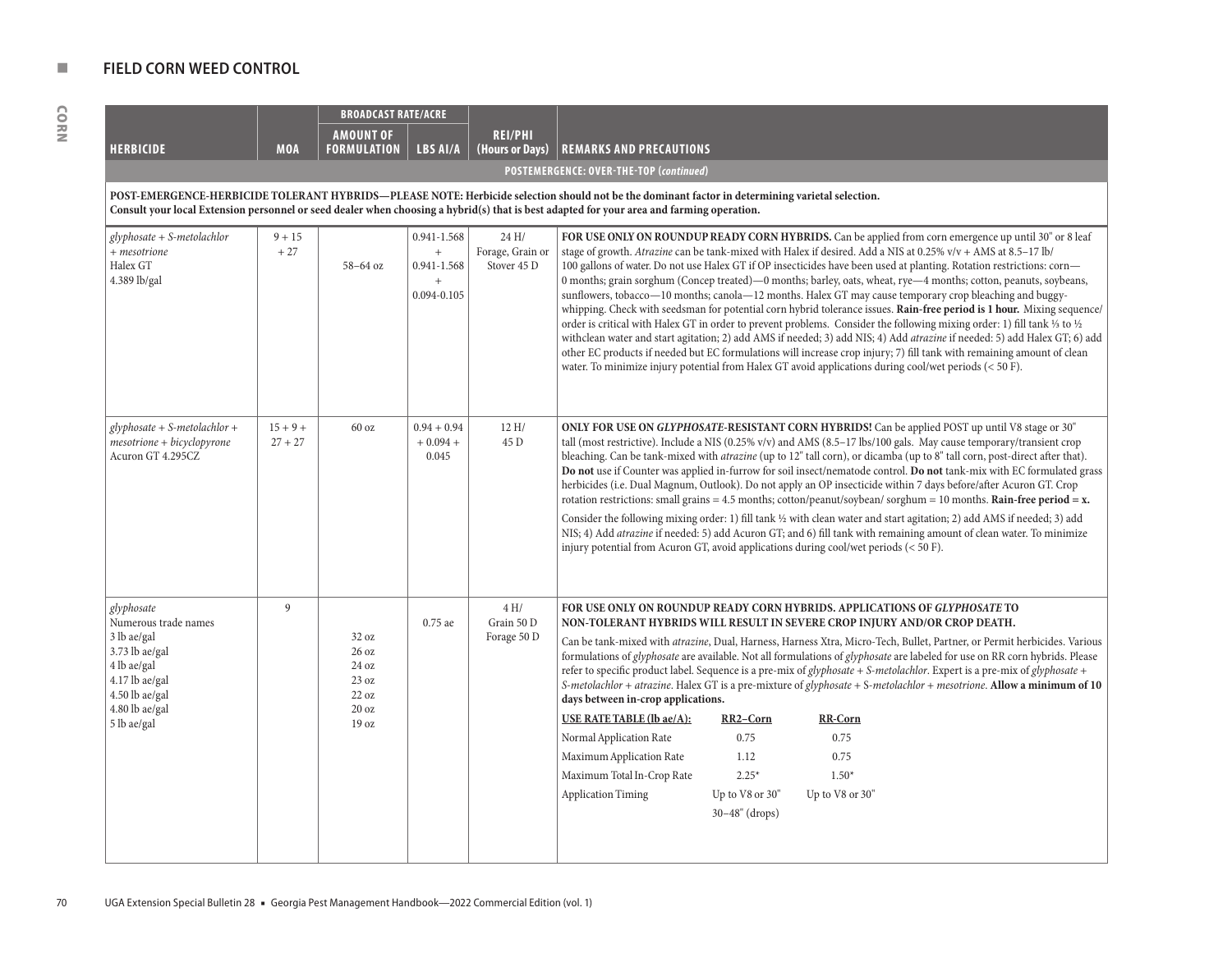#### **FIELD CORN WEED CONTROL NUMBER**

|                                                                                                                                                           |                | <b>BROADCAST RATE/ACRE</b>                                                                             |                 |                                      |                                                                                                                                                                                                                                                                                                                                                                                                                                                                                                                                                                                                                                                                                                                                                                                                                                                                                                                                                                                                                                          |  |  |  |
|-----------------------------------------------------------------------------------------------------------------------------------------------------------|----------------|--------------------------------------------------------------------------------------------------------|-----------------|--------------------------------------|------------------------------------------------------------------------------------------------------------------------------------------------------------------------------------------------------------------------------------------------------------------------------------------------------------------------------------------------------------------------------------------------------------------------------------------------------------------------------------------------------------------------------------------------------------------------------------------------------------------------------------------------------------------------------------------------------------------------------------------------------------------------------------------------------------------------------------------------------------------------------------------------------------------------------------------------------------------------------------------------------------------------------------------|--|--|--|
| <b>HERBICIDE</b>                                                                                                                                          | <b>MOA</b>     | <b>AMOUNT OF</b><br><b>FORMULATION</b>                                                                 | <b>LBS AI/A</b> | <b>REI/PHI</b><br>(Hours or Days)    | <b>REMARKS AND PRECAUTIONS</b>                                                                                                                                                                                                                                                                                                                                                                                                                                                                                                                                                                                                                                                                                                                                                                                                                                                                                                                                                                                                           |  |  |  |
|                                                                                                                                                           |                |                                                                                                        |                 |                                      | <b>POSTEMERGENCE-DIRECTED</b>                                                                                                                                                                                                                                                                                                                                                                                                                                                                                                                                                                                                                                                                                                                                                                                                                                                                                                                                                                                                            |  |  |  |
| ametryn<br>Evik 80DF                                                                                                                                      | 6              | $1.25 - 2$ lb                                                                                          | $1 - 1.6$       | 12 H/<br>Grazing 30 D<br>Forage 30 D | Apply only as a directed spray to corn. Minimum corn height: ametryn 12", linuron 15", paraquat 10". Spray to cover<br>weeds no more than 3-4" tall. Where rate range is given, use lower rate when weeds are no taller than 2" and higher rate<br>for weeds up to 4" tall. Use a nonionic surfactant to improve spray coverage of weeds (ametryn and linuron-0.5% v/v;<br>paraquat-0.25% $v/v$ ).                                                                                                                                                                                                                                                                                                                                                                                                                                                                                                                                                                                                                                       |  |  |  |
| linuron<br>4L<br>50DF                                                                                                                                     | $\overline{7}$ | $1.25 - 1.5$ lb<br>$1.25 - 1.50$ pt                                                                    | $0.63 - 0.75$   | 24 H/<br>57 D                        | DO NOT apply Evik (ametryn) within 3 weeks of tasseling. With paraquat arrange nozzles to spray no higher than lower<br>3" of stalks.<br>Use Aim for the control of annual morningglory, pigweed, and tropical spiderwort. Add a COC at 1% v/v (1 gal/100 gal).                                                                                                                                                                                                                                                                                                                                                                                                                                                                                                                                                                                                                                                                                                                                                                          |  |  |  |
| paraquat<br>2 lb/gal<br>3 lb/gal                                                                                                                          | 22             | $16 - 32$ oz<br>$11-21$ oz                                                                             | $0.25 - 0.50$   | 12 H/                                | Avoid directing the spray into the whorl of the plant. Aim provides no residual control.<br>When using Evik post-directed in field corn, consider the following:<br>1) Apply in 20 GPA                                                                                                                                                                                                                                                                                                                                                                                                                                                                                                                                                                                                                                                                                                                                                                                                                                                   |  |  |  |
| carfentrazone<br>Aim 2EC                                                                                                                                  | 14             | $0.5 - 1.9$ oz                                                                                         | $0.08 - 0.031$  | 12H/<br>(before 14 leaf<br>collars)  | 2) Pre-slurry before mixing<br>3) Purchase new product<br>4) Strong sprayer agitation is required<br>Any person who intends to use paraquat must be a certified applicator and successfully complete an EPA approved<br>training program (https://www.epa.gov/pesticide-worker-safety/paraquat-dichloride-training-certified-applicators).                                                                                                                                                                                                                                                                                                                                                                                                                                                                                                                                                                                                                                                                                               |  |  |  |
|                                                                                                                                                           |                |                                                                                                        |                 |                                      | <b>MINIMUM TILLAGE</b>                                                                                                                                                                                                                                                                                                                                                                                                                                                                                                                                                                                                                                                                                                                                                                                                                                                                                                                                                                                                                   |  |  |  |
| paraquat<br>2 lb/gal<br>3 lb/gal                                                                                                                          | 22             | $30 - 60$ oz<br>$20-40$ oz                                                                             | $0.47 - 0.94$   | 24 H/                                | Use with a nonionic surfactant (0.25% v/v for contact kill of emerged annual weeds. Paraquat will not adequately<br>control horseweed, swinecress, purslane speedwell, or curly dock. Apply prior to, during, or after planting, but prior to<br>crop emergence. Use 20-60 gallons of spray solution to assure good spray coverage. Use higher GPA for heavier weed<br>infestations and where crop residue or stubble is dense. Paraquat does not provide residual control. Paraquat can<br>be tank-mixed with atrazine, Dual, Warrant, Zidua, or Anthem. Can also be tank-mixed with atrazine, 2,4-D, or Aim to<br>improve burndown weed control. However, if 2,4-D is used, corn planting must be delayed for 7-14 days.<br>Any person who intends to use paraquat must be a certified applicator and successfully complete an EPA approved                                                                                                                                                                                            |  |  |  |
| glyphosate<br>Numerous trade names<br>3 lb ae/gal<br>3.73 lb ae/gal<br>4 lb ae/gal<br>4.17 lb ae/gal<br>$4.50$ lb ae/gal<br>4.80 lb ae/gal<br>5 lb ae/gal | $\mathbf{Q}$   | $16 - 128$ oz<br>$13 - 103$ oz<br>$12-96$ oz<br>11.7-92 oz<br>$11-85$ oz<br>$10-80$ oz<br>$10 - 77$ oz | $0.38 - 3$ ae   | 4H/                                  | training program (https://www.epa.gov/pesticide-worker-safety/paraquat-dichloride-training-certified-applicators).<br>Use 0.38-1.13 lbs ae/A for control of most emerged annual grasses and broadleaf weeds. Use 1.5-3 lbs ae/A for<br>control of perennial grasses and broad leaf weeds. Apply with 10-40 gal water/A immediately before, during or<br>after planting, but before crop emergence. As stubble, crop residue or weed density increases, GPA and glyphosate<br>rate should be increased (refer to label). Glyphosate tank mixtures are not recommended for bermudagrass or<br>johnsongrass control in minimum tillage systems. Weed kill from glyphosate treatments applied as a tank mixture<br>with residual herbicides has not been as consistent as when <i>glyphosate</i> and pre-emergence herbicides are applied separately.<br>Can be tank-mixed with <i>atrazine</i> , <i>dicamba</i> , 2,4-D, or Aim to improve burndown weed control. However, if 2,4-D is used,<br>corn planting must be delayed for 7-14days. |  |  |  |
| glufosinate<br>Liberty 280 2.34SL<br>Kong<br>Interline                                                                                                    | 10             | $22 - 29$ oz                                                                                           | $0.40 - 0.53$   | 12 H/                                | To kill emerged annual grasses and weeds, apply during or after planting, but before crop emerges. Liberty will not<br>provide adequate burndown control of small grains. Very effective for burndown control of volunteer peanuts. Can be<br>tank-mixed with glyphosate or 2,4-D. Generic formulations of glufosinate are also available including Kong and Interline.<br>Generic formulations of <i>glufosinate</i> should be used with caution because limited data has been collected by UGA.                                                                                                                                                                                                                                                                                                                                                                                                                                                                                                                                        |  |  |  |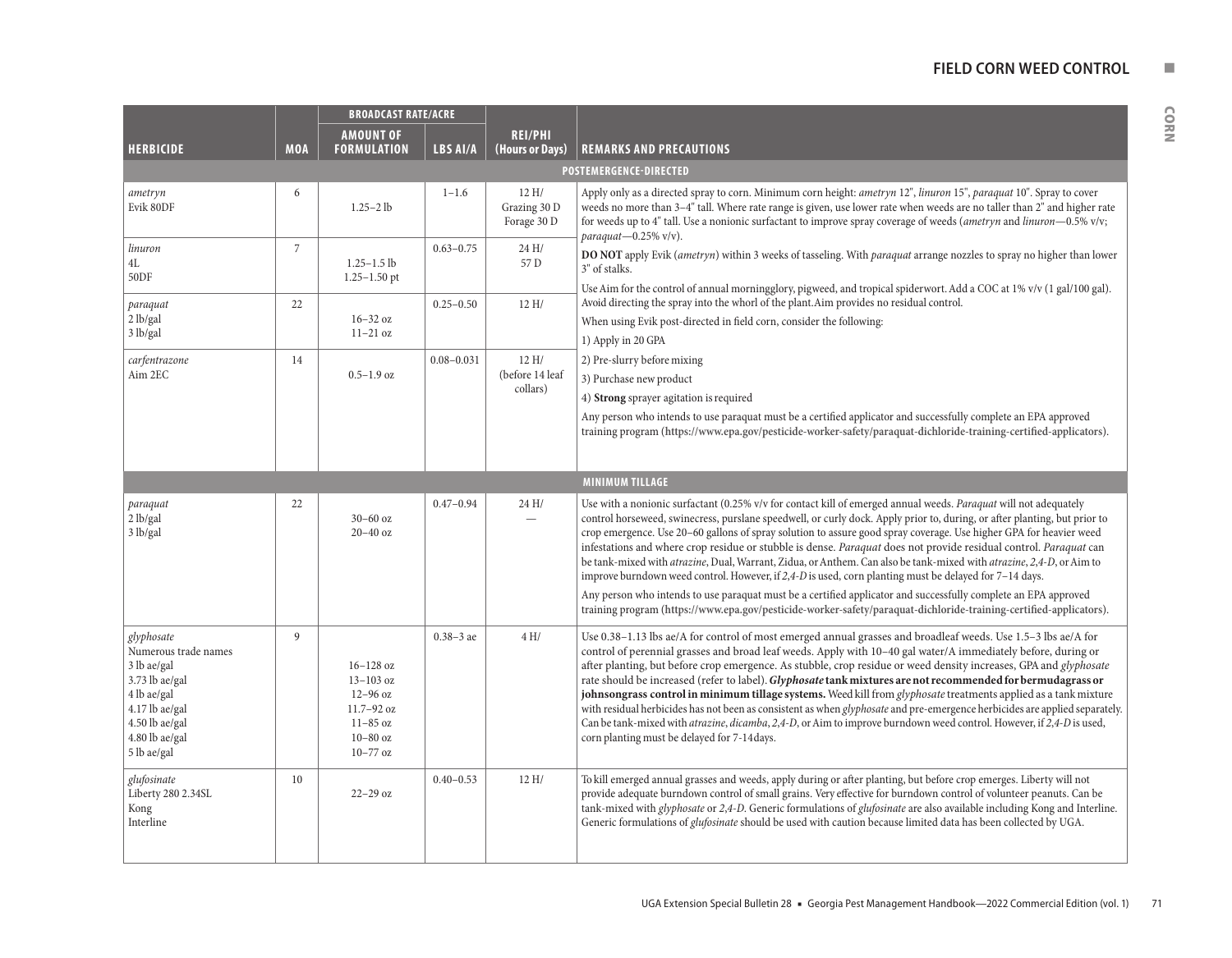|                                                                       |                | <b>BROADCAST RATE/ACRE</b>           |                                     |                                                      |                                                                                                                                                                                                                                                                                                                                                                                                                                                                                                                                                                                                                                                                                                                                                                                                                                                                                                                                                                                                                                                                                                                                                   |  |  |  |
|-----------------------------------------------------------------------|----------------|--------------------------------------|-------------------------------------|------------------------------------------------------|---------------------------------------------------------------------------------------------------------------------------------------------------------------------------------------------------------------------------------------------------------------------------------------------------------------------------------------------------------------------------------------------------------------------------------------------------------------------------------------------------------------------------------------------------------------------------------------------------------------------------------------------------------------------------------------------------------------------------------------------------------------------------------------------------------------------------------------------------------------------------------------------------------------------------------------------------------------------------------------------------------------------------------------------------------------------------------------------------------------------------------------------------|--|--|--|
|                                                                       |                | <b>AMOUNT OF</b>                     |                                     | <b>REI/PHI</b>                                       |                                                                                                                                                                                                                                                                                                                                                                                                                                                                                                                                                                                                                                                                                                                                                                                                                                                                                                                                                                                                                                                                                                                                                   |  |  |  |
| <b>HERBICIDE</b>                                                      | <b>MOA</b>     | <b>FORMULATION</b>                   | LBS AI/A                            | (Hours or Days)                                      | <b>REMARKS AND PRECAUTIONS</b>                                                                                                                                                                                                                                                                                                                                                                                                                                                                                                                                                                                                                                                                                                                                                                                                                                                                                                                                                                                                                                                                                                                    |  |  |  |
|                                                                       |                |                                      |                                     |                                                      | <b>MINIMUM TILLAGE (continued)</b>                                                                                                                                                                                                                                                                                                                                                                                                                                                                                                                                                                                                                                                                                                                                                                                                                                                                                                                                                                                                                                                                                                                |  |  |  |
| flumioxazin<br>Valor SX 51WG<br>Outflank<br>Panther<br>Rowel          | 14             | 2 oz                                 | 0.064                               | 12 H/                                                | Use only on no-till or minimum tillage fields where last year's crop residue has not been incorporated into the soil.<br>Tank-mix with <i>glyphosate</i> or <i>paraquat</i> to improve burndown control of certain weeds. Will also provide residual control<br>of many broadleaf weeds including pigweed and Florida beggarweed. Corn can be planted 7 days after application if a<br>minimum of 25% of the soil surface is covered with the residue of the preceding crop and a minimum of 0.25" of rainfall<br>has occurred between application and planting. If cover is < 25%, corn can be planted in 14 days after application in<br>fields where last year's crop residue has not been incorporated into the soil. Do not irrigate from emergence to 2-leaf<br>stage. Corn planted in other tillage systems should not be planted for at least 30 days after application. Pre-slurry in water<br>before mixing into a larger spray tank.<br>Although labeled, UGA weed scientists do not recommend that Valor be used prior to planting field corn. Field corn<br>is the only major row crop in GA where PPO herbicides are not over-used. |  |  |  |
|                                                                       |                |                                      |                                     |                                                      | Valor EZ and Panther SC are liquid formulations of <i>flumioxazin</i> . Red Eagle Flumioxazin is a newer generic dry<br>formulation. Limited data has been collected by UGA weed scientists with Valor EZ, Panther SC, and Red Eagle so<br>these formulations should be used with caution.                                                                                                                                                                                                                                                                                                                                                                                                                                                                                                                                                                                                                                                                                                                                                                                                                                                        |  |  |  |
| carfentrazone<br>Aim 2EC                                              | 14             | $0.5-1$ oz                           | $0.008 - 0.016$                     | 12 H/                                                | Tank-mix with <i>glyphosate or glufosinate</i> for the improved control of large morningglories. Corn can be planted<br>immediately.                                                                                                                                                                                                                                                                                                                                                                                                                                                                                                                                                                                                                                                                                                                                                                                                                                                                                                                                                                                                              |  |  |  |
| pyraflufen<br>ET 0.208EC                                              | 14             | $0.5 - 2$ oz                         | $0.0008 - 0.003$                    | 12 H/<br>Silage 50 D<br>Grain or<br>Stover 90 D      | Tank-mix with <i>glyphosate or glufosinate</i> for the improved control of large morningglories. Corn can be planted<br>immediately.                                                                                                                                                                                                                                                                                                                                                                                                                                                                                                                                                                                                                                                                                                                                                                                                                                                                                                                                                                                                              |  |  |  |
| 2.4-D amine<br>Various trade names-3.8 lb/gal                         | $\overline{4}$ | 16 <sub>oz</sub>                     | 0.475                               | 48 H/                                                | Very effective for cutleaf evening primrose control. Can be tank-mixed with other burndown herbicides. Corn can be<br>planted in 7-14 days after application. When using Enlist One formulation, all labeled restrictions must be followed<br>(nozzle type, boom height, wind speed, buffer zones, etc.)                                                                                                                                                                                                                                                                                                                                                                                                                                                                                                                                                                                                                                                                                                                                                                                                                                          |  |  |  |
| 2,4-D choline<br>Enlist One (3.8 lb ai/gal)                           |                |                                      |                                     |                                                      | Users of Enlist One must have attended UGA's Using Pesticides Wisely (UPW) Training.                                                                                                                                                                                                                                                                                                                                                                                                                                                                                                                                                                                                                                                                                                                                                                                                                                                                                                                                                                                                                                                              |  |  |  |
| thifensulfuron + tribenuron<br>FirstShot SG 50SG                      | $\mathbf{2}$   | $0.5 - 0.80$ oz                      | $0.008 - 0.013$<br>$+0.008 - 0.013$ | 12 H/                                                | Tank-mix with <i>glyphosate, paraquat</i> , or Liberty for improved control of broadleaf weeds. Corn can be planted in 14-21<br>days depending upon soil type. (21 days for sand, loamy sands, or sandy loams).                                                                                                                                                                                                                                                                                                                                                                                                                                                                                                                                                                                                                                                                                                                                                                                                                                                                                                                                   |  |  |  |
| dicamba<br>Banvel<br>Clarity<br>Diablo<br>Rifle<br>Sterling, etc. 4SL | $\overline{4}$ | 8 oz<br>8 oz<br>8 oz<br>8 oz<br>8 oz | 0.25                                | 24 H/<br>Grazing or<br>Forage-milk<br>stage or later | Apply in combination with either Liberty, glyphosate, or paraquat in fields where marestail/ horseweed is a problem.<br>There is no plant-back restriction for field corn following a burndown application of <i>dicamba</i> . Corn must be planted at<br>least 1.5" deep. Rain-free period is 4 hours. Pay attention to nearby sensitive broadleaf crops such as cotton, peanut,<br>soybean, and vegetables.                                                                                                                                                                                                                                                                                                                                                                                                                                                                                                                                                                                                                                                                                                                                     |  |  |  |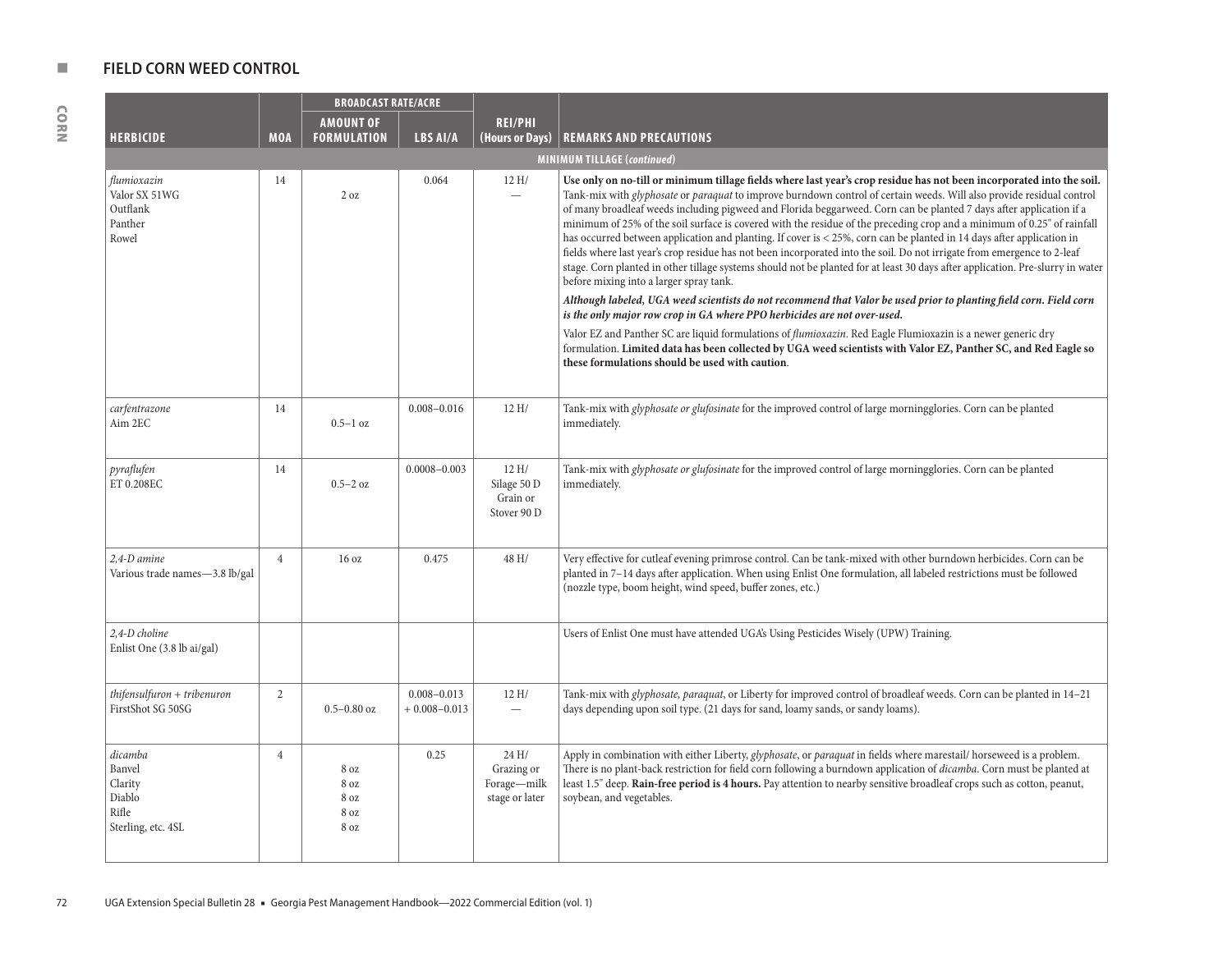## **FIELD CORN WEED CONTROL NUMBER**

|  | 정도 시 |  |  |
|--|------|--|--|
|  | e e  |  |  |

|                                                                                                                                                         |                | <b>BROADCAST RATE/ACRE</b>                                  |                 |                                   |                                                                                                                                                                                                                                                                                                                                                                                                                                                                                                                                                                      |  |  |
|---------------------------------------------------------------------------------------------------------------------------------------------------------|----------------|-------------------------------------------------------------|-----------------|-----------------------------------|----------------------------------------------------------------------------------------------------------------------------------------------------------------------------------------------------------------------------------------------------------------------------------------------------------------------------------------------------------------------------------------------------------------------------------------------------------------------------------------------------------------------------------------------------------------------|--|--|
| <b>HERBICIDE</b>                                                                                                                                        | <b>MOA</b>     | <b>AMOUNT OF</b><br><b>FORMULATION</b>                      | LBS AI/A        | <b>REI/PHI</b><br>(Hours or Days) | <b>REMARKS AND PRECAUTIONS</b>                                                                                                                                                                                                                                                                                                                                                                                                                                                                                                                                       |  |  |
|                                                                                                                                                         |                |                                                             |                 |                                   | <b>BURNDOWN CONTROL OF RR FIELD CORN (REPLANTING)</b>                                                                                                                                                                                                                                                                                                                                                                                                                                                                                                                |  |  |
| clethodim<br>SelectMax/TapOut 0.97EC<br>Clethodim 2EC                                                                                                   | $\mathbf{1}$   | 6 oz<br>3 oz                                                | 0.045           |                                   | For the control of an existing stand of RR field corn or volunteer RR field corn (up to 12" tall) prior to replanting field corn.<br>Use a NIS $(0.25\% \text{ v/v}) + \text{AMS}$ (2.5 lbs/A). Corn can be replanted in 6 days.                                                                                                                                                                                                                                                                                                                                     |  |  |
|                                                                                                                                                         |                |                                                             |                 |                                   | <b>HARVEST AID</b>                                                                                                                                                                                                                                                                                                                                                                                                                                                                                                                                                   |  |  |
| $2.4 - D$<br>Numerous trade names<br>$3.8$ lb/gal                                                                                                       | $\overline{4}$ | $1-2$ pt                                                    | $0.48 - 0.96$   | 48 H/<br>7 D                      | Apply by air or high clearance equipment when corn reaches the hard dough stage to suppress, control or decrease seed<br>production of cocklebur, jimsonweed, ragweed, or vines that interfere with harvesting. Observe drift control precautions<br>noted for post-emergence use of 2,4-D. No adjuvant is recommended. Wait 5-7 days after application before harvesting.                                                                                                                                                                                           |  |  |
| glyphosate<br>Numerous trade names<br>3 lb ae/gal<br>3.73 lb ae/gal<br>4 lb ae/gal<br>4.17 lb ae/gal<br>4.50 lb ae/gal<br>4.80 lb ae/gal<br>5 lb ae/gal | 9              | 32 oz<br>26 oz<br>24 oz<br>23 oz<br>22 oz<br>20 oz<br>19 oz | 0.75 ae         | 4H/<br>7 D                        | Apply 7 days before harvest when kernel moisture is less than 35% and after black layer formation. Avoid drift onto<br>sensitive crops. Do not use on corn grown for seed if hybrid is not RR Corn 2. Not all formulations of <i>glyphosate</i> may<br>be labeled for use as a harvest aid. Please refer to the specific product label.                                                                                                                                                                                                                              |  |  |
| carfentrazone<br>Aim 2EC                                                                                                                                | 14             | $1.6 - 1.9$ oz                                              | $0.025 - 0.030$ | 12H/<br>3 D                       | Apply for the defoliation/desiccation of annual morningglories and pigweed. Use a COC at 1% v/v. Can be applied aerially<br>or by ground. Do not apply within 3 days of harvest. Do not graze corn stover until 14 days after application.                                                                                                                                                                                                                                                                                                                           |  |  |
| paraquat<br>3 lb/gal<br>2 lb/gal                                                                                                                        | 22             | $13-21$ oz<br>19-32 oz                                      | $0.30 - 0.50$   | 24H/<br>7 D                       | Application must be made at least 7 days before harvest. Apply after the corn is mature and black layer has formed at the<br>base of the kernels. Add a NIS at 0.25% v/v (1 qt/100 gals). Can be applied aerially or by ground.<br>Any person who intends to use paraquat must be a certified applicator and successfully complete an EPA approved<br>training program (https://www.epa.gov/pesticide-worker-safety/paraquat-dichloride-training-certified-applicators).                                                                                             |  |  |
| sodium chlorate<br>Defol 5<br>(others)                                                                                                                  |                | 154 oz                                                      | 6.0             | 12H/<br>14 D                      | Apply 5 days prior to black layer (34 milk line). Use with COC (1% v/v) or NIS (0.25% v/v). Can be applied by air (5-7<br>GPA) or ground (10-20 GPA). Use as a harvest aid to desiccate trashy weeds in early maturing corn. Use the low dilution<br>rates when weeds are small and the crop canopy is fairly open. Desiccation of morningglory and other vines may be<br>erratic. DO NOT graze treated fields or feed fodder, forage, or residual grain within 14 days of application. Sodium<br>chlorate works better if applied when temperatures are above 60°F. |  |  |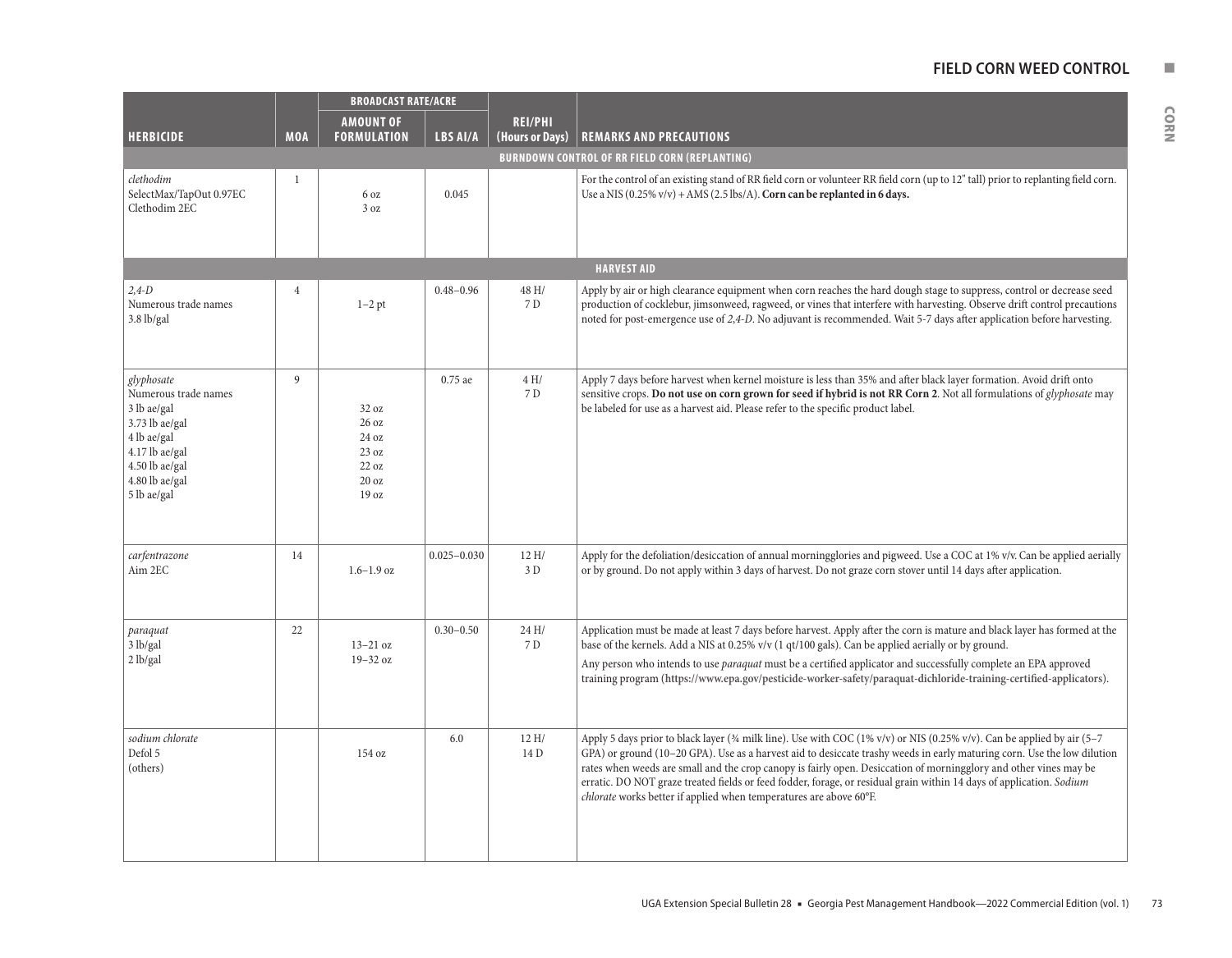#### **NUMBER CORN WEED CONTROL**

# **SUGGESTED HERBICIDE PROGRAMS FOR THE POST-HARVEST CONTROL OF TROPICAL SPIDERWORT:**

- **OPTION 1:** *2*,*4*-*D amine* 3.8SL at 24 oz/A followed by *2*,*4*-*D amine* 3.8SL at 24 oz/A or *paraquat* 2SL (various formulations) at 32 oz/A or *paraquat* 3SL (various formulations) at 21 oz/A + COC at 1% v/v or Aim 2EC at 1.5 oz/A + COC at 1% v/v 14–21 days later.
- **OPTION 2:** *paraquat* 2SL (various formulations) at 32 oz/A or *paraquat* 3SL (various formulations) at 21 oz/A + COC at 1% v/v followed by *paraquat* 2SL (various formulations) at 32 oz/A or *paraquat* 3SL (various formulations) at 21 oz/A + COC at 1% v/v 14–21 days later.
- **OPTION 3:** Aim 2EC at 1.5 oz/A + COC at 1% v/v followed by Aim 2EC at 1.5 oz/A + COC at 1% v/v 14–21 days later.

# *METOLACHLOR* **AND** *S-METOLACHLOR* **PRODUCTS**

| <b>TRADE NAME</b> | <b>ACTIVE INGREDIENT</b> | LBS/GAL | <b>CORN SAFENER</b> | <b>COMPANY</b> |
|-------------------|--------------------------|---------|---------------------|----------------|
| Brawl             | S-metolachlor            | 7.62    | none                | Tenkoz         |
| Brawl $\rm II$    | S-metolachlor            | 7.64    | benoxacor           | Tenkoz         |
| Charger Basic     | S-metolachlor            | 7.62    | none                | Agriliance     |
| Charger Max       | S-metolachlor            | 7.64    | benoxacor           | Agriliance     |
| Cinch             | S-metolachlor            | 7.64    | benoxacor           | DuPont         |
| Dual Magnum       | S-metolachlor            | 7.62    | none                | Syngenta       |
| Dual II Magnum    | S-metolachlor            | 7.64    | benoxacor           | Syngenta       |
| EverpreX          | S-metolachlor            | 7.62    | none                | DuPont         |
| Me-Too-Lachlor    | metolachlor              | $8.0\,$ | none                | Drexel         |
| Me-Too-Lachlor II | metolachlor              | 7.8     | dichlormid          | Drexel         |
| Medal             | S-metolachlor            | 7.62    | none                | Syngenta       |
| Mocassin          | S-metolachlor            | $8.0\,$ | none                | UPI            |
| Parallel          | metolachlor              | 7.8     | benoxacor           | Adama          |
| Parallel PCS      | metolachlor              | 8.0     | none                | Adama          |
| Parrlay           | metolachlor              | $8.0\,$ | none                | Monsanto       |
| Stalwart          | metolachlor              | $8.0\,$ | none                | SipCam         |
| Stalwart C        | metolachlor              | $7.8\,$ | dichlormid          | SipCam         |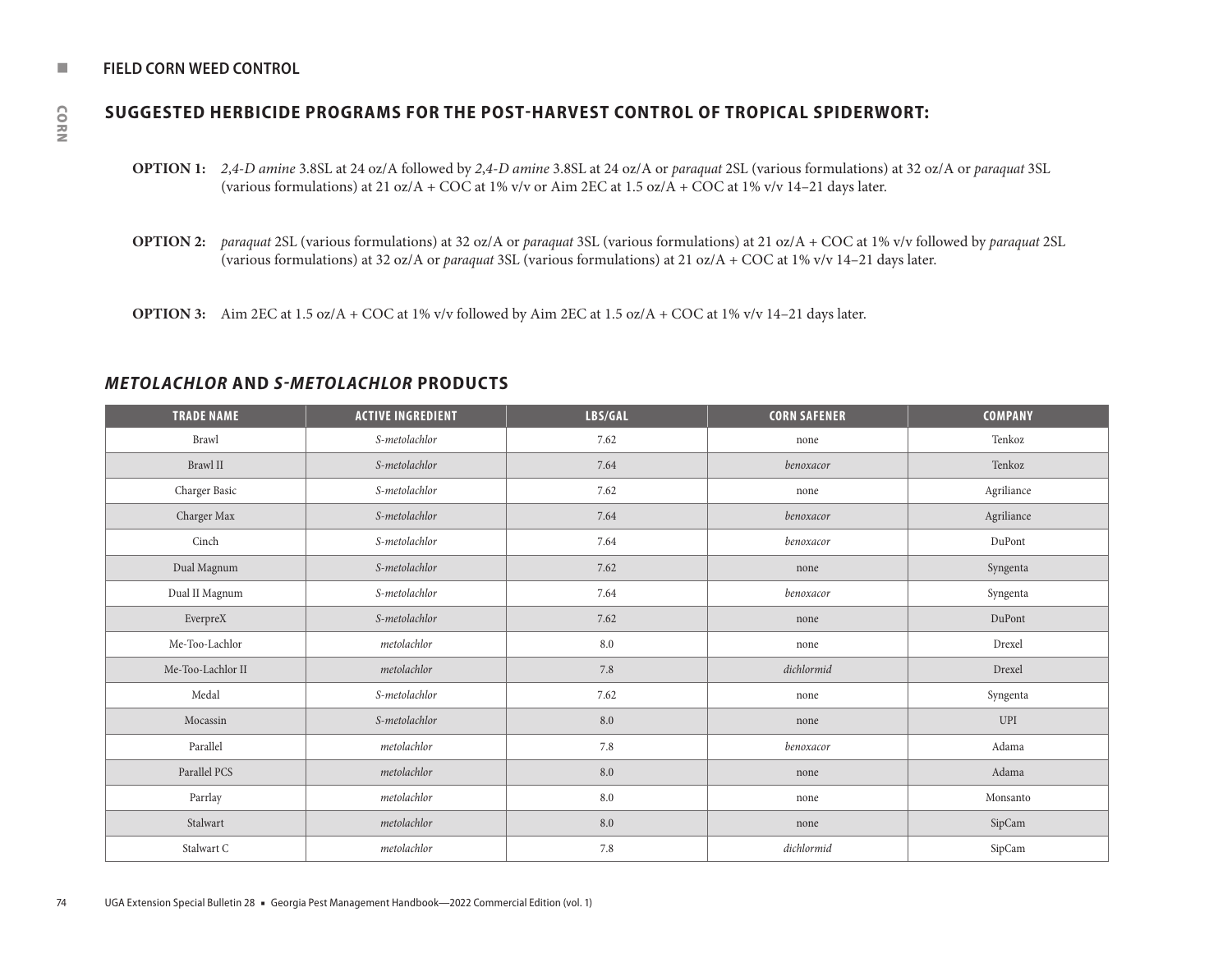# **PREPACKAGED TANK-MIXES FOR FIELD CORN**

See manufacturer's label for specific rates and application uses.

| <b>PRODUCT NAME</b>  | <b>ACTIVE INGREDIENTS</b><br>(LBS AI/GAL OR % AI)                                        |
|----------------------|------------------------------------------------------------------------------------------|
| Acuron               | S-metolachlor $(2.14)$ + atrazine $(1.0)$ + mesotrione $(0.24)$ + bicyclopyrone $(0.06)$ |
| Acuron GT            | $glyphosate (2.0) + S-metolachlor (2.0) + mesotrione (0.2) + bicyclopyrone (0.095)$      |
| Anthem Maxx          | $pyroxasulfone (4.174) + fluthiacet (0.126)$                                             |
| Armezon Pro          | topramezone $(0.1)$ + dimethenamid-p (5.25)                                              |
| Axiom                | flufenacet (54.4%) + metribuzin (13.6%)                                                  |
| Axiom AT             | flufenacet (19.6%) + metribuzin (4.9%) + atrazine (50.5%)                                |
| <b>Balance Flexx</b> | $isoxaflutole(2.0) + cyprosulfamide$                                                     |
| <b>Basis</b>         | $rimsulfuron(50%) + thifensulfuron(25%)$                                                 |
| <b>Basis Gold</b>    | rimsulfuron $(1.34\%) + nicosulfuron (1.34\%) + atrazine (82.44\%)$                      |
| Bicep                | metolachlor $(3.33) + \pi$ trazine $(2.67)$                                              |
| Bicep II             | metolachlor $(3.23)$ + atrazine $(2.67)$ + benoxacor                                     |
| Bicep Lite II        | metolachlor $(2.3)$ + atrazine $(1.67)$ + benoxacor                                      |
| Bicep II Magnum      | S-metolachlor $(2.4)$ + atrazine $(3.1)$ + benoxacor                                     |
| Bicep Lite II Magnum | S-metolachlor $(3.33)$ + atrazine $(2.67)$ + benoxacor                                   |
| <b>Breakfree ATZ</b> | $acetochlor(3.0) + atrazine(2.25) + dichlormid$                                          |
| Breakfree ATZ Lite   | $acetoachlor (4.0) + atrazine (1.50) + dichlormid$                                       |
| <b>Bullet</b>        | alachlor $(2.5)$ + atrazine $(1.5)$                                                      |
| Callisto Xtra        | $\aro(3.2) + mesotrione(0.5)$                                                            |
| Camix                | mesotrione (0.33) + S-metolachlor (3.3 4) + benoxacor                                    |

| <b>PRODUCT NAME</b>  | <b>ACTIVE INGREDIENTS</b><br>(LBS AI/GAL OR % AI)                      |
|----------------------|------------------------------------------------------------------------|
| Capreno              | thiencarbazone $(0.57)$ + tembotrione $(2.88)$ + isoxadifen            |
| Celebrity Plus       | dicamba (4 6.6%) + diflufenzopyr (18.1%) + nicosulfuron (10.6%)        |
| Charger Max ATZ      | S-metolachlor $(2.4)$ + atrazine $(3.1)$ + benoxacor                   |
| Charger Max ATZ Lite | S-metolachlor $(3.33)$ + atrazine $(2.67)$ + benoxacor                 |
| Cinch ATZ            | S-metolachlor $(2.4)$ + atrazine $(3.1)$ + benoxacor                   |
| Cinch ATZ Lite       | S-metolachlor $(3.33)$ + atrazine $(2.67)$ + benoxacor                 |
| Corvus               | thiencarbazone $(0.75)$ + isoxaflutole $(1.88)$ + cyprosulfamide       |
| Degree Xtra          | $acetochlor(2.7) + atrazine(1.34)$                                     |
| Distinct             | diflufenzopyr (20%) + dicamba (50%)                                    |
| Epic                 | flufenacet (48%) + isoxaflutole (10%)                                  |
| Equip                | foramsulfuron (30%) + idosulfuron (2%)                                 |
| Exceed               | primisulfuron $(28.5%) + prox{ifuron(28.5%)}$                          |
| Expert               | S-metolachlor $(1.74) + \pi$ trazine $(2.14) + \pi$ glyphosate $(1.0)$ |
| FieldMaster          | $acetochlor(2.0) + atrazine(1.5) + glyphosate(0.75)$                   |
| FulTime              | $acetochlor(2.4) + atrazine(1.6)$                                      |
| Guardsman            | dimethenamid $(2.33) + \text{a}$ trazine $(2.67)$                      |
| Guardsman Max        | dimethenamid- $p(1.7) + \text{a}$ trazine (3.3)                        |
| Halex GT             | $mesotrione (0.209) + S-metolachlor (2.09) + glyphosate (2.09)$        |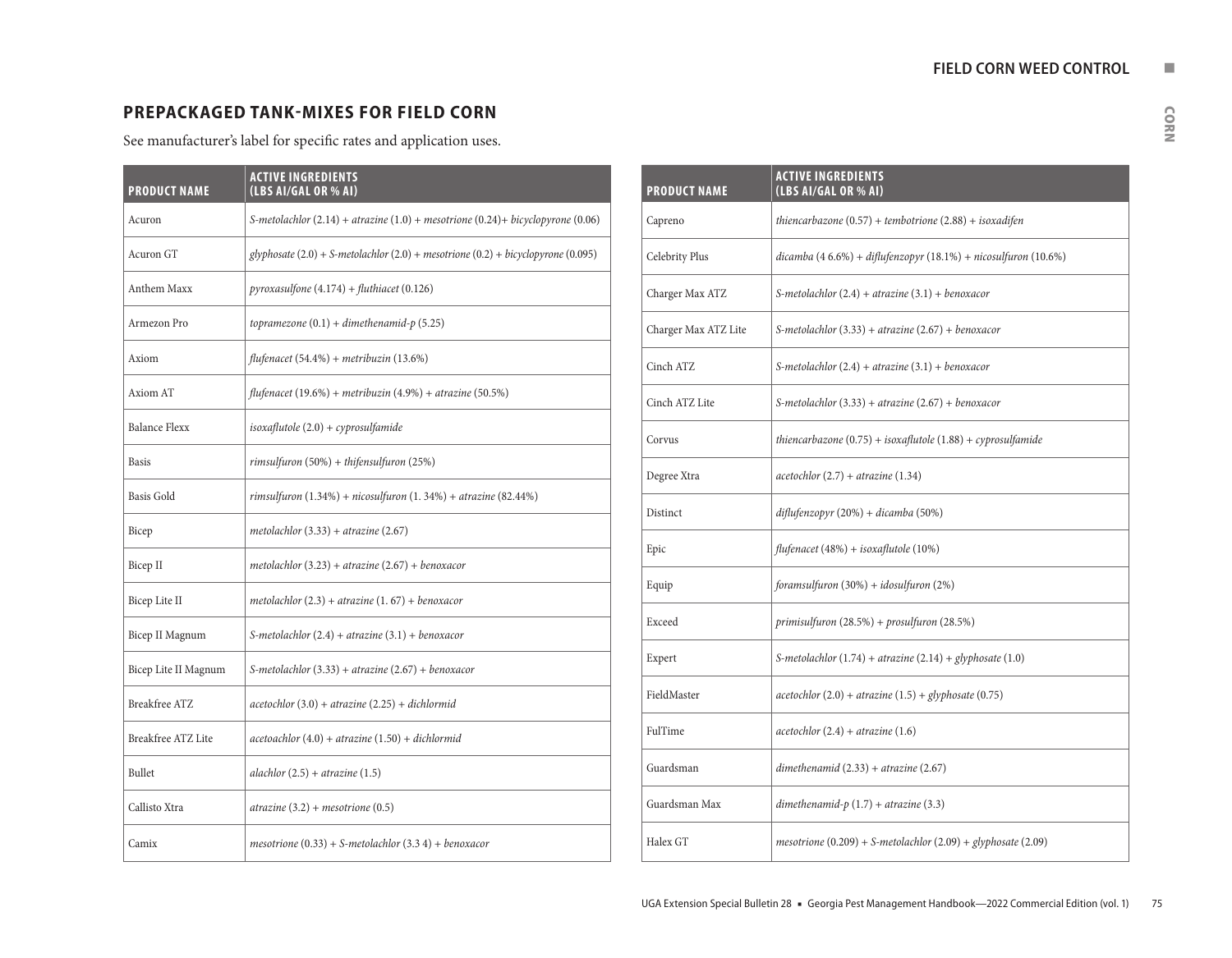# **PREPACKAGED TANK-MIXES FOR FIELD CORN (***continued***)**

See manufacturer's label for specific rates and application uses

| <b>PRODUCT NAME</b> | <b>ACTIVE INGREDIENTS</b><br>(LBS AI/GAL OR % AI)                             |
|---------------------|-------------------------------------------------------------------------------|
| Harness Xtra        | $acetochlor(4.3) + atrazine(1.7)$                                             |
| Harness Extra 5.6L  | $acetochlor(3.1) + atrazine(2.5)$                                             |
| Hornet              | flumetsulam $(23%) + clopy$ ralid $(62.5%)$                                   |
| <b>Impact Core</b>  | $acetochlor(7.08) + topramezone(0.071)$                                       |
| Impact Z            | $\aro(4.0) + \text{topramezone}(0.26)$                                        |
| Imperium            | $EPTC (5.6) + acetochlor (1.4)$                                               |
| Keystone            | $acetochlor(3.0) + atrazine(2.5)$                                             |
| Keystone LA         | $acetochlor(4.0) + atrazine(1.5)$                                             |
| Laddock             | bentazon $(1.66)$ + atrazine $(1.66)$                                         |
| LandMaster          | glyphosate $(1.2) + 2,4-D$ $(1.9)$                                            |
| Lariat              | alachlor $(2.5) + \arcsin(1.5)$                                               |
| Lexar               | S-metolachlor $(1.74)$ + atrazine $(1.74)$ + mesotrione $(0.224)$ + benoxacor |
| Lightning           | ${inazethayr(52.5%) + inazapyr(17.5%)}$                                       |
| Liberty ATZ         | atrazine $(3.3) +$ glufosinate $(1.0)$                                        |
| Lumax               | S-metolachlor $(2.68)$ + mesotrione $(0.268)$ + atrazine $(1.0)$ + benoxacor  |
| Marksman            | $dicamba(1.1) + atrazine(2.1)$                                                |
| Parallel Plus       | $\aro(2.8) + \text{metolachlor}(2.7) + \text{benoxacor}$                      |
| Prequel             | $rimsulfuron(15%) + isoxaflutole(30%)$                                        |
| Priority            | carfentrazone (12.5%) + halosulfuron (50.0%)                                  |

| <b>PRODUCT NAME</b>  | <b>ACTIVE INGREDIENTS</b><br>(LBS AI/GAL OR % AI)                      |
|----------------------|------------------------------------------------------------------------|
| Propel ATZ           | dimethenamid- $p(1.7) + \text{a} \text{tr} \text{azine}(3.3)$          |
| Propel ATZ Lite      | dimethenamid- $p(2.25) + a\text{trazine}(2.75)$                        |
| Radius               | flufenacet (3.57) + isoxaflutole (0.43)                                |
| Resolve Q            | rimsulfuron $(18.4\%)$ + thifensulfuron $(4.0\%)$ + isoxadifen         |
| Realm Q              | rimsulfuron $(7.5%) + mesotrione (31.25%) + isoxadifen$                |
| Resicore             | $acetochlor(2.8) + mesotrione(0.30) + clopyralid(0.19)$                |
| Revulin Q            | mesotrione (36.8%) + nicosulfuron $(14.1%)$ + isoxadifen               |
| Shotgun              | $atrazine (2.25) + 2,4-D (1.0)$                                        |
| Sinate               | topramezone $(1) +$ glufosinate $(2.47)$                               |
| Stalwart Xtra        | atrazine $(3.1)$ + metolachlor $(2.4)$ + dichlormid                    |
| Steadfast            | nicosulfuron (50%) + rimsulfuron (25%)                                 |
| Steadfast ATZ        | nicosulfuron $(2.7\%)$ + rimsulfulorun $(1.3\%)$ + atrazine $(85.3\%)$ |
| Steadfast Q          | $nicosulfuron (25.2%) + rimsulfuron (12.5%) + isoxadifen$              |
| <b>Sterling Plus</b> | $dicamba(1.1) + atrazine(2.1)$                                         |
| Stout                | $nicosulfuron(67.5%) + thifensulfuron(5.0%)$                           |
| SureStart            | clopyralid $(0.29)$ + acetochlor $(0.38)$ + flumetsulam $(0.12)$       |
| TripleFLEX           | $acetochlor(3.75) + clopyralid(0.38) + flumetsulam(0.12)$              |
| Yukon                | halosulfuron (12.5%) + dicamba (55%)                                   |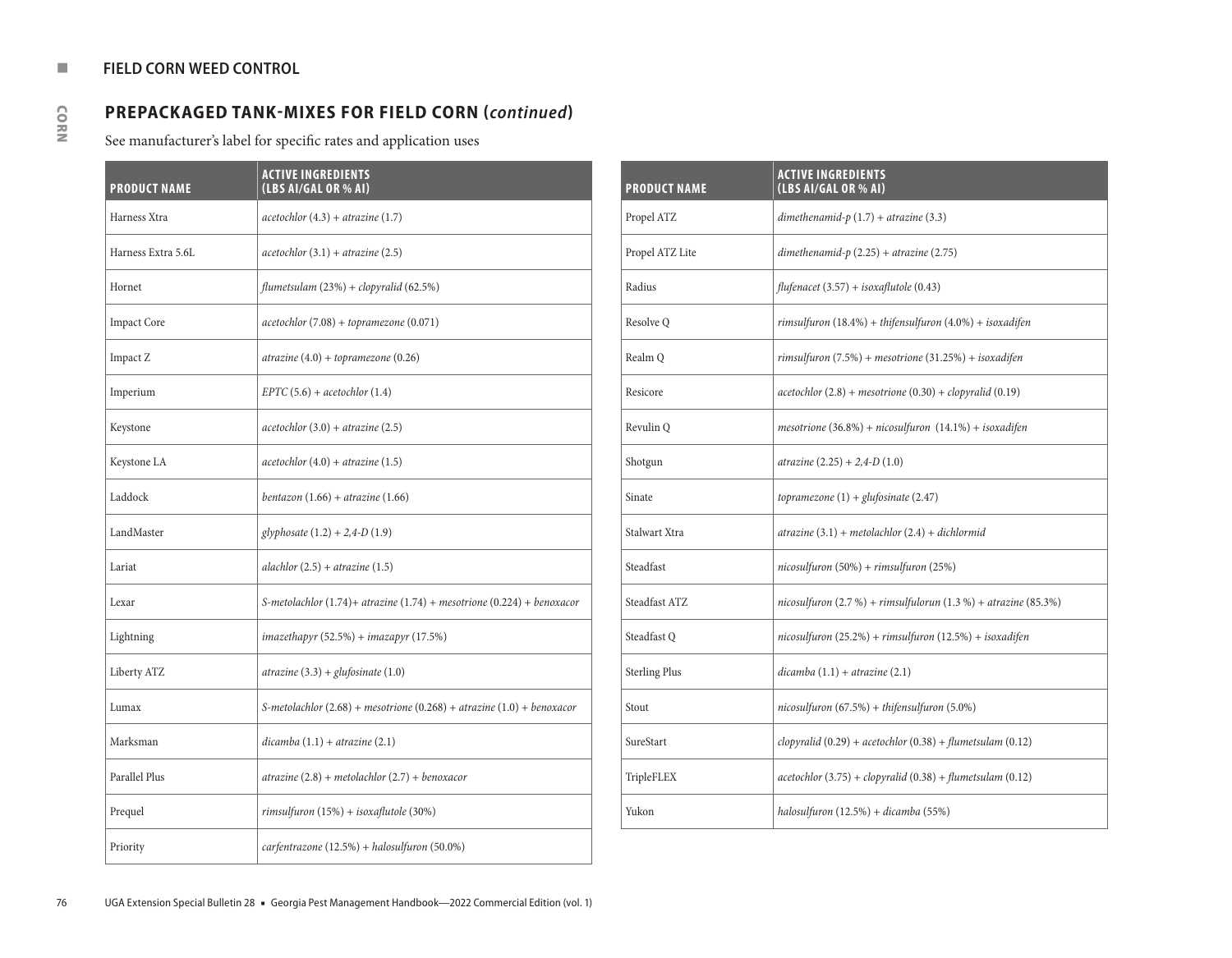# **WEED RESPONSE TO HERBICIDES USED IN FIELD CORN Eric P. Prostko, Extension Agronomist—Weed Science**

|                         |              |                         | <b>MICRO-TECH</b> | <b>ANTHEM MAXX</b>     |                     | <b>AATREX</b>   | DUAL <sup>1</sup>         | <b>HARNESS SURPASS</b><br><b>TOPNOTCH</b> |                 |               |
|-------------------------|--------------|-------------------------|-------------------|------------------------|---------------------|-----------------|---------------------------|-------------------------------------------|-----------------|---------------|
|                         | <b>SUTAN</b> | <b>ERADICANE</b><br>PPI | <b>LASSO</b>      | <b>ZIDUA</b>           | <b>OUTLOOK</b>      | <b>ATRAZINE</b> | <b>CINCH</b>              | <b>DEGREE WARRANT</b>                     | <b>SIMAZINE</b> | <b>PYTHON</b> |
|                         |              |                         |                   | <b>PERENNIAL WEEDS</b> | PRE                 |                 |                           |                                           |                 |               |
| johnsongrass (rhizome)  | $\rm F$      | $F-G$                   | $\mathbf{P}$      |                        | $\mathbf{P}$        | $\, {\bf p}$    | $\mathbf{P}$              | $\, {\bf p}$                              | $\mathbf{P}$    | $\mathbf{P}$  |
| nutsedge, purple        | $G-E$        | $G-E$                   | $\mathbf{P}$      | $\, {\bf p}$           | $\mathbf{P}$        | $\, {\bf p}$    | $\mathbf{P}$              | $\, {\bf p}$                              | $\, {\bf p}$    | $\, {\bf p}$  |
| nutsedge, yellow        | $G-E$        | $G-E$                   | $\rm F$           | $\mathbf{P}$           | $\mathbf F$         | $\, {\bf p}$    | $F-G$                     | $\mathbf F$                               | $\, {\bf p}$    | $\mathbf{P}$  |
|                         |              |                         |                   | <b>ANNUAL GRASSES</b>  |                     |                 |                           |                                           |                 |               |
| broadleaf signalgrass   | ${\rm G}$    | ${\rm G}$               | $F-G$             | $\mbox{F-}\mbox{G}$    | $\mbox{F-}\mbox{G}$ | $\, {\bf p}$    | $F-G$                     | ${\rm G}$                                 | $\, {\bf p}$    | $\, {\bf p}$  |
| crabgrass               | $\mathbf E$  | $\mathbf E$             | $\mathbf E$       | $G-E$                  | $\mathbf E$         | ${\bf G}$       | ${\bf E}$                 | $\mathbf E$                               | ${\rm G}$       | $\, {\bf P}$  |
| crowfootgrass           | $\mathbf E$  | $\rm E$                 | $\rm E$           | $\mbox{G-E}$           | ${\bf E}$           | ${\bf G}$       | $\mathbf E$               | $\mathbf E$                               | ${\rm G}$       | $\, {\bf p}$  |
| fall panicum            | ${\bf E}$    | ${\bf E}$               | ${\bf E}$         | $\mbox{G-E}$           | $\mathbf E$         | ${\bf P}$       | ${\bf E}$                 | ${\bf E}$                                 | ${\rm G}$       | $\, {\bf p}$  |
| goosegrass              | $\mathbf E$  | $\mathbf E$             | ${\bf E}$         | $G-E$                  | $\mathbf E$         | G               | $\rm E$                   | $\mathbf E$                               | G               | $\mathbf{P}$  |
| johnsongrass (seedling) | $\mathbf E$  | $\mathbf E$             | $\mathbf{P}$      |                        | $\mathbf{P}$        | $\, {\bf p}$    | $\mathbf{P}$              | $\, {\bf p}$                              | $\, {\bf p}$    | $\, {\bf p}$  |
| sandbur                 | $\mathbf E$  | E                       | $F-G$             | $G-E$                  | $F-G$               |                 | $F-G$                     | $F-G$                                     | G               | $\mathbf{P}$  |
| Texas panicum           | $G-E$        | $G-E$                   | $P-F$             | $\mathbf F$            | $P-F$               | $\, {\bf p}$    | $P-F$                     | $\, {\bf P}$                              | $\, {\bf p}$    | $\, {\bf p}$  |
| annual ryegrass         |              |                         |                   | $\mathsf G$            |                     |                 | ${\bf G}$                 |                                           | $\mathbf E$     | $\mathbf{P}$  |
|                         |              |                         |                   | <b>BROADLEAF WEEDS</b> |                     |                 |                           |                                           |                 |               |
| bristly starbur         |              |                         | $\, {\bf p}$      |                        | $\, {\bf p}$        | $\mathbf G$     | $\, {\bf p}$              | $\, {\bf p}$                              | ${\rm G}$       | $\mathbf E$   |
| burcucumber             |              |                         | $\, {\bf p}$      |                        | $\mathbf{P}$        | $P-F$           | $\, {\bf p}$              | ${\bf P}$                                 | $\rm F$         | $\mathbf{P}$  |
| citronmelon             |              |                         | $\mathbf{P}$      |                        | $\mathbf{P}$        | G               | $\, {\bf p}$              | $\, {\bf p}$                              | $\rm F$         |               |
| cocklebur               |              |                         | $\mathbf{P}$      |                        | $\mathbf{P}$        | $G-E$           | $\, {\bf p}$              | $\, {\bf p}$                              | ${\rm G}$       | $\mathbf E$   |
| cowpea                  |              |                         | $\mathbf{P}$      |                        | $\mathbf{P}$        | $\mathbf E$     | $\, {\bf p}$              | $\, {\bf p}$                              | ${\rm G}$       |               |
| crotalaria              |              |                         | ${\bf P}$         |                        | $\, {\bf p}$        | $G-E$           | $\, {\bf p}$              | $\, {\bf p}$                              | ${\rm G}$       |               |
| croton, tropic          |              |                         | $\, {\bf p}$      |                        | $\mathbf{P}$        | G               | $\, {\bf p}$              | $\, {\bf p}$                              | G               |               |
| Florida beggarweed      |              |                         | $\rm F$           |                        | $\mathbf{P}$        | $\mathbf E$     | $\boldsymbol{\mathrm{F}}$ | $\rm F$                                   | $\mathsf G$     | $F-G$         |
| Florida pusley          | $G-E$        | $G-E$                   | $G-E$             | G                      | $G-E$               | $\mathbf E$     | $G-E$                     | $G-E$                                     | G               | G             |

Key to response symbols: E—Excellent control, weed kill 90% or above; G—Good control, weed kill 80% or above; F—Fair control, weed kill 70-79%, usually unacceptable unless supplemental chemical or cultivation practices are used; P—Poor control (<70%). If no symbol is given, weed response is unknown.

**PPI** = Preplant soil incorporated; **PRE** = Pre-emergence (surface applied)

1. Includes all *metolachlor* products (Cinch, Dual, Dual II, Dual Magnum, Dual II Magnum). The generic formulations of *metolachlor* (Parallel, Stalwart, Me-Too-Lachlor) have not provided the same length of residual control of certain weeds as similar rates of Dual Magnum formulations in some UGA field trials.

CORN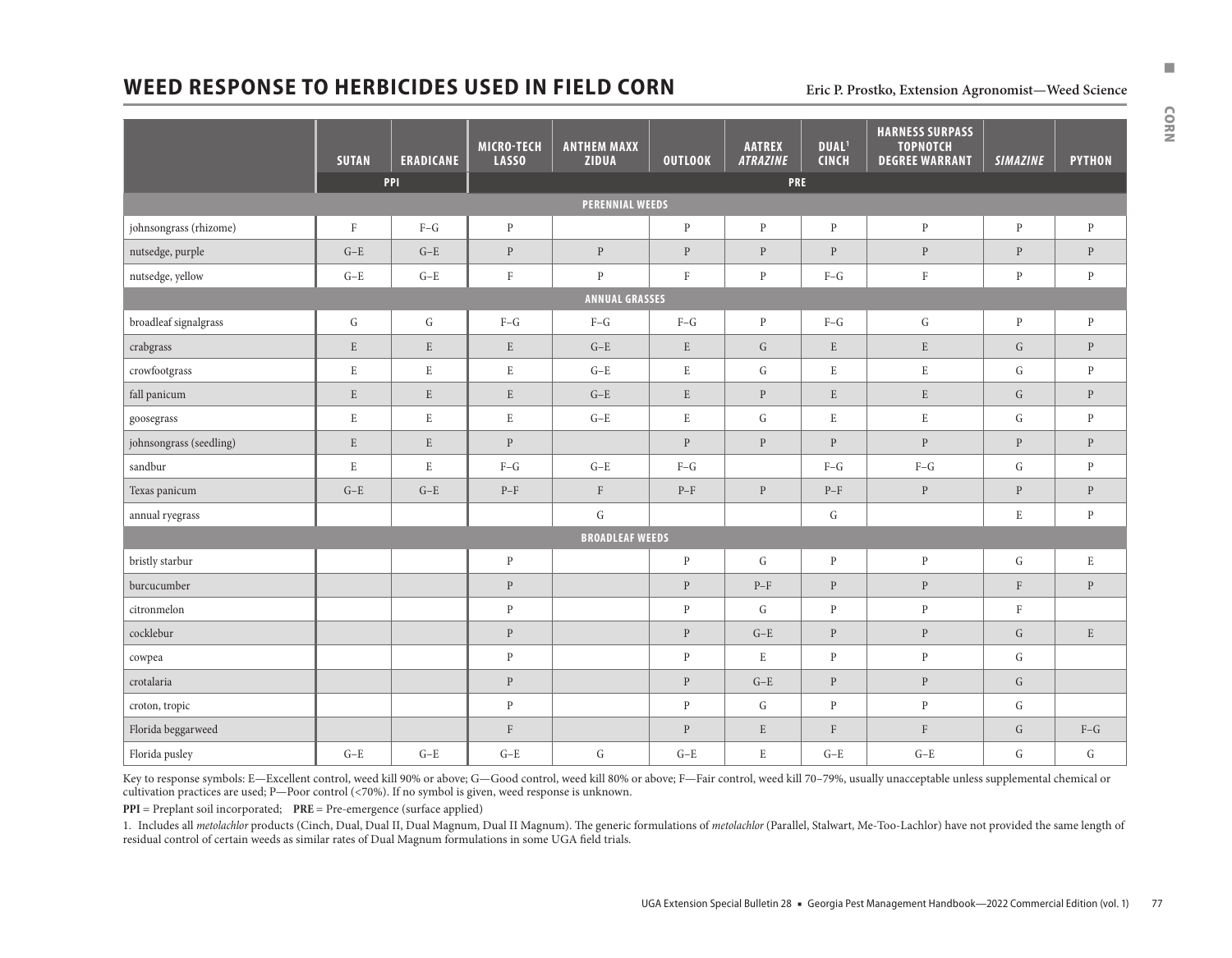#### **NEW WEED RESPONSE TO HERBICIDES USED IN FIELD CORN**

CORN

|                                                                        | <b>SUTAN</b>                               | <b>ERADICANE</b>                         | <b>MICRO-TECH</b><br><b>LASSO</b> | <b>ANTHEM MAXX</b><br>ZIDUA                      | <b>OUTLOOK</b>                                     | <b>AATREX</b><br>ATRAZINE                             | <b>DUAL</b> <sup>1</sup><br><b>CINCH</b>       | <b>HARNESS SURPASS</b><br><b>TOPNOTCH</b><br><b>DEGREE WARRANT</b> | <b>SIMAZINE</b>                                 | <b>PYTHON</b>                                             |
|------------------------------------------------------------------------|--------------------------------------------|------------------------------------------|-----------------------------------|--------------------------------------------------|----------------------------------------------------|-------------------------------------------------------|------------------------------------------------|--------------------------------------------------------------------|-------------------------------------------------|-----------------------------------------------------------|
|                                                                        |                                            | PPI                                      |                                   |                                                  |                                                    | PRE                                                   |                                                |                                                                    |                                                 |                                                           |
| <b>BROADLEAF WEEDS (continued)</b>                                     |                                            |                                          |                                   |                                                  |                                                    |                                                       |                                                |                                                                    |                                                 |                                                           |
| jimsonweed                                                             |                                            |                                          | $\, {\bf p}$                      |                                                  | $\, {\bf p}$                                       | ${\bf E}$                                             | $\mathbf{P}$                                   | $\, {\bf p}$                                                       | $\mathbf E$                                     | $\, {\bf p}$                                              |
| lambsquarters, common                                                  | ${\bf G}$                                  | ${\rm G}$                                | $\mbox{F--G}$                     |                                                  | $\mathbf F$                                        | ${\bf E}$                                             | $\rm F$                                        | $\rm F$                                                            | $\mathbf E$                                     | $\mathbf E$                                               |
| morningglories                                                         |                                            |                                          | $\, {\bf p}$                      |                                                  | $\, {\bf p}$                                       | G                                                     | ${\bf P}$                                      | $\, {\bf p}$                                                       | ${\rm G}$                                       | $\mbox{F--G}$                                             |
| pigweed<br>ALS-resistant<br>glyphosate-resistant<br>atrazine-resistant | G<br>${\rm G}$<br>${\rm G}$<br>$\mathsf G$ | ${\rm G}$<br>G<br>${\rm G}$<br>${\rm G}$ | ${\rm G}$<br>G<br>G               | ${\rm G}$<br>${\rm G}$<br>${\rm G}$<br>${\rm G}$ | ${\rm G}$<br>$\mathsf G$<br>${\rm G}$<br>${\rm G}$ | ${\bf E}$<br>$\mathbf E$<br>${\bf E}$<br>$\mathbf{P}$ | $\mathsf G$<br>G<br>$\mathsf G$<br>$\mathsf G$ | $\mathsf G$<br>$\mathsf G$<br>${\bf G}$<br>${\rm G}$               | $\mathbf E$<br>E<br>$\mathbf E$<br>$\, {\bf p}$ | $\mathbf E$<br>$\mathbf{P}$<br>$\mathbf E$<br>$\mathbf E$ |
| prickly sida                                                           | ${\rm G}$                                  | G                                        | $F-G$                             |                                                  | $\rm F$                                            | ${\rm E}$                                             | $\rm F$                                        | $\rm F$                                                            | $\mathbf E$                                     | $\mathbf E$                                               |
| purslane                                                               | $\mathsf G$                                | G                                        | G                                 |                                                  | G                                                  | $\mathbf E$                                           | $\mathsf G$                                    | $\mathsf G$                                                        | $\mathbf E$                                     |                                                           |
| ragweed, common                                                        |                                            |                                          | $\mathbf{P}$                      |                                                  | $\mathbf{P}$                                       | $\overline{\mathrm{E}}$                               | $\mathbf{P}$                                   | $\, {\bf p}$                                                       | $\mathbf E$                                     | G                                                         |
| sesbania, hemp                                                         |                                            | $\, {\bf P}$                             | $\, {\bf P}$                      |                                                  | $\, {\bf P}$                                       | $\mbox{F-}\mbox{G}$                                   | $\, {\bf p}$                                   | $\, {\bf p}$                                                       |                                                 |                                                           |
| sicklepod                                                              | $\rm F$                                    | $\rm F$                                  | $\, {\bf p}$                      |                                                  | $\, {\bf p}$                                       | $\mathsf G$                                           | $\, {\bf p}$                                   | $\, {\bf p}$                                                       | G                                               | $\mbox{F--G}$                                             |
| smartweed                                                              | $\, {\bf p}$                               | $\, {\bf p}$                             | $\, {\bf p}$                      |                                                  | $\mathbf{P}$                                       | $G-E$                                                 | $\, {\bf p}$                                   | $\, {\bf p}$                                                       | G                                               | $\mathsf{G}$                                              |
| tropical spiderwort                                                    |                                            |                                          |                                   | $G-E$                                            | $\rm F$                                            | $\rm F$                                               | $G-E$                                          |                                                                    |                                                 |                                                           |
| volunteer peanuts                                                      | $\, {\bf p}$                               | $\, {\bf p}$                             | $\, {\bf p}$                      | $\, {\bf p}$                                     | $\mathbf{P}$                                       | ${\rm G}$                                             | $\, {\bf p}$                                   | $\, {\bf p}$                                                       | $\rm F$                                         |                                                           |
| velvetleaf                                                             |                                            |                                          | $\, {\bf p}$                      |                                                  |                                                    | $\mathsf G$                                           | $\, {\bf p}$                                   | $\, {\bf p}$                                                       |                                                 | $\mathbf E$                                               |
| wild poinsettia                                                        |                                            |                                          |                                   |                                                  |                                                    |                                                       |                                                |                                                                    |                                                 | $\mathsf G$                                               |
| wild radish                                                            | $\mathbf{P}$                               | $\mathbf{P}$                             | $\mathbf{P}$                      |                                                  | $\mathbf{P}$                                       | G                                                     | $\, {\bf p}$                                   | $\mathbf{P}$                                                       | $\mathbf{F}$                                    |                                                           |

Key to response symbols: E—Excellent control, weed kill 90% or above; G—Good control, weed kill 80% or above; F—Fair control, weed kill 70-79%, usually unacceptable unless supplemental chemical or cultivation practices are used; P—Poor control (<70%). If no symbol is given, weed response is unknown.

**PPI** = Preplant soil incorporated; **PRE** = Pre-emergence (surface applied)

1. Includes all *metolachlor* products (Cinch, Dual, Dual II, Dual Magnum, Dual II Magnum). The generic formulations of *metolachlor* (Parallel, Stalwart, Me-Too-Lachlor) have not provided the same length of residual control of certain weeds as similar rates of Dual Magnum formulations in some UGA field trials.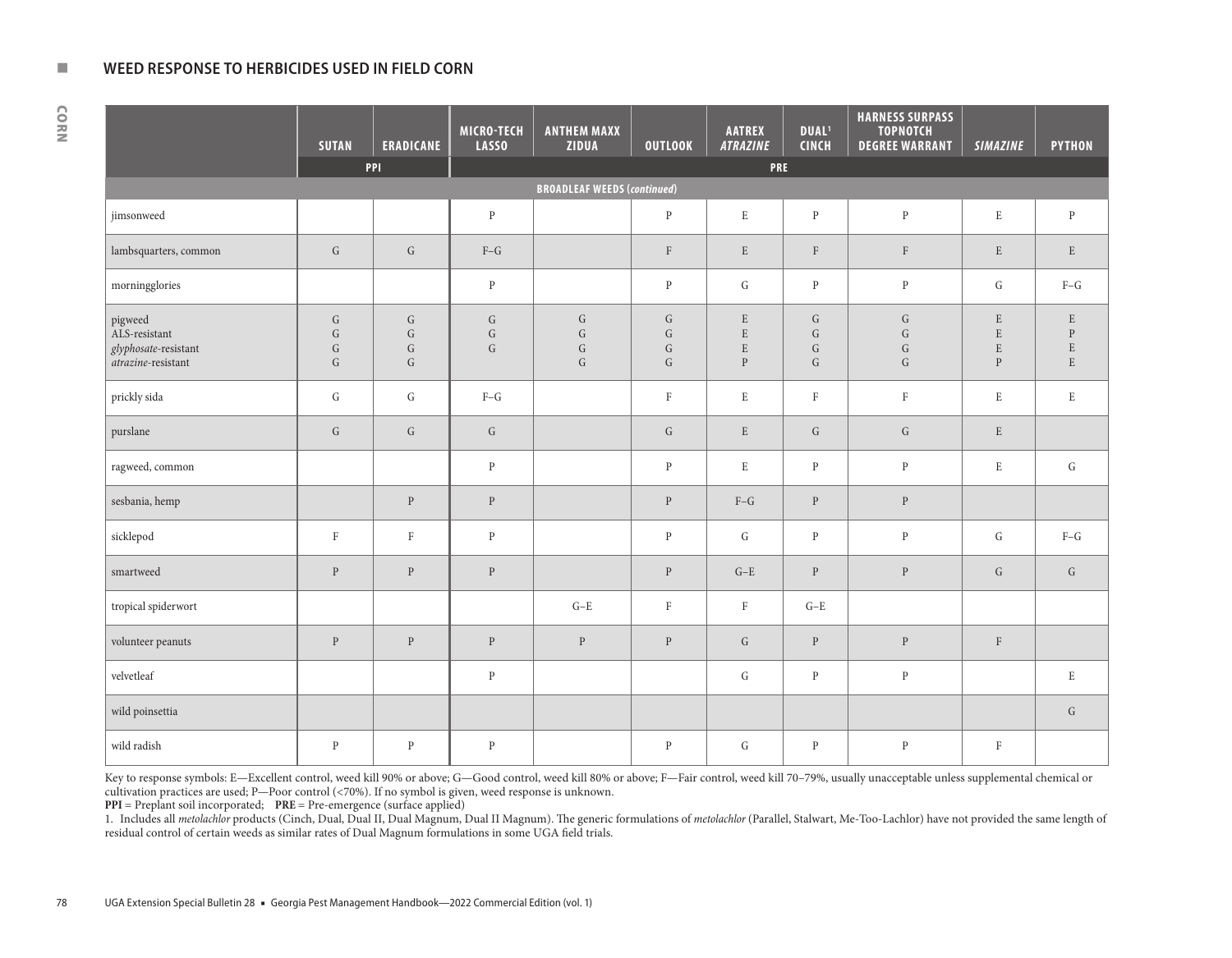## WEED RESPONSE TO HERBICIDES USED IN FIELD CORN **NEW**

| 정도 시     |  |
|----------|--|
|          |  |
|          |  |
| I        |  |
| . .<br>ı |  |

|                         | <b>EVIK</b>  | AATREX,<br><b>ATRAZINE</b> | <b>ACCENT</b>                                   | <b>BEACON</b> | <b>EXCEED</b>                                   | <b>BASAGRAN</b> | <b>CALLISTO</b> | <b>LAUDIS</b> | <b>CAPRENO</b> | <b>STEADFAST Q</b> | <b>GLYPHOSATE</b><br>+ ACURON OR<br><b>ACURON GT</b> |
|-------------------------|--------------|----------------------------|-------------------------------------------------|---------------|-------------------------------------------------|-----------------|-----------------|---------------|----------------|--------------------|------------------------------------------------------|
|                         |              |                            |                                                 |               | POSTEMERGENCE / POST-DIRECTED                   |                 |                 |               |                |                    |                                                      |
| PERENNIAL WEEDS         |              |                            |                                                 |               |                                                 |                 |                 |               |                |                    |                                                      |
| johnsongrass (rhizome)  | $\, {\bf p}$ | $\, {\bf p}$               | $\mbox{G-E}$                                    | $\mbox{F--G}$ | $\ensuremath{\mathrm{P}}\ensuremath{\text{-F}}$ | ${\bf P}$       | $\, {\bf p}$    |               |                | $\mbox{G-E}$       | $\mathbf E$                                          |
| nutsedge, purple        | ${\rm G}$    | $\mathbf{P}$               | $\ensuremath{\mathrm{P}}\ensuremath{\text{-F}}$ |               | $\, {\bf p}$                                    | $\, {\bf P}$    | $P-F$           |               |                | $\, {\bf p}$       | $F-G$                                                |
| nutsedge, yellow        | ${\rm G}$    | $\, {\bf p}$               |                                                 |               | $\overline{P}$                                  | ${\rm G}$       | $P-F$           |               |                | $\, {\bf p}$       | $\rm F$                                              |
| <b>ANNUAL GRASSES</b>   |              |                            |                                                 |               |                                                 |                 |                 |               |                |                    |                                                      |
| broadleaf signalgrass   | ${\rm G}$    | $P-F$                      | ${\rm G}$                                       | $\rm P$       |                                                 | $\, {\bf p}$    | $\rm F$         |               |                |                    | $\mathbf E$                                          |
| crabgrass               | $\mathbf E$  | $P-F$                      | $\, {\bf p}$                                    | $\, {\bf p}$  | ${\bf P}$                                       | $\, {\bf p}$    | $F-G$           | $F-G$         | ${\rm G}$      | $\rm F$            | $\mathbf E$                                          |
| crowfootgrass           | ${\bf E}$    | $\, {\bf p}$               | $G-E$                                           |               | $\rm P$                                         | $\, {\bf p}$    | $\, {\bf p}$    |               |                | $G-E$              | ${\bf E}$                                            |
| fall panicum            | E            | $\mathbf{P}$               | $G-E$                                           | $\rm F$       | $\, {\bf p}$                                    | $\, {\bf p}$    | $\mathbf{P}$    |               |                |                    | $\mathbf E$                                          |
| goosegrass              | $\mathbf E$  | $\mathbf{P}$               | $G-E$                                           |               | ${\bf p}$                                       | ${\bf P}$       | $\, {\bf p}$    |               |                |                    | $\mathbf E$                                          |
| johnsongrass (seedling) | $\mathbf E$  | $\, {\bf p}$               | $G-E$                                           | $G-E$         | $F-G$                                           | $\, {\bf p}$    | $\, {\bf p}$    |               |                | $G-E$              | $\mathbf E$                                          |
| sandbur                 | $\mathbf E$  | $\rm F$                    | $\mbox{G-E}$                                    |               | ${\bf P}$                                       | ${\bf P}$       | $\, {\bf p}$    |               |                |                    | ${\bf E}$                                            |
| Texas panicum           | $G-E$        | $\, {\bf p}$               | $_{\mathrm{G-E}}$                               | $\, {\bf p}$  | ${\bf P}$                                       | $\, {\bf p}$    | $\, {\bf p}$    | $F-G$         | ${\rm G}$      | $G-E$              | $\mathbf E$                                          |
| annual ryegrasses       | $F-G$        | $P-F$                      | ${\bf G}$                                       |               |                                                 | $\, {\bf p}$    | $\, {\bf p}$    |               |                |                    | $\mathbf E$                                          |
|                         |              |                            |                                                 |               | <b>BROADLEAF WEEDS</b>                          |                 |                 |               |                |                    |                                                      |
| bristly starbur         | $\,$ E       | E                          |                                                 |               |                                                 | $\mathbf E$     |                 |               |                |                    | G                                                    |
| burcucumber             | $\rm F$      | $\mbox{F--G}$              | $F-G$                                           | ${\rm G}$     | ${\rm G}$                                       | $\, {\bf p}$    | $P-F$           |               |                |                    | $\mathbf E$                                          |
| citronmelon             | ${\rm G}$    | ${\rm G}$                  |                                                 |               | $\rm F$                                         | ${\bf p}$       |                 |               |                |                    | ${\rm G}$                                            |
| cocklebur               | $\rm F$      | $\mathbf E$                | $\ensuremath{\mathrm{P}}\ensuremath{\text{-F}}$ |               | ${\rm G}$                                       | $\mathbf E$     | $G-E$           |               |                |                    | $G-E$                                                |
| cowpea                  | ${\rm G}$    | ${\rm G}$                  |                                                 |               |                                                 | $\, {\bf p}$    |                 |               |                |                    | ${\rm G}$                                            |
| crotalaria              | $\mathbf E$  | ${\rm G}$                  |                                                 |               |                                                 | $\, {\bf p}$    |                 |               |                |                    | $\mathsf G$                                          |
| croton, tropic          | ${\rm G}$    | ${\rm G}$                  |                                                 |               |                                                 | $\, {\bf p}$    |                 |               |                |                    | ${\rm G}$                                            |
| Florida beggarweed      | $\mathbf E$  | ${\bf G}$                  | ${\bf G}$                                       | $G-E$         |                                                 | ${\bf P}$       |                 |               |                |                    | $\mbox{G-E}$                                         |
| Florida pusley          | $\mathbf E$  | ${\rm G}$                  | $P-F$                                           | $\mbox{G-E}$  |                                                 | $\, {\bf p}$    |                 |               |                |                    | $\rm F$                                              |
| jimsonweed              | $\mathbf E$  | $\mathbf E$                | $\mbox{F--G}$                                   |               | ${\bf G}$                                       | ${\bf E}$       | $\mbox{G-E}$    |               |                |                    | ${\rm G}$                                            |
| lambsquarters, common   | $\mathbf E$  | $\mathbf E$                | $F-G$                                           |               | G                                               | $\, {\bf P}$    | $\mbox{G-E}$    |               |                |                    | G                                                    |
| morningglories          | $\mathsf{G}$ | $\mathbf E$                | $G-E$                                           | $\rm F$       | $F-G$                                           | $F-G$           | $\mbox{F--G}$   |               |                |                    | ${\bf G}$                                            |

Key to response symbols: E—Excellent control, weed kill 90% or above; G—Good control, weed kill 80% or above; F—Fair control, weed kill 70–79%, usually unacceptable unless supplemental chemical or cultivation practices are used; P—Poor control (<70%). If no symbol is given, weed response is unknown.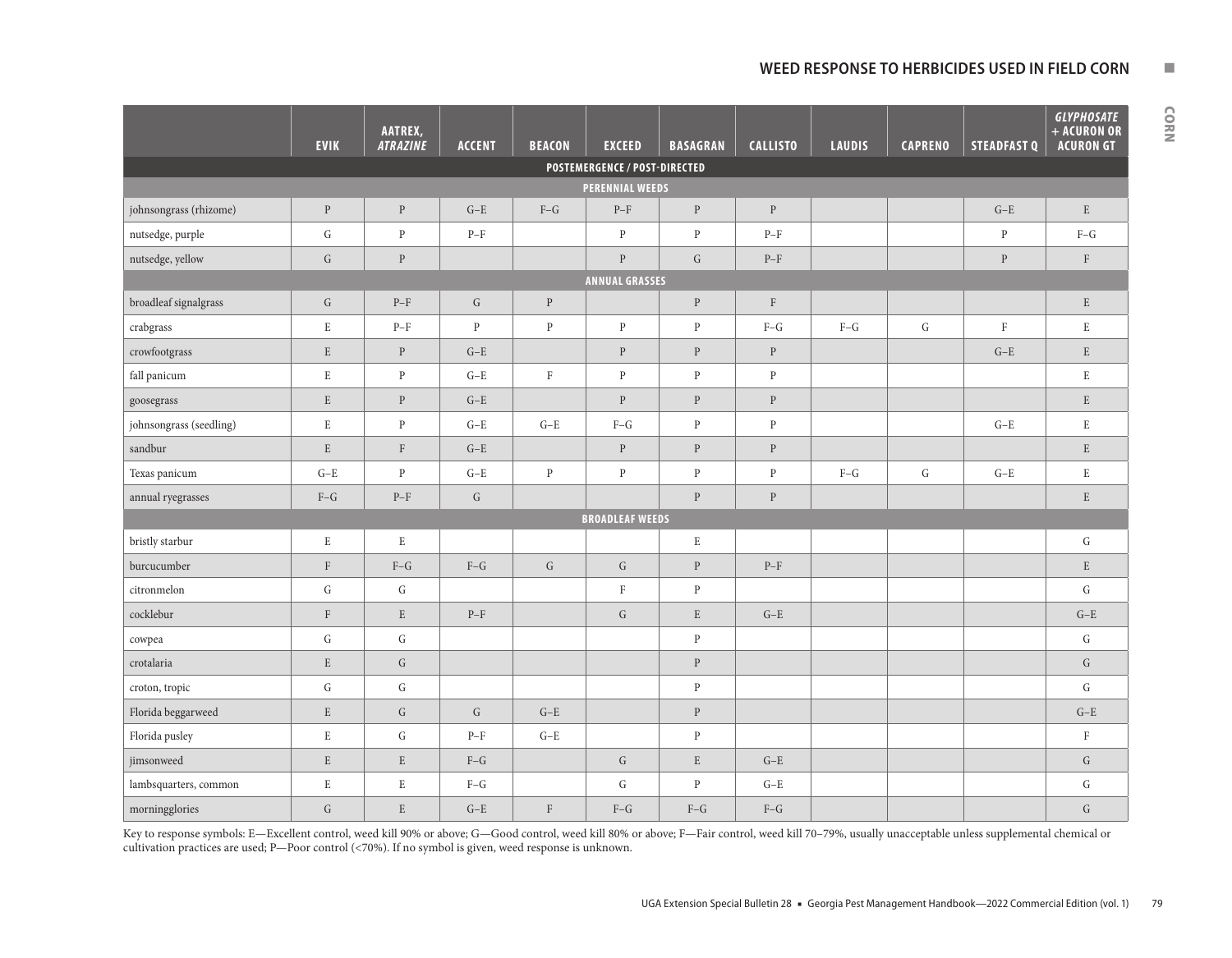#### **NEW WEED RESPONSE TO HERBICIDES USED IN FIELD CORN**

**EVIK AATREX,** *ATRAZINE* **ACCENT BEACON EXCEED BASAGRAN CALLISTO LAUDIS CAPRENO STEADFAST Q** *GLYPHOSATE* **+ ACURON OR ACURON GT POSTEMERGENCE / POST-DIRECTED BROADLEAF WEEDS (***continued***)** pigweed ALS-resistant *glyphosate*-resistant *atrazine*-resistant E E E E  ${\bf E}$ E E P G–E P G–E G–E G–E P G–E G–E G P G G P P P P G G G G G G G G G–E G G–E G–E G–E P G–E G–E G–E G–E G–E G–E prickly sida | E E | E P | F–G | G | P | | | G purslane E E P G ragweed, common E E E E E P–F F E G E E E F–G E E E E G E E E G E E G E E G E E G E E G E G E G E G E sesbania, hemp | P–F | F–G | P–F | P | F–G | P | | | F | F sicklepod E E P–F G G G G P P P P P P G–E smartweed G–E G G G–E G–E G–E tropical spiderwort G–E P F–G F velvetleaf is a second that the second that the second of the second terms is the second terms of the second terms of the second terms of the second terms of the second terms of the second terms of the second terms of the volunteer peanuts G–E F–G F F P P P F wild poinsettia G–E (G–E ) (G–E ) (G–E ) (G–E ) (G–E ) (G–E ) (G–E ) (G–E ) (G–E ) (G–E ) (G–E ) (G–E ) (G–E ) wild radish | G—E | F—G | G | G | G | F | | | G | G

Key to response symbols: E—Excellent control, weed kill 90% or above; G—Good control, weed kill 80% or above; F—Fair control, weed kill 70-79%, usually unacceptable unless supplemental chemical or cultivation practices are used; P—Poor control (<70%). If no symbol is given, weed response is unknown.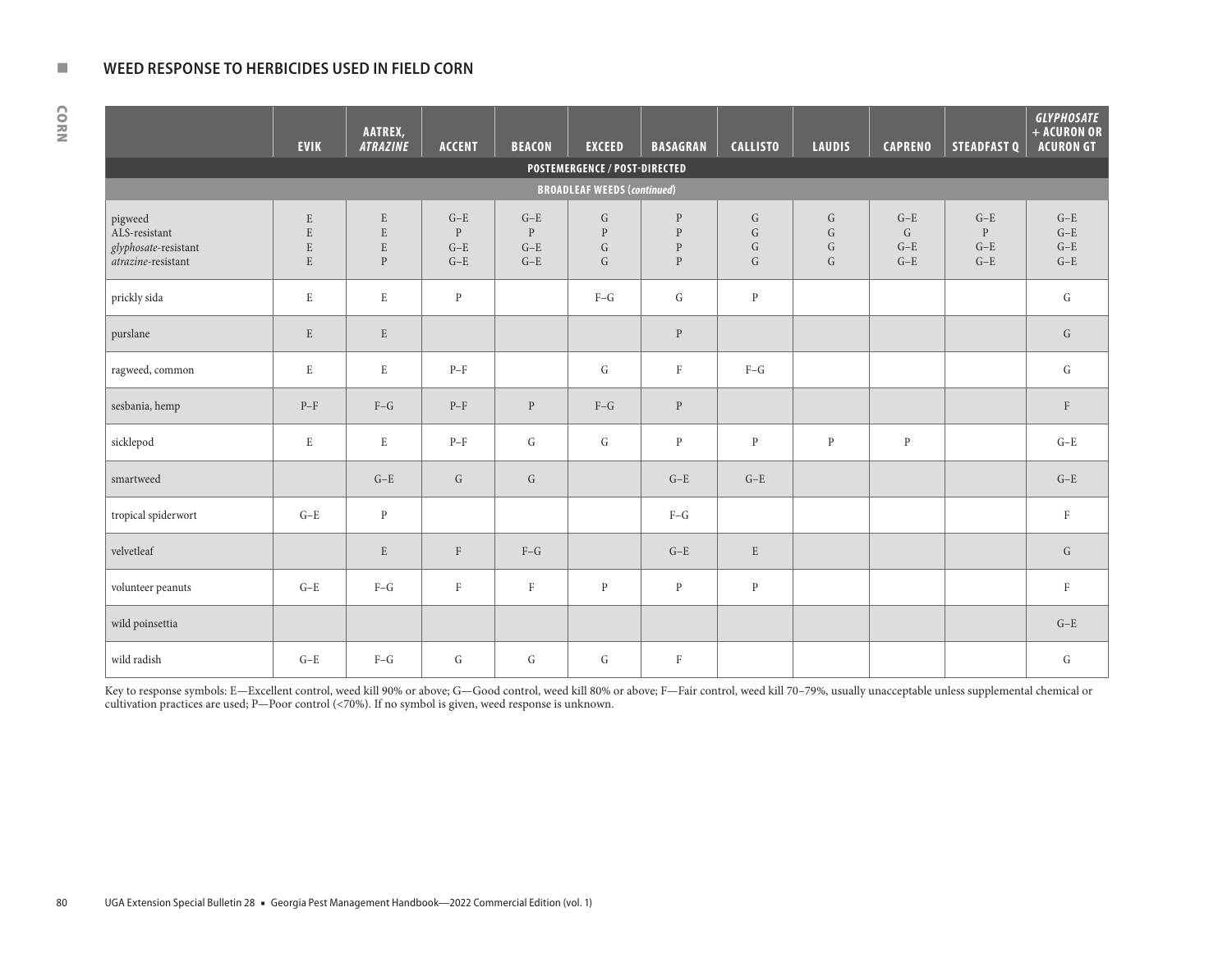## WEED RESPONSE TO HERBICIDES USED IN FIELD CORN **NO LIMITS IN A RESPONSE TO HERBICIDES**

|                         | <b>REVULINQ</b>                                 | <b>SHIELDEX</b> | LIBERTY <sup>1</sup> , KONG,<br><b>INTERLINE</b> | GLYPHOSATE <sup>2</sup> | <b>DICAMBA</b> | LOROX, LINEX |  |  |  |
|-------------------------|-------------------------------------------------|-----------------|--------------------------------------------------|-------------------------|----------------|--------------|--|--|--|
|                         |                                                 |                 | POSTEMERGENCE / POST-EMERGENCE DIRECTED          |                         |                |              |  |  |  |
|                         |                                                 |                 | <b>PERENNIAL WEEDS</b>                           |                         |                |              |  |  |  |
| johnsongrass (rhizome)  | $G-E$                                           |                 | $P-F$                                            | $\mathbf E$             | $\, {\bf p}$   | $\, {\bf p}$ |  |  |  |
| nutsedge, purple        |                                                 | $\, {\bf p}$    | $\mathbf{P}$                                     | $F-G$                   | $\, {\bf P}$   | $\rm F$      |  |  |  |
| nutsedge, yellow        |                                                 | $\, {\bf p}$    | $\, {\bf p}$                                     | $\rm F$                 | ${\bf p}$      | $\rm F$      |  |  |  |
| <b>ANNUAL GRASSES</b>   |                                                 |                 |                                                  |                         |                |              |  |  |  |
| broadleaf signalgrass   | ${\rm G}$                                       |                 | ${\rm G}$                                        | $\mathbf E$             | $\, {\bf p}$   | ${\rm G}$    |  |  |  |
| crabgrass               | $\ensuremath{\mathrm{P}}\ensuremath{\text{-F}}$ | $\mbox{F--G}$   | $F-G$                                            | $\mathbf E$             | $\, {\bf p}$   | ${\rm G}$    |  |  |  |
| crowfootgrass           | ${\rm G}$                                       |                 | ${\rm G}$                                        | $\mathbf E$             | $\, {\bf p}$   | $\mathbf E$  |  |  |  |
| fall panicum            | ${\rm G}$                                       | ${\bf P}$       | ${\rm G}$                                        | $\mathbf E$             | ${\bf P}$      | $\mathbf E$  |  |  |  |
| ${\tt goesegrass}$      | $\mathsf G$                                     |                 | $\mathbf{P}$                                     | $\mathbf E$             | $\, {\bf p}$   | $\mathbf E$  |  |  |  |
| johnsongrass (seedling) | $G-E$                                           | $\mathbf F$     | ${\bf G}$                                        | $\mathbf E$             | ${\bf P}$      | $\mathbf E$  |  |  |  |
| sandbur                 | $G-E$                                           |                 |                                                  | $\mathbf E$             | $\, {\bf p}$   | $\mathbf E$  |  |  |  |
| Texas panicum           | $\mathsf{G}$                                    |                 | $G-E$                                            | $\mathbf E$             | $\, {\bf P}$   | $G-E$        |  |  |  |
| annual ryegrass         | ${\rm G}$                                       |                 | ${\bf G}$                                        | $F-G$                   | $\, {\bf p}$   |              |  |  |  |
|                         |                                                 |                 | <b>BROADLEAF WEEDS</b>                           |                         |                |              |  |  |  |
| bristly starbur         |                                                 |                 | $\mbox{G-E}$                                     | ${\rm G}$               | $\mathbf E$    | ${\rm G}$    |  |  |  |
| burcucumber             | $F-G$                                           | $\mathbf F$     | ${\rm G}$                                        | $\mathbf E$             | $\rm F$        | $\mathbf{F}$ |  |  |  |
| citronmelon             |                                                 |                 | ${\rm G}$                                        | ${\bf G}$               | $\mathbf E$    | $\mathbf E$  |  |  |  |
| cocklebur               | $G-E$                                           | $F-G$           | ${\bf E}$                                        | ${\bf G}$               | $\mathbf E$    | $\mathbf E$  |  |  |  |
| cowpea                  |                                                 |                 | ${\rm G}$                                        | ${\rm G}$               | $\mathbf E$    | $\mathsf G$  |  |  |  |
| crotalaria              |                                                 |                 |                                                  | ${\rm G}$               | ${\rm G}$      | ${\bf E}$    |  |  |  |
| croton, tropic          |                                                 |                 | ${\rm G}$                                        | ${\rm G}$               | ${\rm G}$      | ${\rm G}$    |  |  |  |
| Florida beggarweed      | ${\rm G}$                                       |                 | $\mbox{G-E}$                                     | $\mbox{G-E}$            | ${\bf G}$      | $\mathbf E$  |  |  |  |
| Florida pusley          | $\ensuremath{\mathrm{P}}\ensuremath{\text{-F}}$ |                 | $P-F$                                            | $\rm F$                 | ${\rm G}$      | ${\rm G}$    |  |  |  |

Key to response symbols: E—Excellent control, weed kill 90% or above; G—Good control, weed kill 80% or above; F—Fair control, weed kill 70-79%, usually unacceptable unless supplemental chemical or cultivation practices are used; P—Poor control (<70%). If no symbol is given, weed response is unknown.

1. Liberty is only for use on Liberty-Link corn hybrids.

2. Glyphosate is only for use on Roundup Ready corn hybrids. Ratings also reflect weed control in minimum tillage applications prior to crop emergence/planting.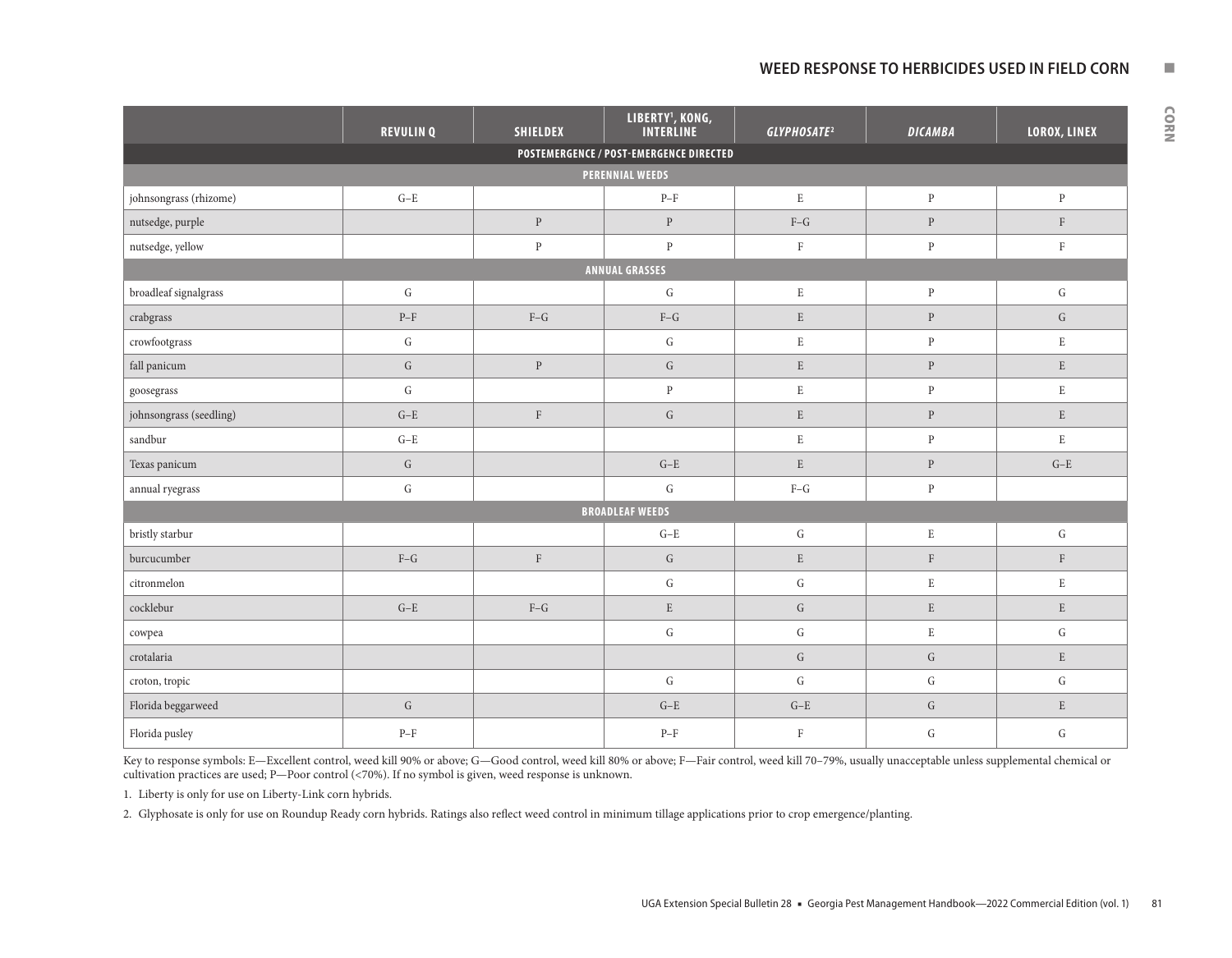#### **NEW WEED RESPONSE TO HERBICIDES USED IN FIELD CORN**

CORN

|                                                                         | <b>REVULINQ</b>                  | <b>SHIELDEX</b>                  | LIBERTY <sup>1</sup> , KONG,<br><b>INTERLINE</b> | GLYPHOSATE <sup>2</sup>                 | <b>DICAMBA</b>                   | LOROX, LINEX                                     |  |  |  |  |
|-------------------------------------------------------------------------|----------------------------------|----------------------------------|--------------------------------------------------|-----------------------------------------|----------------------------------|--------------------------------------------------|--|--|--|--|
|                                                                         |                                  |                                  | POSTEMERGENCE / POST-EMERGENCE DIRECTED          |                                         |                                  |                                                  |  |  |  |  |
| <b>BROADLEAF WEEDS (continued)</b>                                      |                                  |                                  |                                                  |                                         |                                  |                                                  |  |  |  |  |
| jimsonweed                                                              | $\mathsf G$                      | $G-E$                            | ${\rm G}$                                        | ${\rm G}$                               | $\mathbf E$                      | $\mathbf E$                                      |  |  |  |  |
| lambsquarters, common                                                   | ${\rm G}$                        | G                                | ${\bf E}$                                        | ${\rm G}$                               | $\mathbf E$                      | $\mathbf E$                                      |  |  |  |  |
| morningglories                                                          | ${\rm G}$                        | $\rm F$                          | $G-E$                                            | $\mbox{F--G}$                           | $\mathbf E$                      | $\mathbf G$                                      |  |  |  |  |
| pigweeds<br>ALS-resistant<br>glyphosate-resistant<br>atrazine-resistant | $G-E$<br>$G-E$<br>$G-E$<br>$G-E$ | $G-E$<br>$G-E$<br>$G-E$<br>$G-E$ | $F-G$<br>$F-G$<br>$F-G$<br>$F-G$                 | $G-E$<br>$G-E$<br>$\, {\bf p}$<br>$G-E$ | $G-E$<br>$G-E$<br>$G-E$<br>$G-E$ | ${\bf G}$<br>${\bf G}$<br>${\rm G}$<br>${\rm G}$ |  |  |  |  |
| prickly sida                                                            | $\, {\bf p}$                     |                                  | $\ensuremath{\mathrm{P}}\ensuremath{\text{-F}}$  | ${\rm G}$                               | $\mathbf E$                      | ${\rm G}$                                        |  |  |  |  |
| purslane                                                                |                                  |                                  | $\mathsf{G}$                                     | ${\rm G}$                               | $\mathbf E$                      | G                                                |  |  |  |  |
| ragweed, common                                                         | $\mbox{F--G}$                    | $F-G$                            | ${\bf G}$                                        | ${\rm G}$                               | $\mathbf E$                      | $\mathbf E$                                      |  |  |  |  |
| sesbania, hemp                                                          |                                  |                                  | $\mbox{G-E}$                                     | $\rm F$                                 | $\mathbf E$                      | G                                                |  |  |  |  |
| sicklepod                                                               |                                  |                                  | ${\rm G}$                                        | $G-E$                                   | $\mathbf E$                      | $\mathbf E$                                      |  |  |  |  |
| smartweed                                                               | $\mathsf G$                      | $F-G$                            | $G-E$                                            | $G-E$                                   | $\mathbf E$                      |                                                  |  |  |  |  |
| tropical spiderwort                                                     |                                  |                                  | $\ensuremath{\mathrm{P}}\ensuremath{\text{-F}}$  | $\, {\rm F}$                            | $\mathbf{P}$                     | $\mathbf F$                                      |  |  |  |  |
| velvetleaf                                                              | $\mbox{G-E}$                     | $\mathbf E$                      | $\mathbf E$                                      | ${\rm G}$                               | $F-G$                            |                                                  |  |  |  |  |
| volunteer peanuts                                                       |                                  |                                  | $G-E$                                            | $\, {\rm F}$                            | $F-G$                            | ${\bf G}$                                        |  |  |  |  |
| wild poinsettia                                                         |                                  |                                  |                                                  | $\mbox{G-E}$                            |                                  |                                                  |  |  |  |  |
| wild radish                                                             |                                  |                                  | $\rm F$                                          | G                                       | $G-E$                            | ${\bf G}$                                        |  |  |  |  |

Key to response symbols: E—Excellent control, weed kill 90% or above; G—Good control, weed kill 80% or above; F—Fair control, weed kill 70-79%, usually unacceptable unless supplemental chemical or cultivation practices are used; P—Poor control (<70%). If no symbol is given, weed response is unknown.

1. Liberty is **only** for use on Liberty-Link corn hybrids.

2. *Glyphosate* is **only** for use on Roundup Ready corn hybrids. Ratings also reflect weed control in minimum tillage applications prior to crop emergence/planting.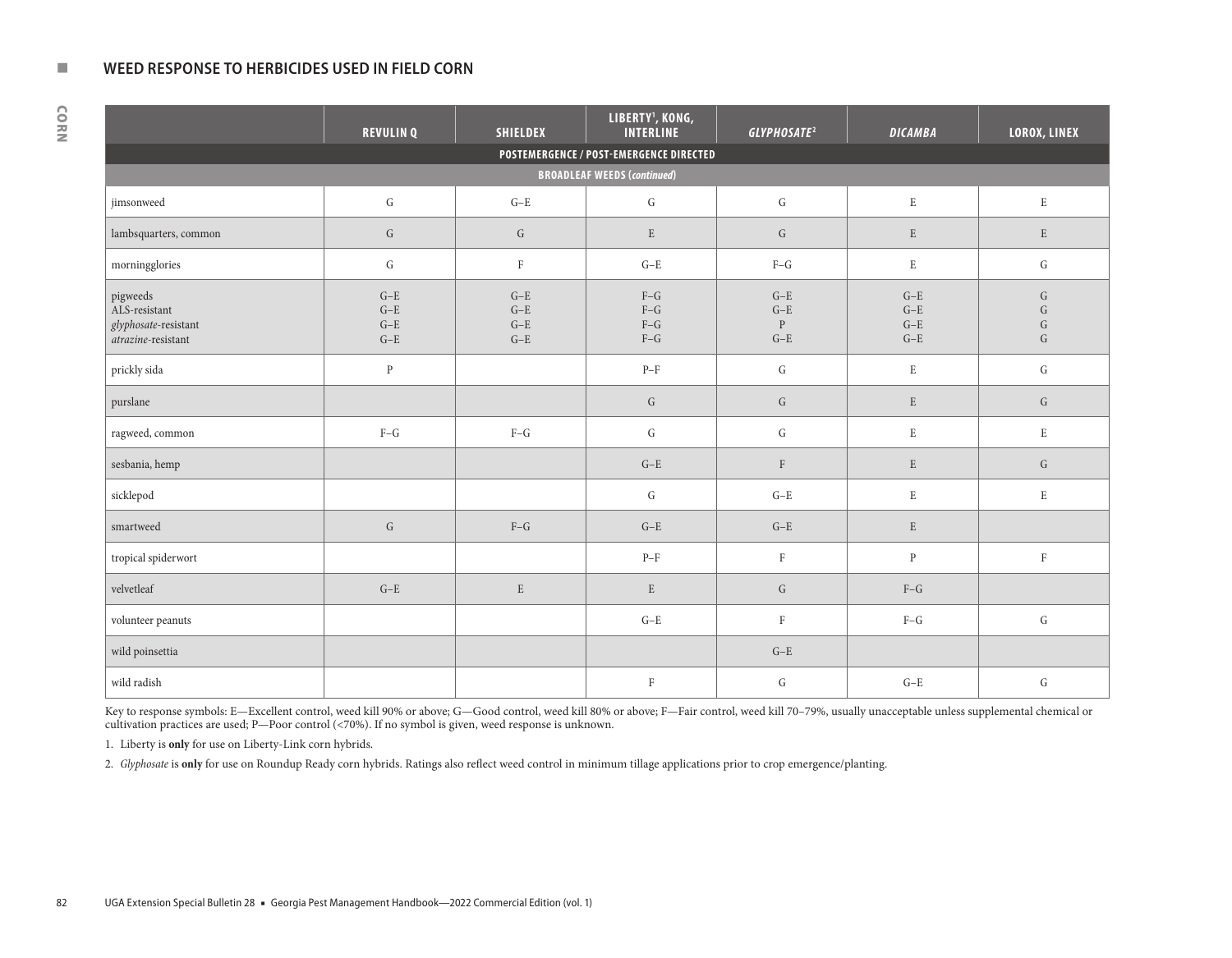## WEED RESPONSE TO HERBICIDES USED IN FIELD CORN **NO**

|                                         | <b>PARAQUAT</b> | PROWL <sup>+</sup> | TRIFLURALIN <sup>+</sup>                | <b>STINGER</b> | $2, 4 - D$   | <b>SANDEA</b> | <b>BUCTRIL</b> | <b>AIM</b>   |  |
|-----------------------------------------|-----------------|--------------------|-----------------------------------------|----------------|--------------|---------------|----------------|--------------|--|
|                                         |                 |                    | POSTEMERGENCE / POST-EMERGENCE DIRECTED |                |              |               |                |              |  |
| PERENNIAL WEEDS                         |                 |                    |                                         |                |              |               |                |              |  |
| johnsongrass (rhizomes)                 | $\, {\bf p}$    | ${\bf P}$          | $\mathbf{P}$                            | $\, {\bf p}$   | $\, {\bf p}$ | $\mathbf{P}$  | $\, {\bf p}$   | $\, {\bf p}$ |  |
| nutsedge, purple                        | $\rm F$         | $\, {\bf p}$       | $\, {\bf p}$                            | $\, {\bf p}$   | $\, {\bf p}$ | ${\bf G}$     | $\, {\bf p}$   | $\, {\bf p}$ |  |
| nutsedge, yellow                        | $\rm F$         | $\, {\bf p}$       | $\, {\bf p}$                            | $\, {\bf p}$   | $P-F$        | ${\bf G}$     | $\, {\bf p}$   | $\, {\bf p}$ |  |
| <b>ANNUAL GRASSES</b>                   |                 |                    |                                         |                |              |               |                |              |  |
| broadleaf signalgrass                   | ${\rm G}$       | G                  | $\mathsf G$                             | $\, {\bf p}$   | $\mathbf{P}$ | $\mathbf{P}$  | $\mathbf{P}$   | $\, {\bf p}$ |  |
| crabgrass                               | ${\rm G}$       | $G-E$              | $G-E$                                   | $\, {\bf p}$   | $\, {\bf p}$ | $\, {\bf P}$  | $\mathbf{P}$   | ${\bf P}$    |  |
| $\footnotesize{\textsf{crowfootgrass}}$ | ${\bf G}$       | $G-E$              | $G-E$                                   | $\, {\bf p}$   | $\, {\bf p}$ | $\, {\bf p}$  | $\, {\bf p}$   | $\mathbf{P}$ |  |
| fall panicum                            | ${\bf G}$       | $\mbox{G-E}$       | $G-E$                                   | $\, {\bf P}$   | $\, {\bf p}$ | $\, {\bf p}$  | $\, {\bf p}$   | $\, {\bf p}$ |  |
| ${\tt goesegrass}$                      | ${\rm G}$       | $G-E$              | $G-E$                                   | $\, {\bf p}$   | $\, {\bf p}$ | $\, {\bf p}$  | $\, {\bf p}$   | $\mathbf{P}$ |  |
| johnsongrass (seedling)                 | ${\bf G}$       | ${\rm G}$          | ${\bf G}$                               | $\, {\bf P}$   | $\, {\bf p}$ | $\, {\bf p}$  | $\mathbf{P}$   | $\, {\bf p}$ |  |
| sandbur                                 | ${\bf G}$       | G                  | G                                       | $\mathbf{P}$   | $\mathbf{P}$ | $\mathbf{P}$  | $\mathbf{P}$   | $\mathbf{P}$ |  |
| Texas panicum                           | $\mathbf E$     | G                  | $\mathsf G$                             | $\, {\bf p}$   | $\, {\bf p}$ | $\, {\bf p}$  | $\mathbf{P}$   | $\, {\bf p}$ |  |
| annual ryegrass                         |                 | $\rm F$            | $\rm F$                                 | $\, {\bf p}$   |              | $\mathbf{P}$  |                | $\mathbf{P}$ |  |
|                                         |                 |                    | <b>BROADLEAF WEEDS</b>                  |                |              |               |                |              |  |
| bristly starbur                         | G               | $\star$            | $\ast$                                  | $F-G$          |              | G             | G              | $\mathbf{P}$ |  |
| burcucumber                             | ${\bf G}$       | $\mathbf{P}$       | $\, {\bf p}$                            | $\mathbf{P}$   | $\mathbf{P}$ | $\mathbf{P}$  | $F-G$          | $\mathbf{P}$ |  |
| citronmelon                             | $\rm F$         | $\star$            | $\ast$                                  | $F-G$          | $\mathbf E$  | $P-F$         |                |              |  |
| cocklebur                               | ${\bf G}$       | $\star$            | $\ast$                                  | $G-E$          | $\mathbf E$  | ${\rm G}$     | $\mathbf E$    | ${\bf G}$    |  |
| cowpea                                  | ${\bf G}$       | $\ast$             | $\star$                                 | $G-E$          | $\mathbf E$  |               |                |              |  |
| crotalaria                              | ${\bf G}$       | $\star$            | $\star$                                 | $G-E$          | ${\bf G}$    | $\mathbf{P}$  |                | $\rm F$      |  |
| croton, tropic                          | ${\rm G}$       | $\star$            | $\star$                                 | ${\bf G}$      | ${\rm G}$    |               |                | ${\rm G}$    |  |
| Florida beggarweed                      | ${\bf E}$       | $\star$            | $\star$                                 | $G-E$          | $\, {\bf p}$ | $\, {\bf p}$  | ${\rm G}$      | $\mathbf F$  |  |
| Florida pusley                          | $F-G$           | ${\rm G}$          | ${\rm G}$                               | $F-G$          | ${\bf G}$    |               | $\mathbf E$    | $F-G$        |  |
| jimson weed                             | ${\bf G}$       | $\star$            | $\star$                                 | ${\rm G}$      | ${\bf E}$    |               |                | ${\bf G}$    |  |

Key to response symbols: E—Excellent control, weed kill 90% or above; G—Good control, weed kill 80% or above; F—Fair control, weed kill 70–79%, usually unacceptable unless supplemental chemical or cultivation practices are used; P—Poor control (<70%). If no symbol is given, weed response is unknown. Ratings are based on average to good soil and weather conditions for herbicide performance.

\* Must be tank mixed with *atrazine* or glyphosate for post-emergence control of seedling grasses and broadleaf weeds.

+ For control of grasses and selected broadleaf weeds, these herbicides must be applied prior to weed emergence.

\*\* Aim will not effectively control smallflower morningglory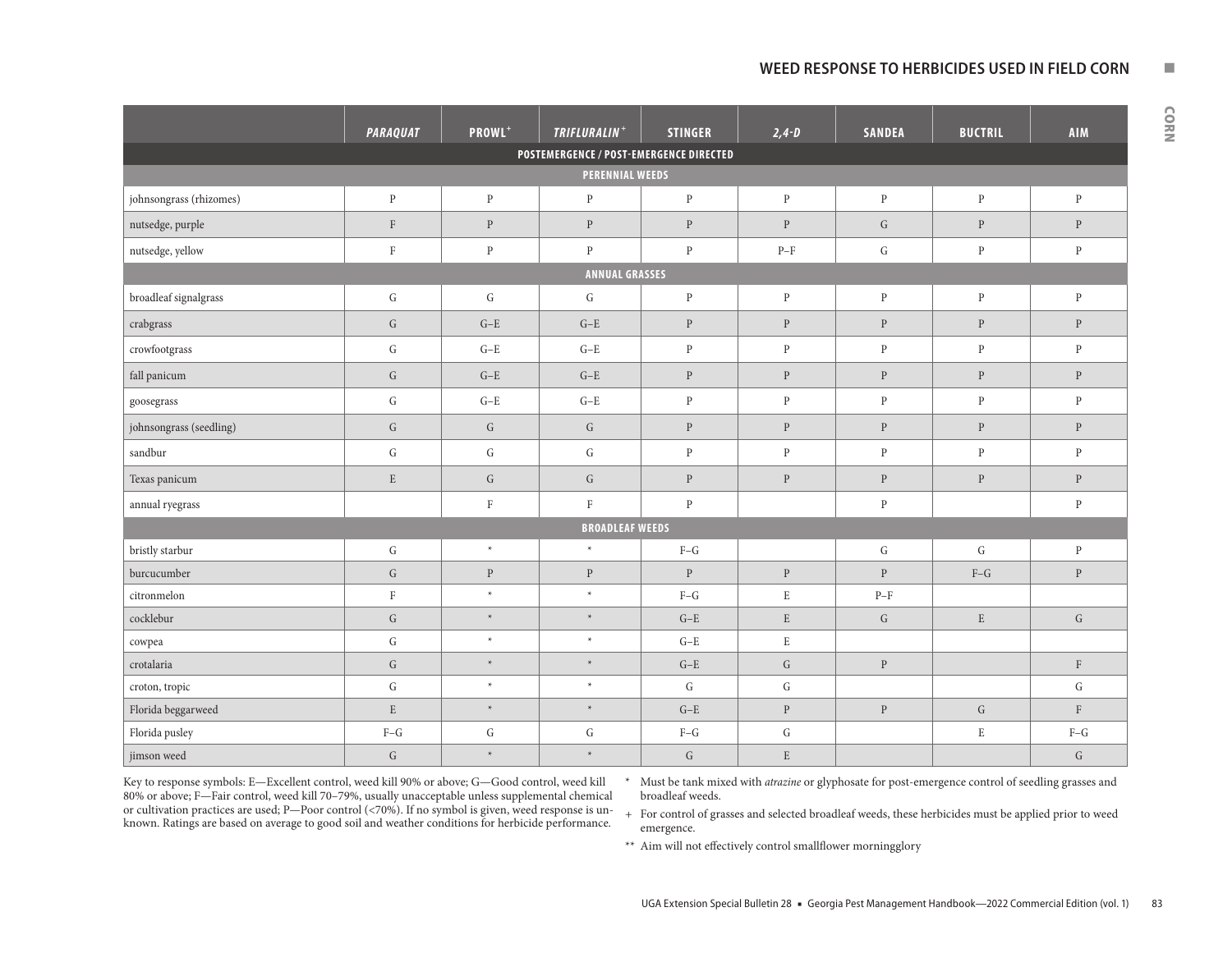#### **NEW WEED RESPONSE TO HERBICIDES USED IN FIELD CORN**

| 정도 시     |    |  |
|----------|----|--|
|          | ٠  |  |
| I<br>. . | ۹  |  |
|          | ۰, |  |

|                                                                                  | <b>PARAQUAT</b>                                  | PROWL <sup>+</sup>                               | TRIFLURALIN <sup>+</sup>                     | <b>STINGER</b>                                               | $2,4 - D$                        | <b>SANDEA</b>                                                          | <b>BUCTRIL</b>                                   | <b>AIM</b>                       |  |  |
|----------------------------------------------------------------------------------|--------------------------------------------------|--------------------------------------------------|----------------------------------------------|--------------------------------------------------------------|----------------------------------|------------------------------------------------------------------------|--------------------------------------------------|----------------------------------|--|--|
|                                                                                  | POSTEMERGENCE / POST-EMERGENCE DIRECTED          |                                                  |                                              |                                                              |                                  |                                                                        |                                                  |                                  |  |  |
| <b>BROADLEAF WEEDS (continued)</b>                                               |                                                  |                                                  |                                              |                                                              |                                  |                                                                        |                                                  |                                  |  |  |
| lambsquarters, common                                                            | $F-G$                                            | $\mathsf{G}^\ast$                                | $\mathsf{G}^\star$                           | $\mathbf{P}$                                                 | $\mathbf E$                      | $\ensuremath{\mathrm{P}}\xspace\text{-}\ensuremath{\mathrm{F}}\xspace$ | G                                                | $G-E$                            |  |  |
| morningglories                                                                   | G                                                | $\ast$                                           | $\ast$                                       | $\, {\bf p}$                                                 | $\mathsf G$                      | $P-F$                                                                  | $\mathsf G$                                      | $\mathrm{E}^{\star\star}$        |  |  |
| pigweeds<br>$\mbox{ALS-resistant}$<br>glyphosate-resistant<br>atrazine-resistant | ${\rm G}$<br>${\rm G}$<br>${\rm G}$<br>${\rm G}$ | $\mathsf{G}^\ast$<br>${\bf G}$<br>G<br>${\rm G}$ | $G^*$<br>${\rm G}$<br>${\bf G}$<br>${\rm G}$ | $\, {\bf p}$<br>$\, {\bf p}$<br>$\, {\bf p}$<br>$\mathbf{P}$ | $G-E$<br>$G-E$<br>$G-E$<br>$G-E$ | $\mbox{F--G}$<br>$\mathbf{P}$<br>$F-G$<br>$\mbox{F--G}$                | ${\rm G}$<br>${\rm G}$<br>${\rm G}$<br>${\rm G}$ | $G-E$<br>$G-E$<br>$G-E$<br>$G-E$ |  |  |
| prickly sida                                                                     | $F-G$                                            | $\star$                                          | $\ast$                                       |                                                              | G                                |                                                                        |                                                  | $\rm F$                          |  |  |
| purslane                                                                         | G                                                | $\mathsf{G}^\star$                               | $\mathsf{G}^\star$                           |                                                              | ${\rm G}$                        |                                                                        |                                                  | G                                |  |  |
| ragweed, common                                                                  | G                                                | $\star$                                          | $\star$                                      | $\mathsf G$                                                  | ${\bf E}$                        | ${\rm G}$                                                              | G                                                | $\mathbf{F}$                     |  |  |
| sesbania, hemp                                                                   | $P-F$                                            |                                                  |                                              |                                                              | G                                | $F-G$                                                                  | G                                                |                                  |  |  |
| sicklepod                                                                        | G                                                | $\star$                                          | $\ast$                                       | $F-G$                                                        | $\mathbf E$                      | $\, {\bf p}$                                                           | $\mathbf{P}$                                     | $\, {\bf p}$                     |  |  |
| smartweed                                                                        |                                                  |                                                  |                                              | $\rm F$                                                      | $P-F$                            | $F-G$                                                                  |                                                  | G                                |  |  |
| tropical spiderwort                                                              | $\mbox{G-E}$                                     | $\, {\bf p}$                                     | $\mathbf{P}$                                 |                                                              | $G-E$                            | $\, {\bf p}$                                                           |                                                  | $G-E$                            |  |  |
| velvetleaf                                                                       |                                                  | $\mathbf{P}$                                     | $\mathbf{P}$                                 |                                                              | ${\rm G}$                        | $\mathbf E$                                                            | ${\rm G}$                                        | $\mathbf E$                      |  |  |
| volunteer peanuts                                                                | $\mathbf{P}$                                     | $\, {\bf p}$                                     | $\mathbf{P}$                                 | $F-G$                                                        | $\, {\bf p}$                     | $\, {\bf p}$                                                           | $\mathbf{P}$                                     | $\mathbf{P}$                     |  |  |
| wild poinsettia                                                                  | $F-G$                                            | $\, {\bf p}$                                     | $\mathbf{P}$                                 |                                                              |                                  |                                                                        |                                                  |                                  |  |  |
| wild radish                                                                      | ${\rm G}$                                        | $\mathbf{P}$                                     | $\mathbf{P}$                                 |                                                              | ${\rm G}$                        | $G-E$                                                                  | ${\rm G}$                                        |                                  |  |  |

Key to response symbols: E—Excellent control, weed kill 90% or above; G—Good control, weed kill 80% or above; F—Fair control, weed kill 70–79%, usually unacceptable unless supplemental chemical or cultivation practices are used; P—Poor control (<70%). If no symbol is given, weed response is unknown. Ratings are based on average to good soil and weather conditions for herbicide performance.

\* Must be tank mixed with *atrazine* or glyphosate for post-emergence control of seedling grasses and broadleaf weeds.

+ For control of grasses and selected broadleaf weeds, these herbicides must be applied prior to weed emergence.

\*\* Aim will not effectively control smallflower morningglory.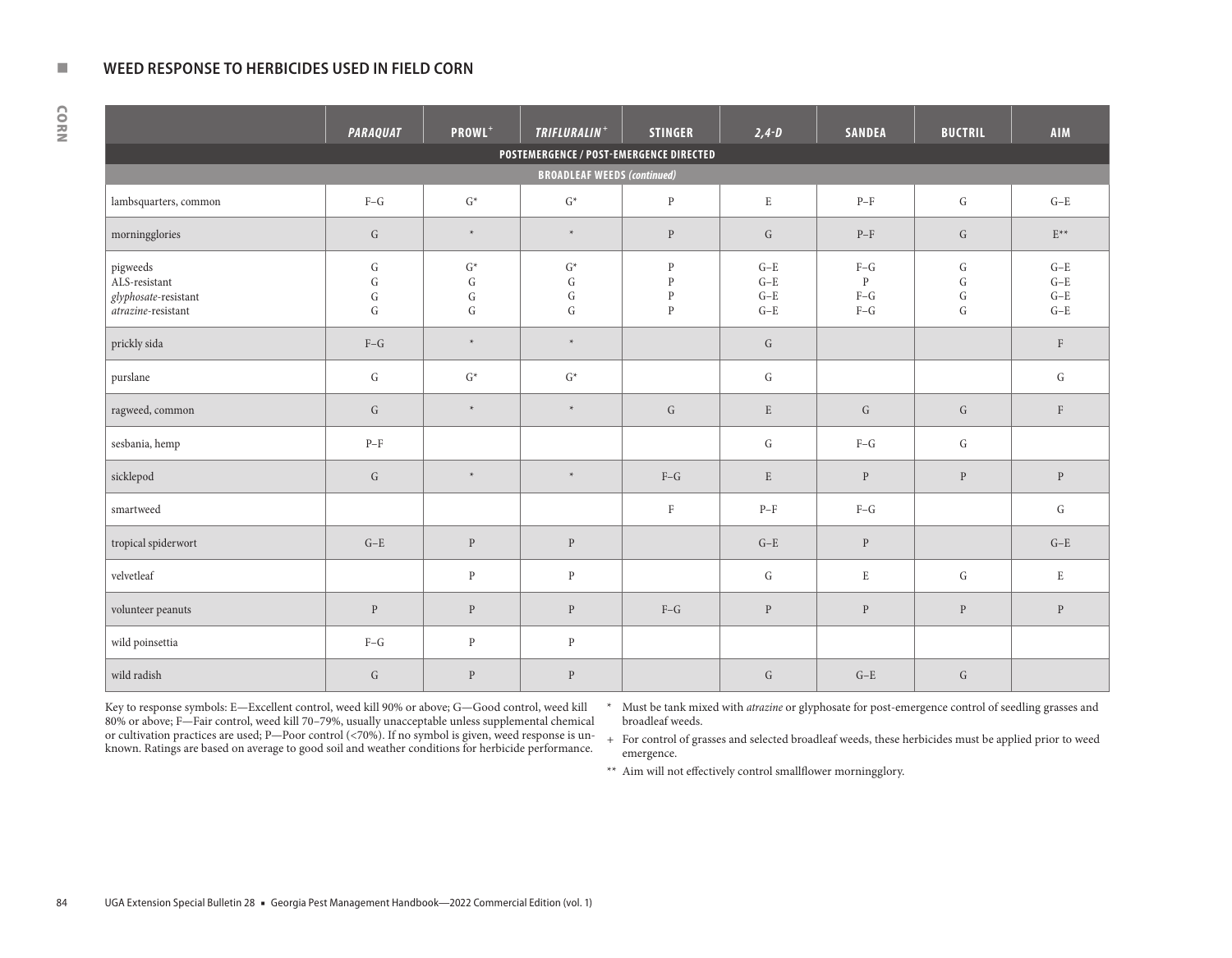# **WEED AND COVER CROP RESPONSE TO BURNDOWN HERBICIDES USED IN CONSERVATION**  $\blacksquare$ **TILLAGE FIELD CORN PRODUCTION SYSTEMS IN GEORGIA**

| Eric P. Prostko, Extension Agronomist-Weed Science |  |
|----------------------------------------------------|--|
|----------------------------------------------------|--|

| <b>WEED</b>                 | <b>GLYPHOSATE</b> | <b>GLYPHOSATE</b><br>$+2,4-0$ | <b>GLYPHOSATE</b><br>$+ ATRAZINE$ | <b>GLYPHOSATE</b><br>$+$ VALOR*** | <b>GLYPHOSATE</b><br>+ DICAMBA | <b>PARAQUAT</b> | <b>PARAQUAT</b><br>$+2,4-0$ | <b>PARAQUAT</b><br>$+ ATRAZINE$ | <b>PARAQUAT</b><br>+ DICAMBA | <b>GLUFOSINATE</b>                              |
|-----------------------------|-------------------|-------------------------------|-----------------------------------|-----------------------------------|--------------------------------|-----------------|-----------------------------|---------------------------------|------------------------------|-------------------------------------------------|
| Carolina geranium           | $\mathbf{P}$      | $F-G$                         | $G-E$                             | G                                 | G                              | $G-E$           | $G-E$                       | $G-E$                           | G                            | $G-E$                                           |
| chickweed                   | $\mathbf E$       | $\,$ E                        | $G-E$                             | ${\bf E}$                         | E                              | $\mathbf E$     | $\mathbf E$                 | E                               | $G-E$                        | $G-E$                                           |
| corn spurry                 | $G-E$             | $G-E$                         | $G-E$                             |                                   | $G-E$                          | $F-G$           |                             |                                 |                              |                                                 |
| crimson clover              | $P-F$             | $\rm F$                       | $\mathbf{F}$                      |                                   | $F-G$                          | G               | $G-E$                       | $G-E$                           | $G-E$                        |                                                 |
| cutleaf evening primrose    | $P-F$             | $\mathbf E$                   | $G-E$                             | $F-G$                             | G                              | $\rm F$         | $\mathbf E$                 | $G-E$                           | ${\rm G}$                    | $G-E$<br>(mature plant)                         |
| henbit                      | $F-G$             | $\mathbf E$                   | $G-E$                             | $\mathbf E$                       | $\mathsf G$                    | G               | ${\bf E}$                   | $G-E$                           | $G-E$                        | $\rm F$                                         |
| horseweed                   | G                 | $G-E$                         | $G-E$                             | $G-E$                             | $G-E$                          | $\rm F$         | G                           | $G-E$                           | G                            | G                                               |
| red sorrel                  | $\mathbf E$       | E                             | E                                 | $\mathbf E$                       | E                              | E               | $\mathbf E$                 | E                               | E                            | $P-F$                                           |
| ryegrass**                  | G                 | G                             | $G-E$                             | G                                 | $F-G$                          | $P-F$           | $P-F$                       | $\mathbf{F}$                    | $P-F$                        | $\, {\bf p}$                                    |
| small grains                | $\mathbf E$       | $\mathbf E$                   | $G-E$                             | ${\bf E}$                         | E                              | $F-G$           | $F-G$                       | G                               | $F-G$                        | $\ensuremath{\mathrm{P}}\ensuremath{\text{-F}}$ |
| swinecress                  | $F-G$             | G                             | G                                 | $F-G$                             | $F-G$                          | $P-F$           | $F-G$                       | $F-G$                           |                              | $G-E$                                           |
| volunteer peanut            | $\rm F$           | $\rm F$                       | $\rm F$                           | $F-G$                             | $\mathsf G$                    | $\mathbf{P}$    | $P-F$                       | $\rm F$                         | $\mathsf{G}$                 | $G-E$                                           |
| wild radish                 | $F-G$             | $G-E$                         | $G-E$                             | E                                 | $G-E$                          | $\rm F$         | $G-E$                       | $G-E$                           | ${\rm G}$                    | $G-E$<br>(mature plant)                         |
| corn plant-back restriction | 0 days            | $7-14$ days                   | 0 days                            | $7 - 30$                          | 0 days                         | 0 days          | $7-14$ days                 | 0 days                          | 0 days                       | 0 days                                          |

Burndown rates are the following: Glyphosate at 0.75 lb ae/A (22 oz/A of 4.5 lb ae/gal or 32 oz/A of 3 lb ae/gal); paraquat at 0.75 lb ai/A (3 pt/A of paraquat 2SL or 2 pt/A of paraquat 3SL); glufosinate at 0.40-0.53 lb ai/A (22-29 oz/A of Ignite 2.34SL); *atrazine* at 1.0 lb ai/A (1 qt/A of *atrazine* 4L), Valor SX 51WG at 2 oz/A; and 2,4-D amine at 0.48 lb ai /A (1 pt/A of *2,4-D Amine* 3.8SL).

\*\*\* Only for use in no-till or minimum tillage fields with previous crop residue. Rotation restriction for corn in other tillage systems is 30 days (1" rainfall/irrigation is required between application and planting)

\*\* **PROGRAMS TO MANAGE GLYPHOSATE-RESISTANT ITALIAN RYEGRASS PRIOR TO PLANTING FIELD CORN**

**Fall (Mid-October to Mid-November)**—Dual Magnum at 1.33 pt/A or double disking. Add *paraquat* 2SL at 1–2 pts/A (or equivalent generic) to the Dual Magnum if the ryegrass is emerged.

Winter (Mid-January to Mid-February)—SelectMax or TapOut at 16 oz/A or Select/Arrow at 8 oz/A. Corn can be planted 30 days after application.

Spring (March-April)—paraquat 2SL at 3-4 pts/A (or equivalent generic) + Atrazine 4L at 1 qt/A. An additional application of paraquat can be applied 10-14 days later if control is less than desirable. *These recommendations are based on research conducted by Drs. Jason Bond and Tom Eubanks at Mississippi State University.*

CORN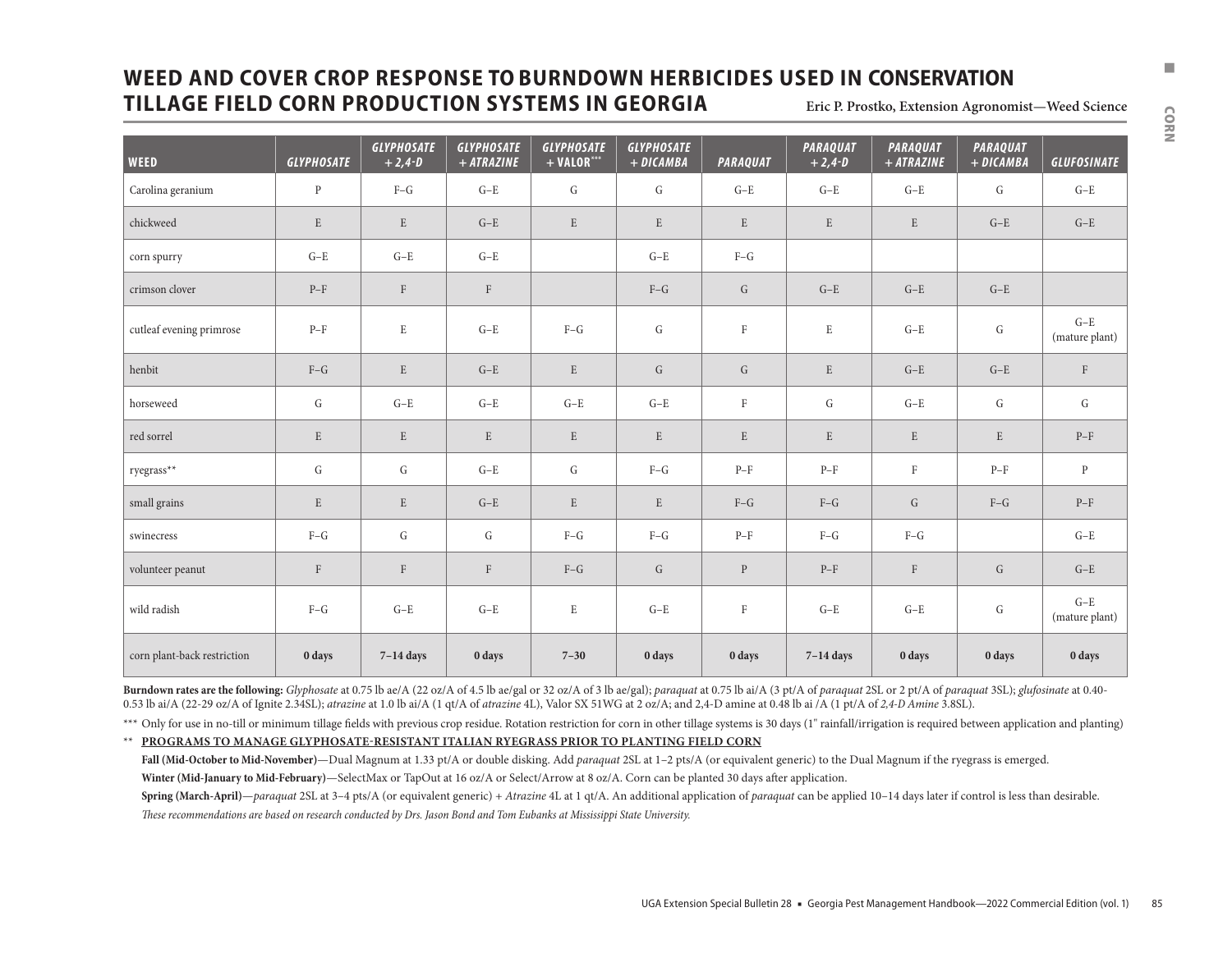# **UGA RECOMMENDED HERBICIDE PROGRAMS FOR FIELD CORN WEED CONTROL—2021** Eric P. Prostko, Extension Agronomist—Weed Science

| <b>SYSTEM</b>                | PREEMERGENCE                                                            | EARLY-POSTEMERGENCE <sup>1</sup><br>(~17-30 DAP, V3-V5 STAGE, ~279-411 GDD'S <sup>2</sup> )                                                                                                                                                                                                                                                                                                                                                                                                                                                                        |                                                                                                                                                                                                                                                                                                                                                                                                                               | LAYBY/DIRECTED<br>(IF NEEDED) |  |  |  |
|------------------------------|-------------------------------------------------------------------------|--------------------------------------------------------------------------------------------------------------------------------------------------------------------------------------------------------------------------------------------------------------------------------------------------------------------------------------------------------------------------------------------------------------------------------------------------------------------------------------------------------------------------------------------------------------------|-------------------------------------------------------------------------------------------------------------------------------------------------------------------------------------------------------------------------------------------------------------------------------------------------------------------------------------------------------------------------------------------------------------------------------|-------------------------------|--|--|--|
| Conventional                 | Atrazine <sup>3</sup> or Dual II Magnum or<br><b>Warrant or Outlook</b> | 1) Prowl + Atrazine + Crop Oil or                                                                                                                                                                                                                                                                                                                                                                                                                                                                                                                                  | 2) Atrazine + One of the following: (Accent Q, Callisto, Capreno, Armezon/Impact/Impact Z, Laudis, Revulin Q, Shieldex, or Steadfast Q)                                                                                                                                                                                                                                                                                       | Evik                          |  |  |  |
| Liberty-Link                 | <i>Atrazine</i> <sup>3</sup> or Dual II Magnum or<br>Warrant or Outlook | 1) Liberty + $A\text{}trazine + \text{One}$ of the following:<br>[Prowl or Dual Magnum or Warrant or Zidua or Anthem Maxx or Outlook or Acuron (48 oz/A)]                                                                                                                                                                                                                                                                                                                                                                                                          |                                                                                                                                                                                                                                                                                                                                                                                                                               |                               |  |  |  |
| <b>Roundup Ready</b>         | Atrazine <sup>3</sup> or Dual II Magnum or<br>Warrant or Outlook        | 3) Glyphosate + Atrazine + $(2,4-D)$ or dicamba) or<br>4) Acuron GT or Halex GT + Atrazine or<br>5) Glyphosate + Acuron (48 oz/A)                                                                                                                                                                                                                                                                                                                                                                                                                                  | 1) Glyphosate + Atrazine + (Prowl or Dual Magnum or Warrant or Zidua or Anthem Maxx or Outlook) or<br>2) Glyphosate + Atrazine + (Callisto or Capreno or Armezon/Impact/Impact Z or Laudis or Revulin Q or Shieldex or Steadfast Q) or<br>1. When using Counter (INFR) for insect and nematode control, the following herbicides should NOT be applied POST: Acuron, Callisto, Capreno, Halex GT, Revulin Q, and Steadfast Q. |                               |  |  |  |
| of the following strategies: | <b>POST-HARVEST (CORN) MANAGEMENT</b><br>OF PALMER AMARANTH             | After corn harvest, Palmer amaranth plants that emerge up until 35 days be-<br>fore first frost will have the potential to produce viable seed. Consequently, these<br>post-harvest populations should be managed up until this time using 1 or more                                                                                                                                                                                                                                                                                                               | Eric P. Prostko, Extension Agronomist-Weed Science<br>· If residual control is desired and a small grain will not be planted<br>in the fall, Dual Magnum/Stalwart, etc. at 16 oz/A can be included<br>with the burndown treatment. Tricor 4F at 8 oz/A or Tricor 75 DF at                                                                                                                                                     |                               |  |  |  |
|                              |                                                                         |                                                                                                                                                                                                                                                                                                                                                                                                                                                                                                                                                                    |                                                                                                                                                                                                                                                                                                                                                                                                                               |                               |  |  |  |
|                              | For plants larger than 6" in height:                                    |                                                                                                                                                                                                                                                                                                                                                                                                                                                                                                                                                                    | 5.33 oz/A (metribuzin) can also be used for fall residual control in fields<br>that will be planted to corn or soybeans the following spring.                                                                                                                                                                                                                                                                                 |                               |  |  |  |
| A)<br>• Mowing               |                                                                         |                                                                                                                                                                                                                                                                                                                                                                                                                                                                                                                                                                    | • In dairy situations (i.e. no rotations with peanuts, soybeans, and cotton:                                                                                                                                                                                                                                                                                                                                                  |                               |  |  |  |
| • Tillage                    |                                                                         |                                                                                                                                                                                                                                                                                                                                                                                                                                                                                                                                                                    | and no overuse of PPO herbicides), Valor 51WG or Valor EZ 4SC (2<br>oz/A) can be used for the residual control of Palmer amaranth after field                                                                                                                                                                                                                                                                                 |                               |  |  |  |
|                              | For plants less than 6" in height:                                      |                                                                                                                                                                                                                                                                                                                                                                                                                                                                                                                                                                    | corn harvest. Wheat can be planted 30 days after application (need 1"                                                                                                                                                                                                                                                                                                                                                         |                               |  |  |  |
| • Tillage or                 |                                                                         |                                                                                                                                                                                                                                                                                                                                                                                                                                                                                                                                                                    | rainfall/irrigation after application), cereal rye and barley can be planted<br>3 months after application, and ryegrass can be planted 4 months after<br>application (with tillage). Valor can be tank-mixed with paraquat.                                                                                                                                                                                                  |                               |  |  |  |
| B)                           |                                                                         | • Paraquat 2SL (various formulations) at 48 oz/A or paraquat 3SL (various<br>formulations) at 32 oz/A + 2,4-D amine 3.8SC at $16-24$ oz/A + COC (1.0%<br>v/v). If cotton is nearby and drift is a concern, consider using <i>dicamba</i> @<br>0.25 lb ae/A instead of 2,4-D. Delay planting of small grains for at least<br>24 days for each 16 oz/A of 2,4-D applied or 15 days for <i>dicamba</i> . When<br>using dicamba, refer to latest product label for specific application re-<br>quirements (nozzle type, boom height, tractor speed, wind speed, etc.). | It is important to remember that viable Palmer amaranth seed can be produced<br>within 2 weeks after pollen shed. Thus, control strategies need to be implemented<br>before this time to be effective in reducing weed-seed rain back into a field.                                                                                                                                                                           |                               |  |  |  |

# **POST-HARVEST (CORN) MANAGEMENT OF PALMER AMARANTH Eric P. Prostko, Extension Agronomist—Weed Science**

- A) For plants larger than 6" in height:
	- Mowing
	- Tillage
- B) For plants less than 6" in height:
	- Tillage or
	- *Paraquat* 2SL (various formulations) at 48 oz/A or *paraquat* 3SL (various formulations) at 32 oz/A + *2,4-D amine* 3.8SC at 16–24 oz/A + COC (1.0% v/v). If cotton is nearby and drift is a concern, consider using *dicamba* @ 0.25 lb ae/A instead of *2,4-D*. Delay planting of small grains for at least 24 days for each 16 oz/A of *2,4-D* applied or 15 days for *dicamba*. When using *dicamba*, refer to latest product label for specific application requirements (nozzle type, boom height, tractor speed, wind speed, etc.).

- If residual control is desired and a small grain will not be planted in the fall, Dual Magnum/Stalwart, etc. at 16 oz/A can be included with the burndown treatment. Tricor 4F at 8 oz/A or Tricor 75 DF at 5.33 oz/A (*metribuzin*) can also be used for fall residual control in fields that will be planted to corn or soybeans the following spring.
- In dairy situations (i.e. no rotations with peanuts, soybeans, and cotton: and no overuse of PPO herbicides), Valor 51WG or Valor EZ 4SC (2 oz/A) can be used for the residual control of Palmer amaranth after field corn harvest. Wheat can be planted 30 days after application (need 1" rainfall/irrigation after application), cereal rye and barley can be planted 3 months after application, and ryegrass can be planted 4 months after application (with tillage). Valor can be tank-mixed with *paraquat*.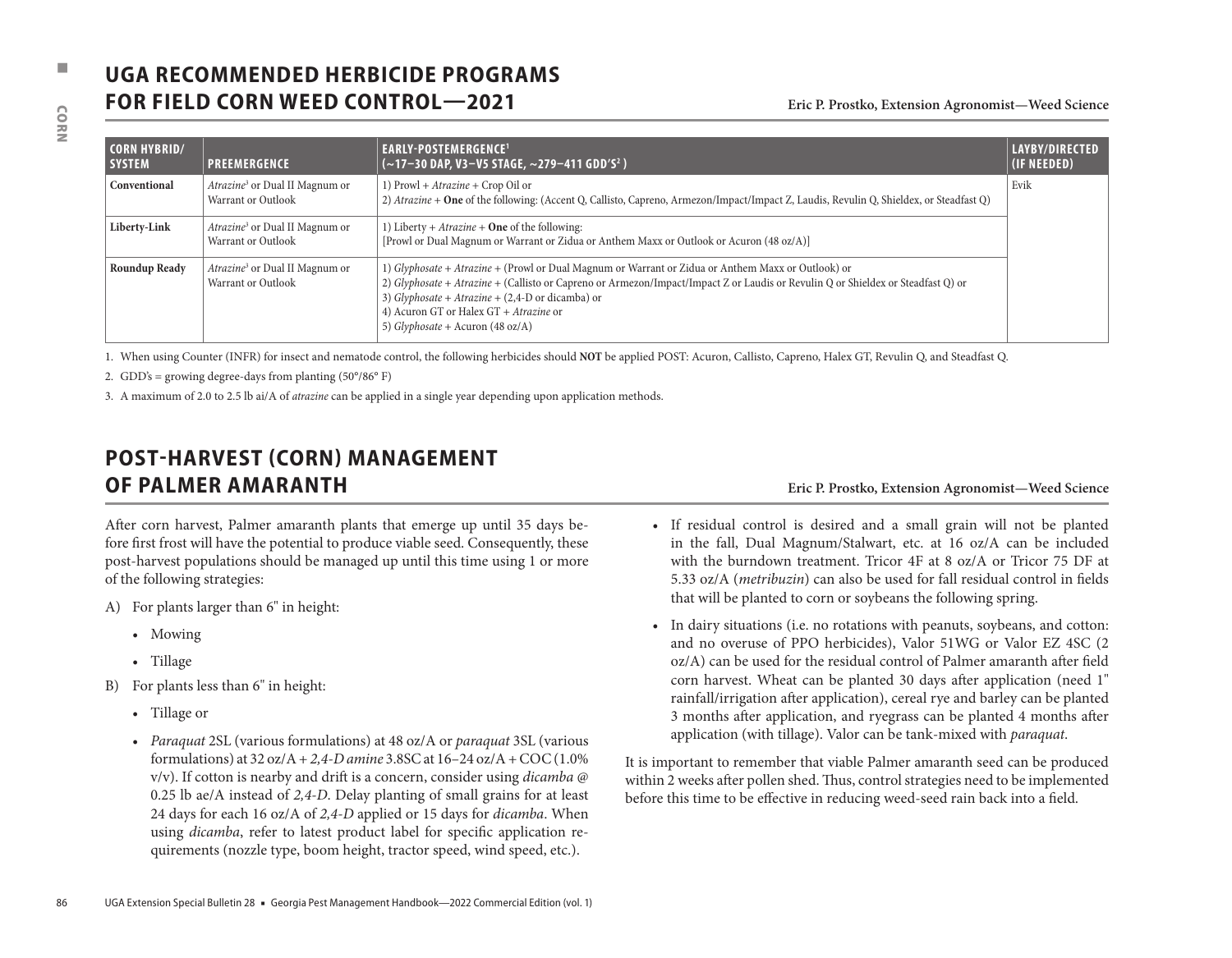# **SUMMARY OF FIELD CORN HERBICIDE No. 2020 12:30 THE SUMMARY OF FIELD CORN HERBICIDE HARVEST RESTRICTIONS FOR SILAGE/FORAGE** Eric P. Prostko, Extension Agronomist—Weed Science

| <b>TRADE NAME</b>   | <b>COMMON NAME(S)</b>                                     | <b>SILAGE/FORAGE RESTRICTION (days)</b> |
|---------------------|-----------------------------------------------------------|-----------------------------------------|
| Aatrex              | atrazine                                                  | 60                                      |
| Accent Q*           | nicosulfuron                                              | 30                                      |
| Acuron*             | $bicyclopyrone + mesotrione + S-metolachlor + atrazine$   | 60                                      |
| Acuron Flexi*       | bicyclopyrone + mesotrione + S-metolachlor                | 45                                      |
| Acuron GT*          | $glyphosate + S-metolachlor + mesotrione + bicyclopyrone$ | 45                                      |
| Aim                 | carfentrazone                                             | $\overline{3}$                          |
| <b>Anthem Maxx</b>  | $pyroxasulfone + fluthiacet$                              | 30                                      |
| Armezon             | topramezone                                               | 45                                      |
| Dual Magnum         | S-metolachlor                                             | 30                                      |
| Callisto*           | mesotrione                                                | 45                                      |
| Capreno*            | tembotrione + thiencarbazone                              | 45                                      |
| Clarity             | dicamba                                                   | After milk stage (R3)                   |
| <b>DiFlexx</b>      | dicamba                                                   | 45                                      |
| Empyros*            | $tolpyr a late + S-metolachlor$                           | 45                                      |
| Empyros Triad*      | tolpyralate + $S$ -metolachlor + atrazine                 | 60                                      |
| Empyros Triad Flex* | $tolpyr$ alate + S-metolachlor + atrazine                 | 60                                      |
| Harness Max*        | $mesotrione + acetochlor$                                 | 60                                      |
| Halex GT*           | $glyphosate + mesotrione + S-metolachlor$                 | 45                                      |
| Helmet Maxx*        | $metolachlor + atrazine + mesotrione$                     | 60                                      |
| Impact              | topramezone                                               | 45                                      |
| <b>Impact Core</b>  | topramezone + acetochlor                                  | 45                                      |
| Impact Z            | $topramezone + atrazine$                                  | 45                                      |
| Katagon*            | $to$ lpyralate + nicosulfuron                             | 45                                      |
| Laudis              | tembotrione                                               | 45                                      |
| Lexar EZ*           | $\alpha$ trazine + S-metolachlor + mesotrione             | 60                                      |
| Liberty             | glufosinate                                               | 60                                      |
| Outlook             | dimethenamid-P                                            | 40                                      |

\*Cannot be used if Counter (*terbufos*) was applied in-furrow for nematodes and other insect pests.